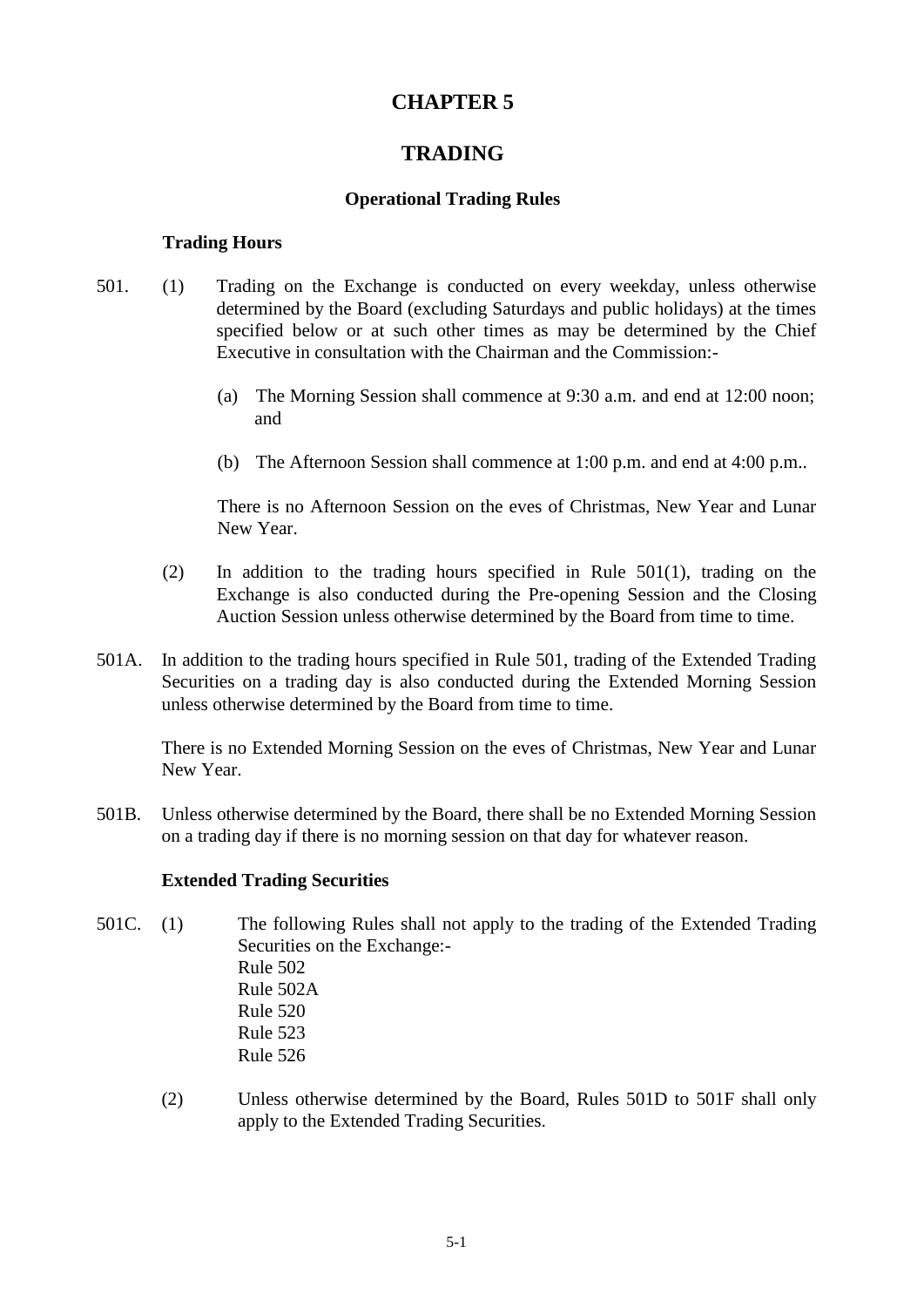- 501D. For the avoidance of doubt, the trading hours for the Extended Trading Securities shall comprise the Pre-opening Session, the Continuous Trading Session and the Closing Auction Session.
- 501E. (1) All terminal activities (except enquiries) in relation to the Extended Trading Securities are, unless otherwise determined by the Board, to be terminated at the close of trading for the Extended Trading Securities on a trading day or at such times as may be determined by the Chief Executive in consultation with the Chairman and the Commission.
	- (2) Each selling Exchange Participant shall input into the System details of a sale transaction in respect of the Extended Trading Securities within 15 minutes after the conclusion of the transaction, but before the close of trading for the Extended Trading Securities on a trading day for transactions concluded on that trading day. Any transactions in respect of the Extended Trading Securities not recorded in the System before the close of trading for the Extended Trading Securities as aforesaid shall be reported to the Exchange within the order input period, the no-cancellation period and the random matching period of the Pre-opening Session or the first 15 minutes of the commencement of the Continuous Trading Session on the next trading day as transactions concluded on that trading day on which the reporting has been made provided that if there is no Continuous Trading Session on the next trading day for whatever reason, any such transactions not reported to the Exchange as aforesaid shall be reported to the Exchange not later than the first 15 minutes of the commencement of the first trading session of the next Continuous Trading Session as transactions concluded during the trading session on which the reporting has been made. This Rule shall apply to all transactions in respect of the Extended Trading Securities other than direct business transactions and transactions concluded by automatic order matching. A selling Exchange Participant which fails to comply with this Rule shall be liable to disciplinary action by the Board.
	- (3) Each buying Exchange Participant of the Extended Trading Securities shall review details of the transactions in respect of the Extended Trading Securities as recorded in its favour in the System and reject any erroneous input as soon as it discovers an error but before the close of trading for the Extended Trading Securities on a trading day for transactions input during that trading day.
- 501F. (1) It is the duty of every Exchange Participant conducting direct business transactions in respect of the Extended Trading Securities within the Preopening Session, the trading hours stipulated in Rule 501(1), the Extended Morning Session and the Closing Auction Session to input details of such transactions into the System within the following time limits (or other time limits as the Exchange may from time to time determine):
	- (i) in respect of direct business transactions which are ATS transactions, on a trade-by-trade basis immediately and in any case, within 1 minute after the conclusion of the transactions; and
	- (ii) in respect of all other direct business transactions, within 15 minutes after the conclusion of the transactions,

and in any event before the close of trading for the Extended Trading Securities on a trading day for transactions concluded on that trading day provided that no such duty exists for transactions concluded by automatic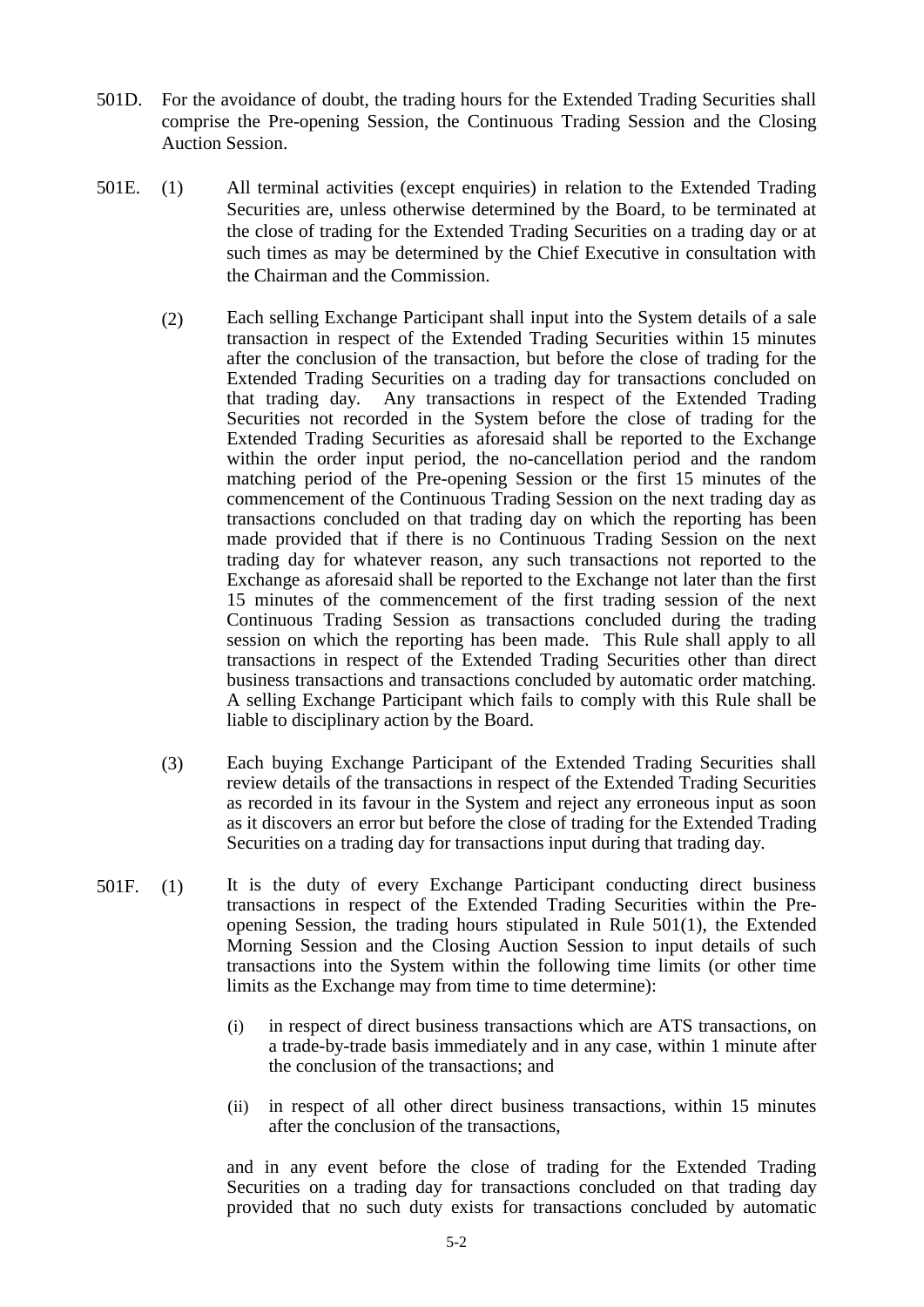order matching. Any transactions in respect of the Extended Trading Securities not recorded in the System before the close of trading for the Extended Trading Securities as aforesaid shall be reported to the Exchange within the order input period, the no-cancellation period and the random matching period of the Pre-opening Session or the first 15 minutes of the commencement of the Continuous Trading Session on the next trading day as transactions concluded on that trading day on which the reporting has been made provided that if there is no Continuous Trading Session on the next trading day for whatever reason, any such transactions not reported to the Exchange as aforesaid shall be reported to the Exchange not later than the first 15 minutes of the commencement of the first trading session of the next Continuous Trading Session as transactions concluded during the trading session on which the reporting has been made.

- (2) Direct business transactions in respect of the Extended Trading Securities conducted outside the trading hours for the Extended Trading Securities shall be reported within the first 15 minutes of the commencement of trading on the next trading session as transactions concluded during that trading session on which the reporting has been made provided that if the next trading session is a Pre-opening Session, such direct business transactions shall be reported within the order input period, the no-cancellation period and the random matching period of that Pre-opening Session or the first 15 minutes of the commencement of trading on the first trading session of the next Continuous Trading Session as transactions concluded during the trading session on which the reporting has been made.
- (3) The price of every direct business transaction in respect of the Extended Trading Securities concluded during the Continuous Trading Session must be within the range of the lowest of twenty-four spreads below the previous closing price, the lowest bid and the lowest ask price up to the time of the transaction on the day and the highest of twenty-four spreads above the previous closing price, the highest bid and the highest ask price up to the time of the transaction on the day. This Rule 501F(3) shall not apply to direct business transactions concluded during the Pre-opening Session or the Closing Auction Session.

### **Pre-opening Session**

- 501G. (1) Unless otherwise determined by the Exchange, the Pre-opening Session shall comprise four periods in the following sequence:
	- (i) the order input period which shall commence at 9:00 a.m. and end at 9:15 a.m.;
	- (ii) the no-cancellation period which shall commence at 9:15 a.m. and end at 9:20 a.m.;
	- (iii) the random matching period which shall commence at 9:20 a.m. and end at any time no later than 9:22 a.m.; and
	- (iv) the blocking period which shall commence at the end of the random matching period and end at 9:30 a.m..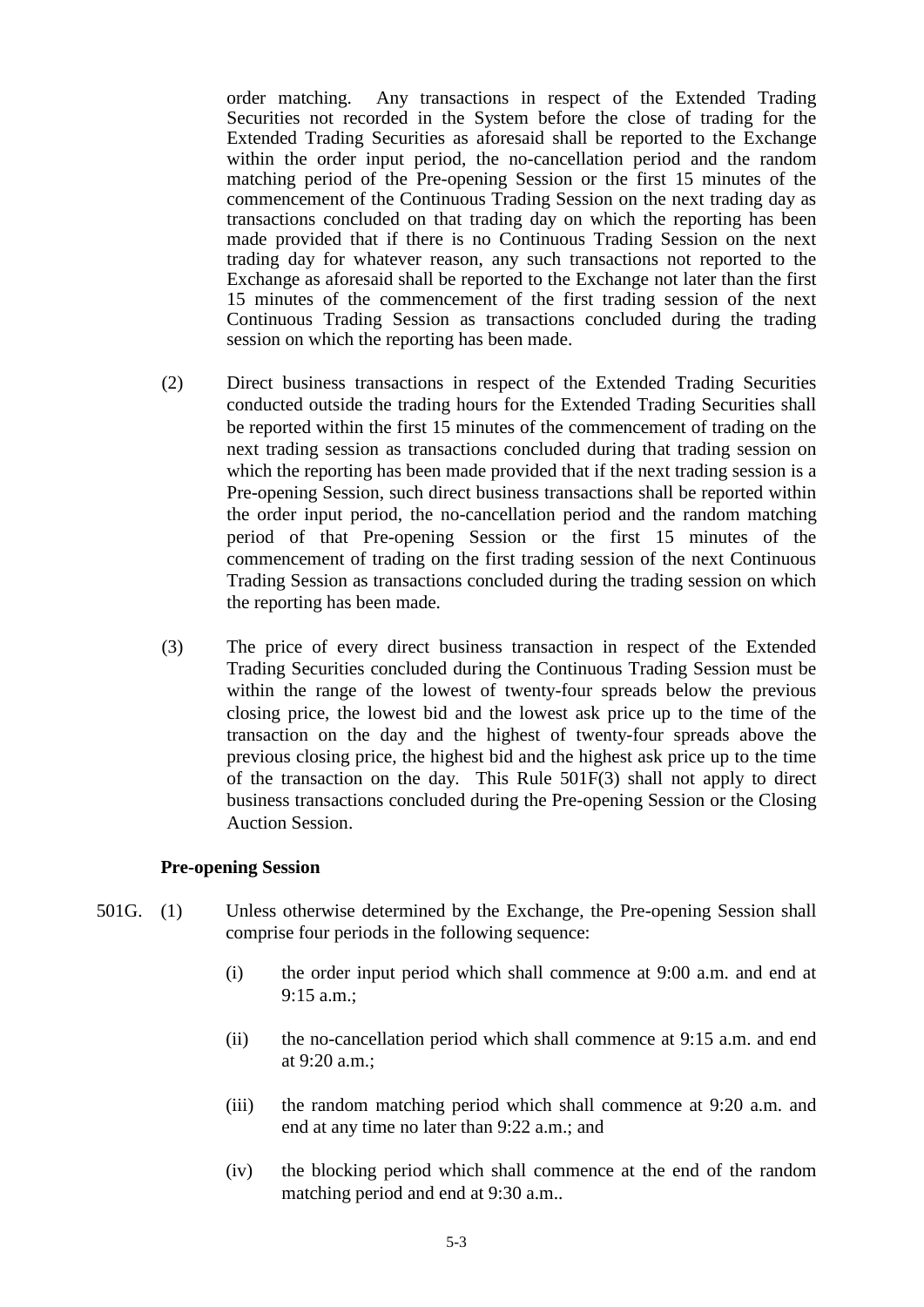- (1A) The Exchange may prescribe from time to time in its absolute discretion a list of POS securities as eligible for trading in the Pre-opening Session. For the avoidance of doubt, the Exchange may from time to time include any securities in or exclude any securities from the list of POS securities.
- (1B) For the purpose of Rule 501(G)(3), unless otherwise determined by the Exchange,
	- (a) the upper price limit means a price which is 15% (or such other percentage as the Exchange may from time to time determine) higher than the POS reference price, rounded down to the nearest spread; and
	- (b) the lower price limit means a price which is 15% (or such other percentage as the Exchange may from time to time determine) lower than the POS reference price, rounded up to the nearest spread.
- (2) During the order input period, at-auction orders and at-auction limit orders each with a specified price that does not deviate more than 15% from the POS reference price may be input into the System provided that each short selling order input into the System during the Pre-opening Session shall be an atauction limit order and in accordance with Rule 563D(1), 563D(5), 563D(6) or 563D(8). All orders input into the System during the order input period may be amended or cancelled. An auction order that is amended in connection with a reduction in size shall not affect the time priority of the original auction order. An auction order that is amended in connection with specified price or an increase in size will result in the loss of time priority of the original auction order.
- (3) During the no-cancellation period and the random matching period, only atauction orders and at-auction limit orders each with a specified price:-
	- (a) that does not deviate more than 15% from the POS reference price;
	- (b) (in respect of buy orders) within the range of the lower price limit and the higher of the highest bid price and the lowest ask price of the orders recorded in the System at the end of the order input period (if available);
	- (c) (in respect of sell orders) within the range of the upper price limit and the lower of the lowest ask price and the highest bid price of the orders recorded in the System at the end of the order input period (if available); and
	- (d) (in respect of short selling orders to be input into the System during the Pre-opening Session in accordance with Rule 563D(1) only) that is at or above the POS reference price (except where the Designated Security is a Market Making Security approved by the Commission to be excluded from the application of Regulation (15) in the Eleventh Schedule to these Rules),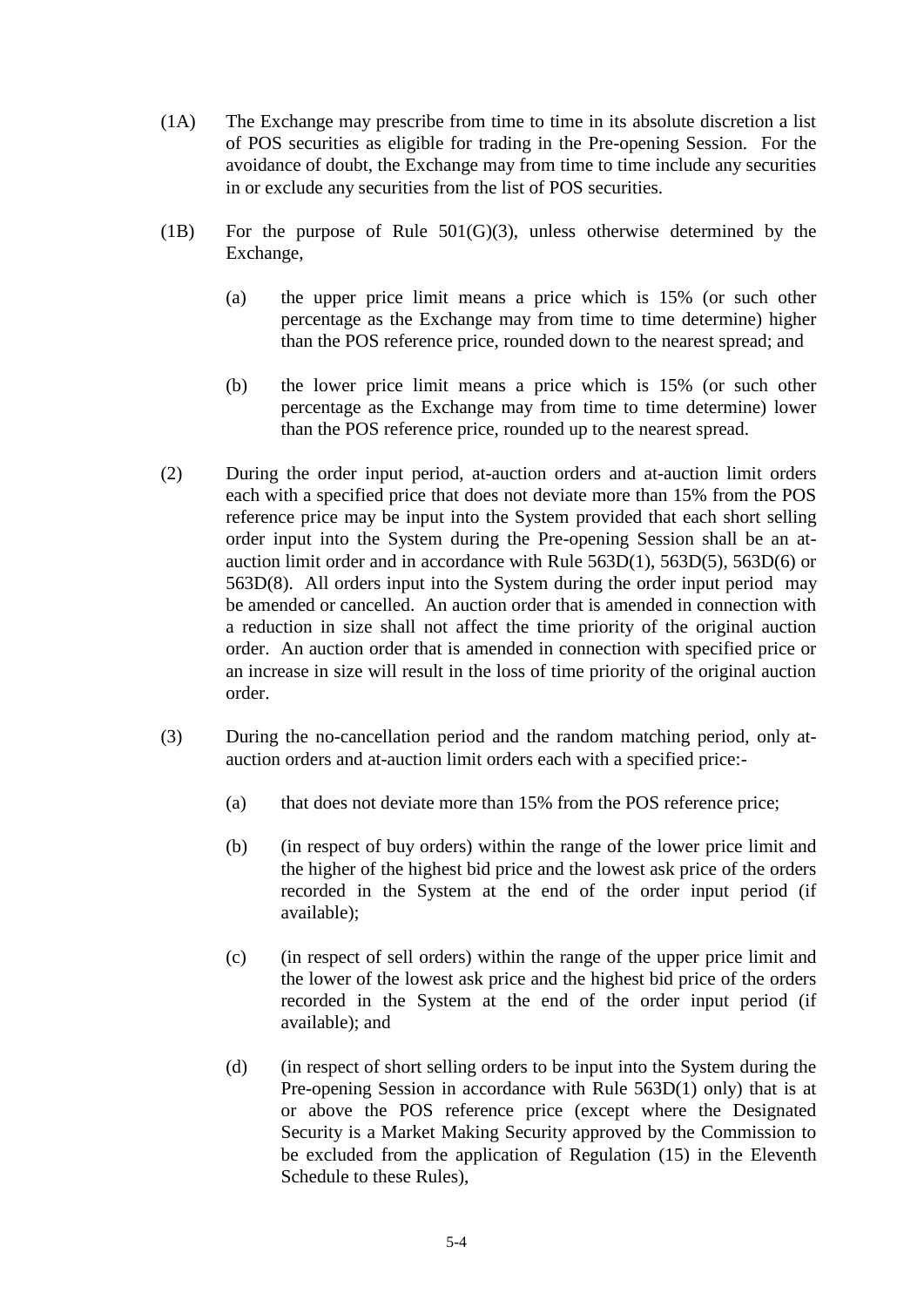may be input into the System but no order shall be amended or cancelled.

- (3A) The Exchange has the right to waive the application of Rule 501G(3), including but not limited to on the first day of trading of an issue of securities and upon the resumption of trading of an issue of securities from trading suspension.
- (3B) The random matching period may end at any time, as determined automatically and randomly by the System, no later than 9:22 a.m.. For the avoidance of doubt, the random matching period in relation to all POS securities will end at the same time.
- (4) Commencing at the end of the random matching period, automatic order matching of the auction orders shall be conducted in accordance with Rule 517(1)(a) and no order shall be input into the System, amended or cancelled. All transactions so concluded based on the methodology specified in Rule  $517(1)(a)$  shall be deemed to have been concluded at the end of the random matching period.
- (5) During the blocking period, the System shall be static for transition from the Pre-opening Session to the Continuous Trading Session and no order shall be input into the System, amended or cancelled.
- (6) For the avoidance of doubt, if no POS reference price in respect of a POS security is available, the price limits or restrictions which are made with reference to POS reference price, as referred to in Rules  $501G(2)$  and  $501G(3)$ , shall not apply to the orders for the POS securities, unless the Exchange otherwise determines.
- 501H. (1) An IEP will be calculated according to the following rules only if the highest bid price of the buy at-auction limit orders is equal to or higher than the lowest ask price of the sell at-auction limit orders:
	- (a) the IEP shall be one of the bid prices or ask prices which falls within the range of the highest bid price of the buy at-auction limit orders and the lowest ask price of the sell at-auction limit orders (inclusive of both prices) at which the aggregate size of the trades to be concluded based on the methodology specified in Rule 517(1)(a) is maximised;
	- (b) if more than one price satisfies Rule  $501H(1)(a)$ , the IEP shall be the price at which the normal order imbalance is the lowest. For the purposes hereof, normal order imbalance, in relation to a price, means the difference between the aggregate size of the buy at-auction orders and the buy at-auction limit orders with bid prices at or better than that price and the aggregate size of the sell at-auction orders and the sell atauction limit orders with ask prices at or better than that price;
	- (c) if more than one price satisfies Rule  $501H(1)(b)$ , the IEP shall be-
		- (i) the highest of such prices if in relation to each and every of such prices, the aggregate size of the buy at-auction orders and the buy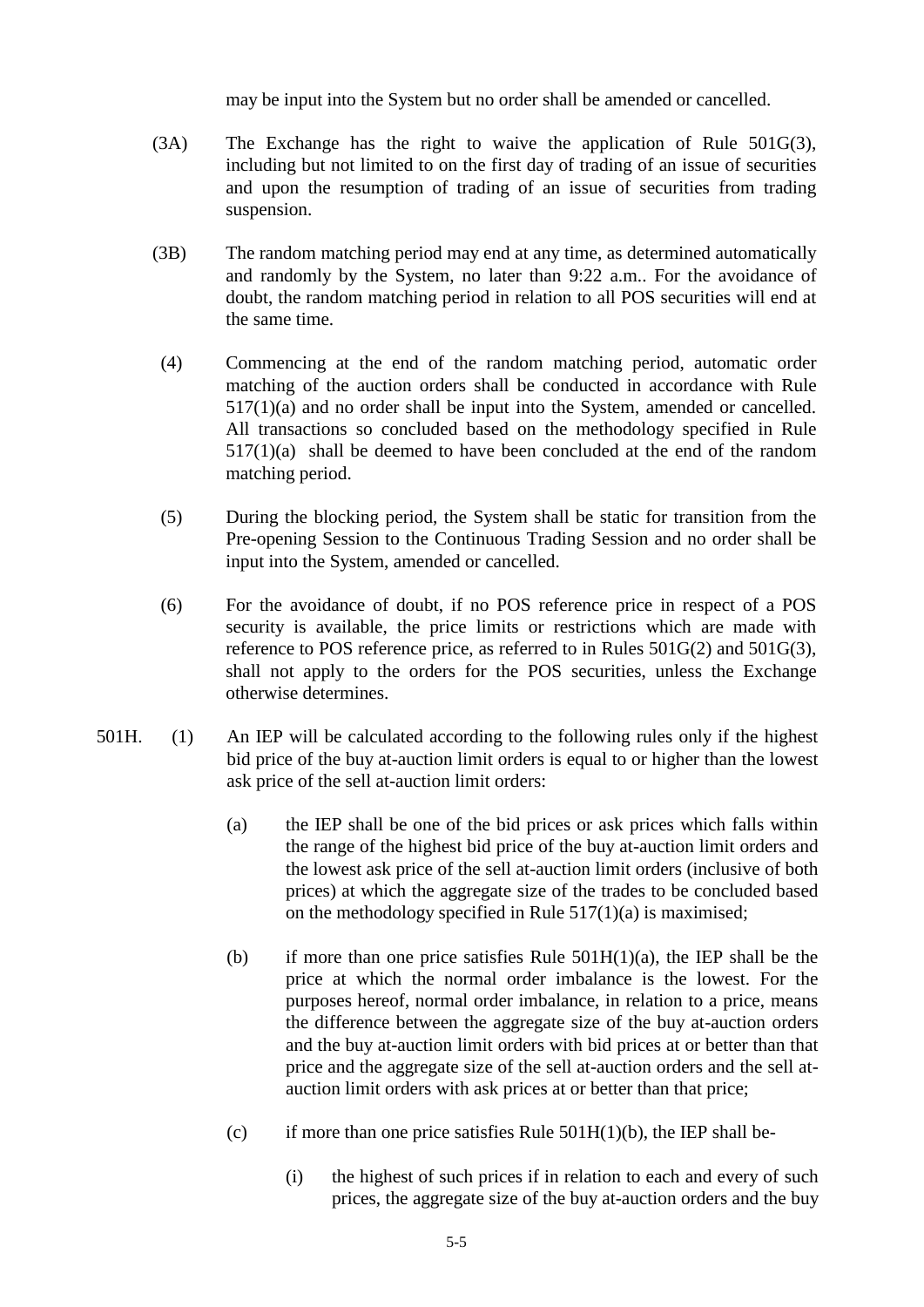at-auction limit orders with bid prices at or better than that price is greater than the aggregate size of the sell at-auction orders and the sell at-auction limit orders with ask prices at or better than that price; or

- (ii) the lowest of such prices if in relation to each and every of such prices, the aggregate size of the buy at-auction orders and the buy at-auction limit orders with bid prices at or better than that price is smaller than the aggregate size of the sell at-auction orders and the sell at-auction limit orders with ask prices at or better than that price;
- (d) if more than one price satisfies Rule  $501H(1)(b)$  and  $501H(1)(c)$  does not apply, the IEP shall be the price which is the closest to the previous closing price. If two prices are of equidistant from the previous closing price, the IEP shall be the higher of the two prices. However, if the previous closing price is not available, the IEP shall be the highest of such prices.
- (2) If an IEP is calculated in accordance with Rule 501H(1) at the end of the random matching period of the Pre-opening Session, at-auction orders and atauction limit orders with specified prices at or better than such IEP shall be matched by automatic order matching at such IEP commencing from the end of the random matching period of the Pre-opening Session based on the methodology specified in Rule 517(1)(a).
- (3) If no IEP is calculated at the end of the random matching period of the Preopening Session in accordance with Rule 501H(1), there will be no automatic order matching commencing from the end of the random matching period of the Pre-opening Session and the auction orders (if any) shall be dealt with in accordance with Rule 501I as with auction orders which remain wholly or partly unmatched at the end of the random matching period of the Pre-opening Session.
- 501I. At the end of the random matching period of the Pre-opening Session when automatic order matching is completed, all auction orders which remain wholly or partly unmatched shall be cancelled and deleted from the System automatically except for those at-auction limit orders the specified price of each of which does not deviate 9 times or more from the nominal price at that time. Such at-auction limit orders shall be converted to limit orders at the input specified price and carried forward to the Continuous Trading Session of the same trading day for automatic order matching. The order entry time of such converted limit orders shall be the time the at-auction limit orders were originally entered into the System. If there is no Continuous Trading Session on that trading day for whatever reason, such at-auction limit orders shall be cancelled and deleted from the System at the end of that trading day.
- 501J. [Repealed]
- 501K. [Repealed]

## **Closing Auction Session**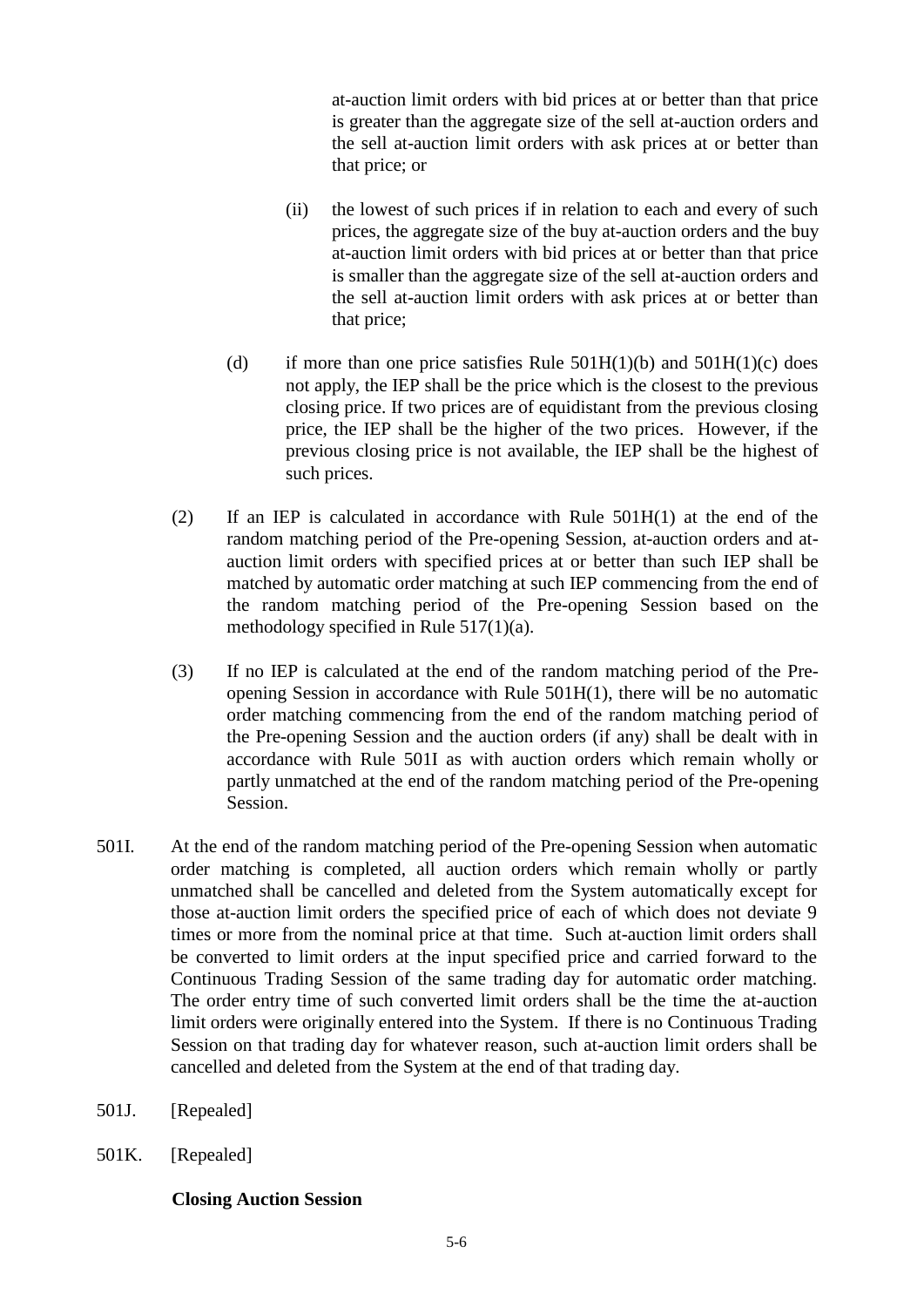- 501L. (1) The Exchange may prescribe from time to time in its absolute discretion a list of CAS securities as eligible for trading in the Closing Auction Session. For the avoidance of doubt, the Exchange may from time to time include any securities in or exclude any securities from the list of CAS securities.
	- (2) The Closing Auction Session shall comprise four periods in the following sequence: (i) the reference price fixing period; (ii) the order input period; (iii) the no-cancellation period and (iv) the random closing period. The duration of each of the four periods may be prescribed by the Exchange from time to time.
	- (3) (a) During the reference price fixing period, the CAS reference price of the CAS securities on that trading day will be calculated and no order shall be input into the System, amended or cancelled.
		- (b) For the purpose of Rule 501L(4), unless otherwise determined by the Exchange,
			- (i) the upper price limit means a price which is 5% (or such other percentage as the Exchange may from time to time determine) higher than the CAS reference price, rounded down to the nearest spread; and
			- (ii) the lower price limit means a price which is 5% (or such other percentage as the Exchange may from time to time determine) lower than the CAS reference price, rounded up to the nearest spread.
	- (4) All outstanding buy limit orders for a CAS security each with a specified price of not higher than the upper price limit and all outstanding sell limit orders for a CAS security each with a specified price of not lower than the lower price limit which remain wholly or partly unmatched at the close of the Continuous Trading Session immediately preceding the Closing Auction Session shall be treated as at-auction limit orders at the input specified price and carried forward to the Closing Auction Session of the same trading day for automatic order matching. The order entry time of such converted at-auction limit orders shall be the time the limit orders were originally entered into the System. All other outstanding buy limit orders and sell limit orders for a CAS security which remain wholly or partly unmatched at the close of the Continuous Trading Session shall be cancelled and deleted from the System automatically.
	- (5) (a) During the order input period, at-auction orders and at-auction limit orders each with a specified price that does not deviate more than 5% from the CAS reference price may be input into the System provided that each short selling order input into the System during the Closing Auction Session shall be an at-auction limit order and in accordance with Rule 563D(1), 563D(5), 563D(6) or 563D(8). Except as provided in paragraph (b) below, all orders may be amended or cancelled provided that any outstanding short selling order carried forward to the Closing Auction Session that is amended in connection with the specified price shall only be made in compliance with Rule 563D(1),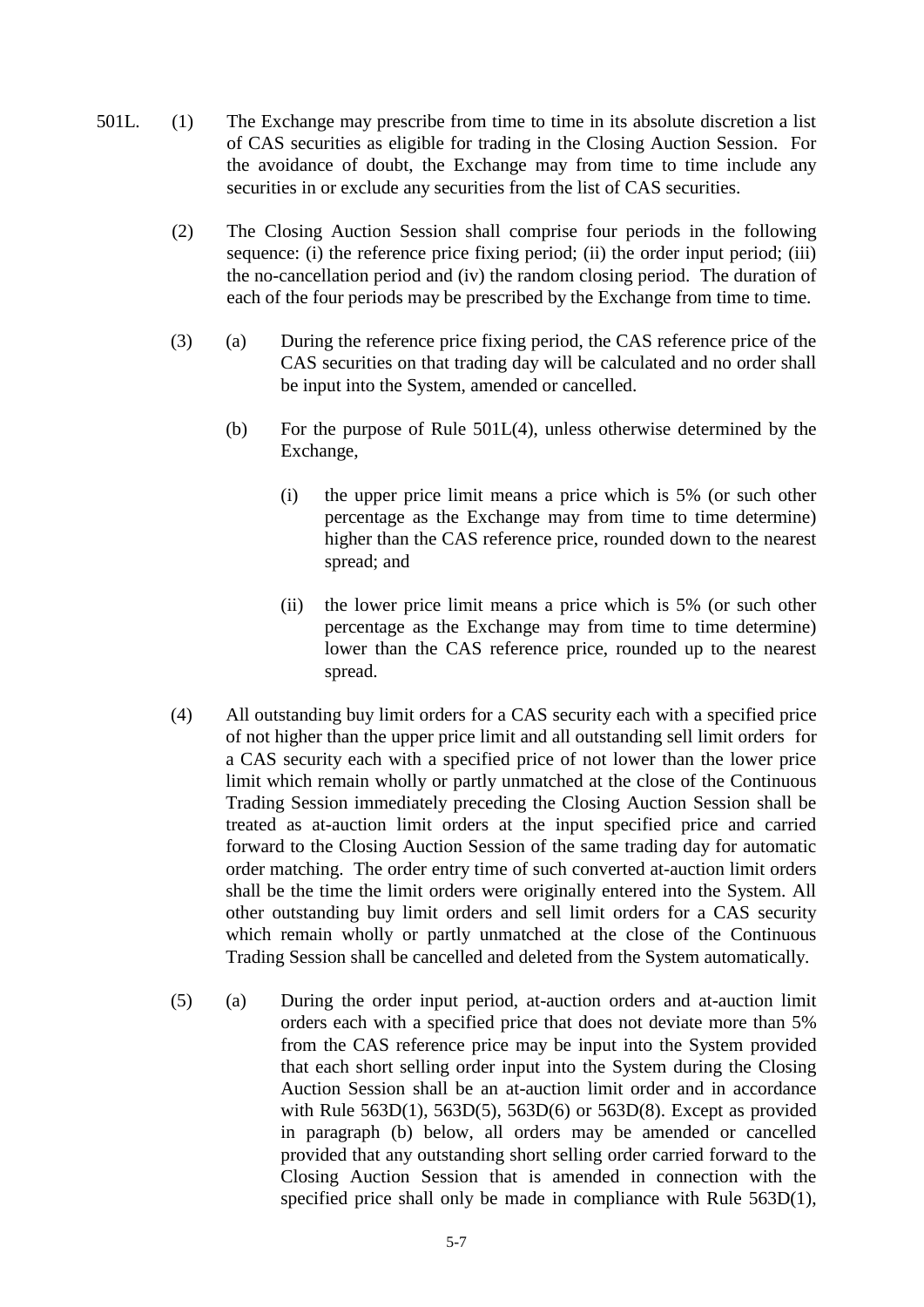563D(5), 563D(6) or 563D(8). An auction order that is amended in connection with a reduction in size shall not affect the time priority of the original auction order. An auction order that is amended in connection with the specified price or an increase in size will result in the loss of time priority of the original auction order.

- (b) An outstanding Securities Market Maker Short Selling order carried forward to the Closing Auction Session pursuant to Rule 501L(4) may be amended in connection with a reduction in size or cancelled. For the avoidance of doubt, such order shall not be amended in connection with the specified price or an increase in size during the order input period.
- (6) During the no-cancellation period and the random closing period up to the close of the Closing Auction Session, at-auction orders and at-auction limit orders each with a specified price (a) that does not deviate more than 5% from the CAS reference price; (b) (if available) within the range of the lowest ask price and the highest bid price of the orders recorded in the System at the end of the order input period; and (c) (in respect of short selling orders to be input into the System during the Closing Auction Session in accordance with Rule 563D(1) only) that is at or above the CAS reference price (except where the Designated Security is a Market Making Security approved by the Commission to be excluded from the application of Regulation (15) in the Eleventh Schedule to these Rules) may be input into the System but no order shall be amended or cancelled.
- (7) The random closing period may end at any time, as determined automatically and randomly by the System, no later than 4:10 p.m. or 12:10 p.m., as the case may be. For the avoidance of doubt, the random closing period in relation to all CAS securities will end at the same time and the Closing Auction Session will close at the end of the random closing period.
- (8) Commencing at the end of the random closing period, automatic order matching of the auction orders shall be conducted in accordance with Rule 517(1)(a) and no order shall be input into the System, amended or cancelled. All transactions so concluded based on the methodology specified in Rule  $517(1)(a)$  shall be deemed to have been concluded at the end of the random closing period.
- (9) For the avoidance of doubt, if no CAS reference price in respect of an issue of CAS securities is available, the price limits or restrictions which are made with reference to CAS reference price, as referred to in Rules 501L(4), 501L(5) and 501L(6), shall not apply to the orders for the CAS securities, unless the Exchange otherwise determines.
- 501M. (1) An IEP will be calculated according to the following rules only if the highest bid price of the buy at-auction limit orders is equal to or higher than the lowest ask price of the sell at-auction limit orders:
	- (a) the IEP shall be one of the bid prices or ask prices which falls within the range of the highest bid price of the buy at-auction limit orders and the lowest ask price of the sell at-auction limit orders (inclusive of both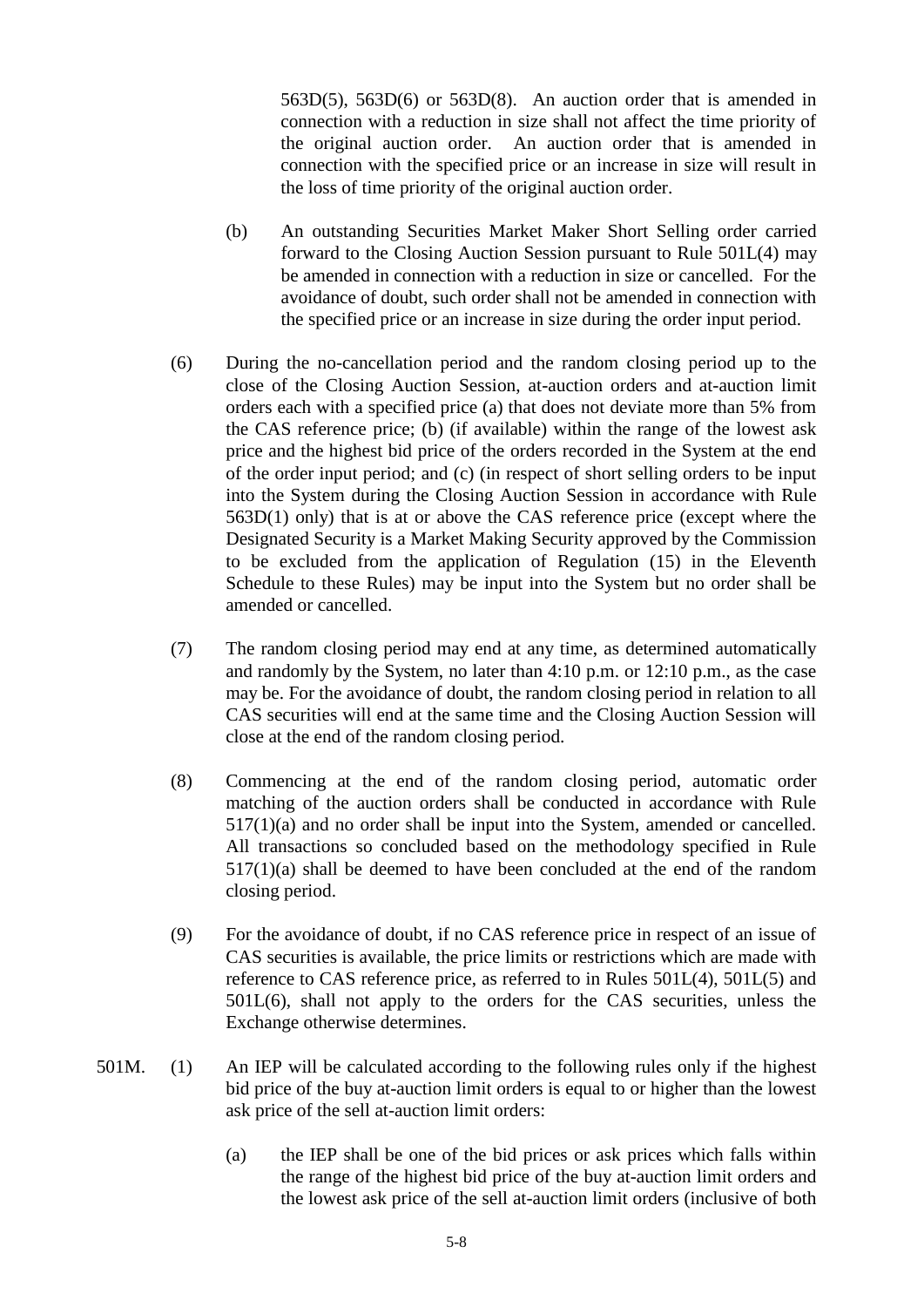prices) at which the aggregate size of the trades to be concluded based on the methodology specified in Rule 517(1)(a) is maximised;

- (b) if more than one price satisfies Rule  $501M(1)(a)$ , the IEP shall be the price at which the normal order imbalance is the lowest. For the purposes hereof, normal order imbalance, in relation to a price, means the difference between the aggregate size of the buy at-auction orders and the buy at-auction limit orders with bid prices at or better than that price and the aggregate size of the sell at-auction orders and the sell atauction limit orders with ask prices at or better than that price;
- (c) if more than one price satisfies Rule  $501M(1)(b)$ , the IEP shall be-
	- (i) the highest of such prices if in relation to each and every of such prices, the aggregate size of the buy at-auction orders and the buy at-auction limit orders with bid prices at or better than that price is greater than the aggregate size of the sell at-auction orders and the sell at-auction limit orders with ask prices at or better than that price; or
	- (ii) the lowest of such prices if in relation to each and every of such prices, the aggregate size of the buy at-auction orders and the buy at-auction limit orders with bid prices at or better than that price is smaller than the aggregate size of the sell at-auction orders and the sell at-auction limit orders with ask prices at or better than that price;
- (d) if more than one price satisfies Rule  $501M(1)(b)$  and  $501M(1)(c)$  does not apply, the IEP shall be the price which is the closest to the CAS reference price. If two prices are of equidistant from the CAS reference price, the IEP shall be the higher of the two prices. However, if the CAS reference price is not available, the IEP shall be the highest of such prices.
- (2) If an IEP is calculated in accordance with Rule  $501M(1)$  at the end of the random closing period of the Closing Auction Session, at-auction orders and at-auction limit orders with specified prices at or better than such IEP shall be matched by automatic order matching at such IEP commencing from the end of the random closing period of the Closing Auction Session based on the methodology specified in Rule 517(1)(a). All auction orders which remain wholly or partly unmatched shall be cancelled and deleted from the System automatically at the end of that trading day.
- (3) If no IEP is calculated at the end of the random closing period of the Closing Auction Session in accordance with Rule 501M(1), the CAS reference price shall be treated as IEP, at-auction orders and at-auction limit orders with specified prices at or better than the CAS reference price shall be matched by automatic order matching at the CAS reference price commencing from the end of the random closing period of the Closing Auction Session. All auction orders which remain wholly or partly unmatched shall be cancelled and deleted from the System automatically at the end of that trading day.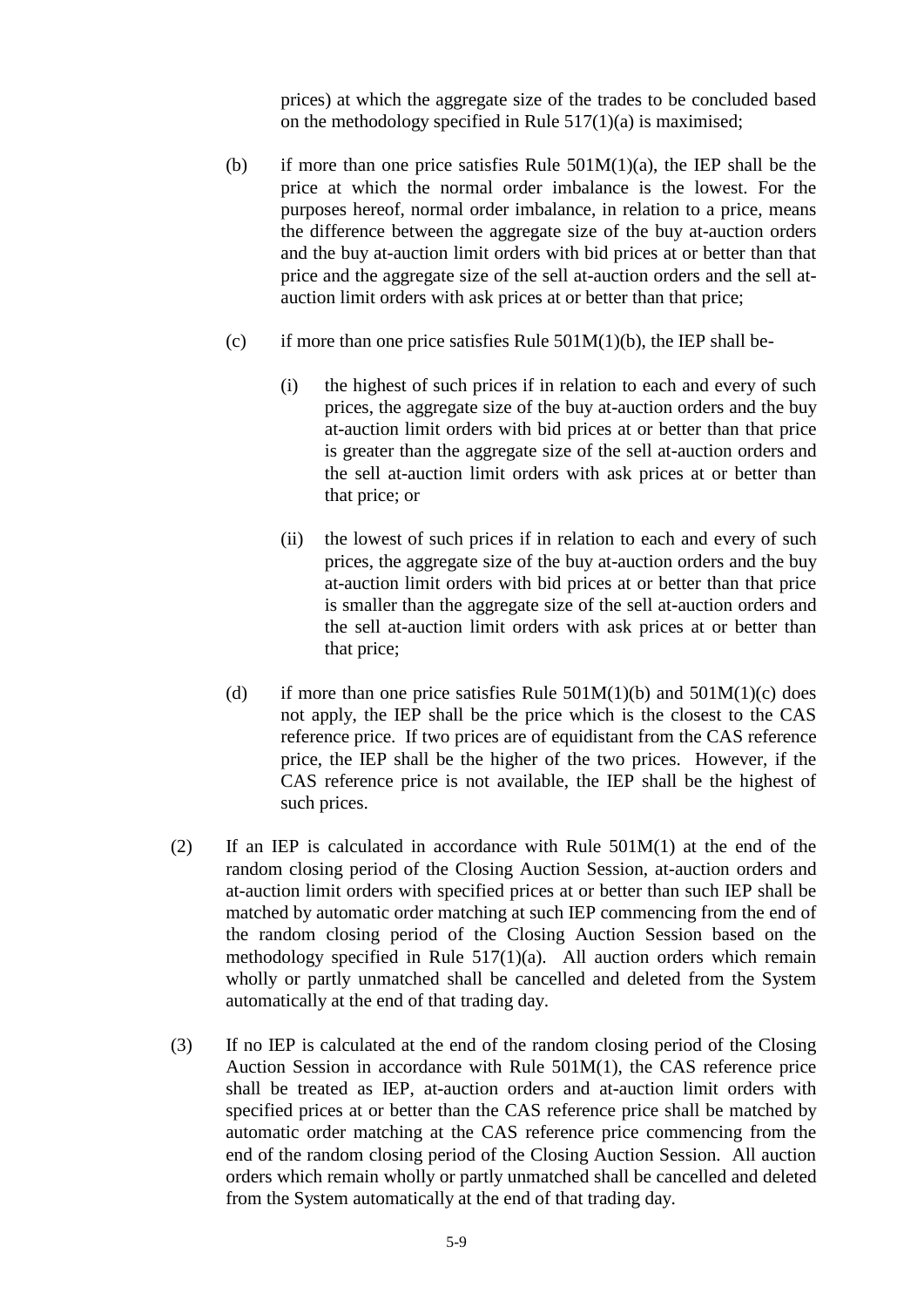(4) If no IEP is calculated at the end of the random closing period of the Closing Auction Session in accordance with Rule 501M(1) and if no CAS reference price is available and treated as IEP pursuant to Rule 501M(3), there will be no automatic order matching at the end of the random closing period of the Closing Auction Session and the auction orders (if any) shall be cancelled and deleted from the System automatically at the end of that trading day.

### **Termination of terminal activities**

- 502. All terminal activities (except enquiries) shall, unless otherwise determined by the Board, be terminated:
	- (a) at the end of the random matching period for the Pre-opening Session;
	- (b) at the end of the Morning Session for the Morning Session if it is not followed immediately by the Closing Auction Session;
	- (c) at the end of the Closing Auction Session; and
	- (d) at such time or times as may be determined by the Chief Executive in consultation with the Chairman and the Commission.

### **Cancellation of orders**

502A. Cancellation of orders entered in the Morning Session is permitted from 30 minutes before the Afternoon Session of the same trading day unless otherwise determined by the Board.

### **Designation and re-designation of automatch or non-automatch stock**

- 502B. [Repealed]
- 502C. [Repealed]

## **Trading of automatch stocks during the Pre-opening Session and the Closing Auction Session**

502D. All automatch stocks which are POS securities shall be eligible for trading during the Pre-opening Session and all automatch stocks which are CAS securities shall be eligible for trading during the Closing Auction Session unless otherwise determined by the Board. The Board has absolute discretion at any time to determine the eligibility of any issue of securities for trading during the Pre-opening Session and the Closing Auction Session. Notwithstanding any other provisions contained in these Rules, in the event that any issue of securities is determined by the Board to be not eligible for trading during the Pre-opening Session or the Closing Auction Session, there shall be no terminal activities relating to such issue of securities during the Preopening Session or the Closing Auction Session.

## **Opening Quotations**

503. (1) The opening quotation, if made during the Pre-opening Session, shall be made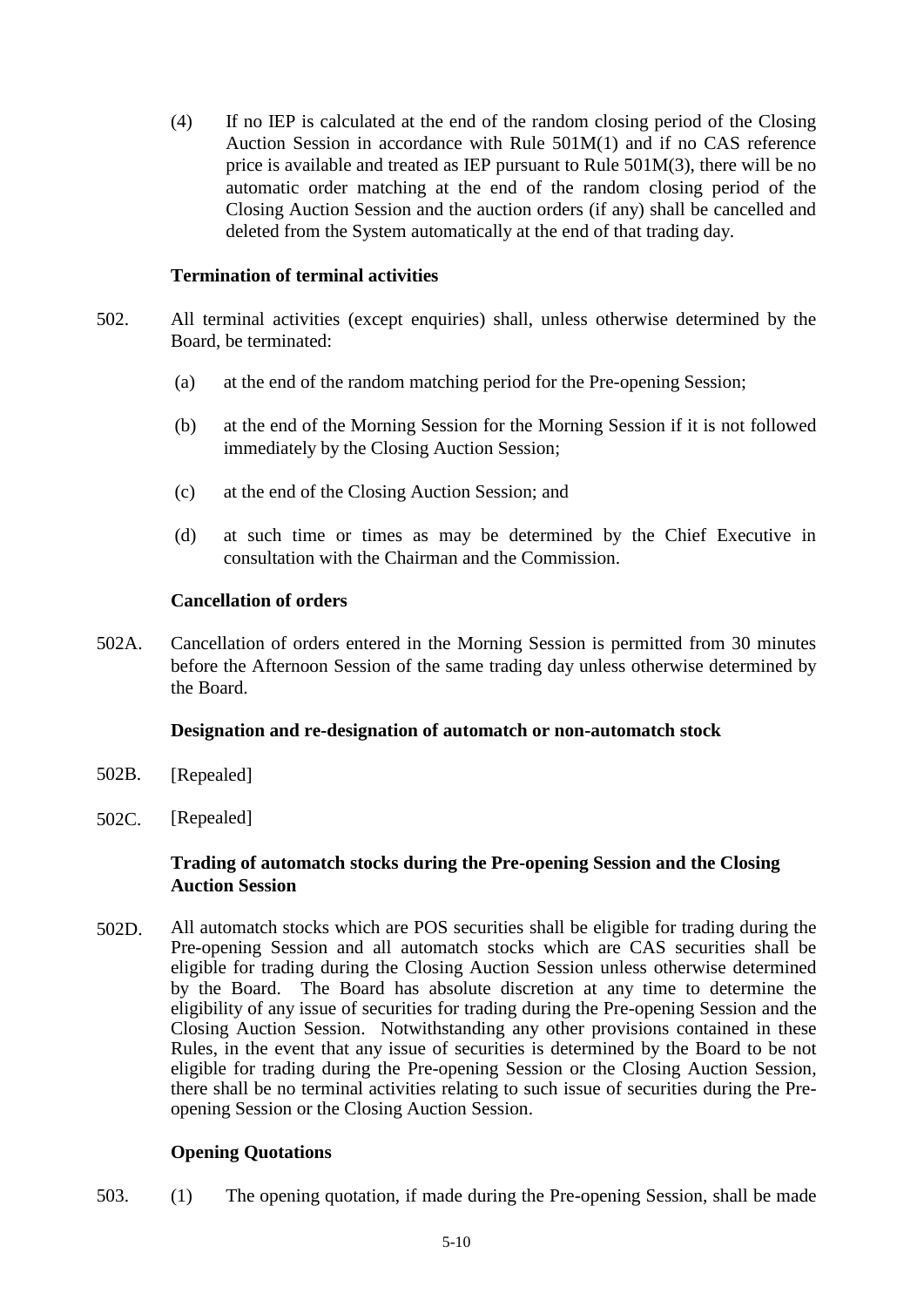as follows : the first bid price (where there has been no first ask of the day) or the first ask price (where there has been no first bid of the day) shall not in any case deviate 9 times or more from the previous closing price, if available.

- (2) The opening quotation, if made during the Continuous Trading Session, shall be made in accordance with the following requirements:-
	- (a) where there has been no first ask of the day, the first bid price must be higher than or equal to the previous closing price minus twenty-four spreads or, in the case of Market Making Securities, the number of spreads prescribed by the Exchange from time to time;
	- (b) where there has been no first bid of the day, the first ask price must be lower than or equal to the previous closing price plus twenty-four spreads or, in the case of Market Making Securities, the number of spreads prescribed by the Exchange from time to time.

provided that such first bid or first ask price shall not in any case deviate 9 times or more from the previous closing price, if available.

- (3) [Repealed]
- (4) [Repealed]
- (5) [Repealed]
- (6) [Repealed]
- 504. The Exchange has the right to waive the application of Rule 503, including but not limited to the first day of the ex-dividend quotation of an issue of securities.

## **Quotations**

- 505. Rules 506A and 507A do not apply to auction orders and such orders can only be input into the System during the Pre-opening Session subject to Rule 501G or the Closing Auction Session subject to Rule 501L. Limit orders, enhanced limit orders and special limit orders can only be input into the System during the trading hours prescribed in Rule 501(1) provided that, if applicable, such orders in respect of the Extended Trading Securities can also be input into the System during the Extended Morning Session. For the avoidance of doubt,
	- (1) if an order is input into the System through the Central Gateway session designated to an Exchange Participant, the order is taken for all purposes under these Rules to have been input into the System by and with the knowledge of the Exchange Participant; and
	- (2) if an order is input into the System through the Special Participant Central Gateway session or Backup Special Participant Central Gateway session designated to a Special Participant, the order is taken for all purposes under these Rules to have been input into the System by and with the knowledge of the Special Participant.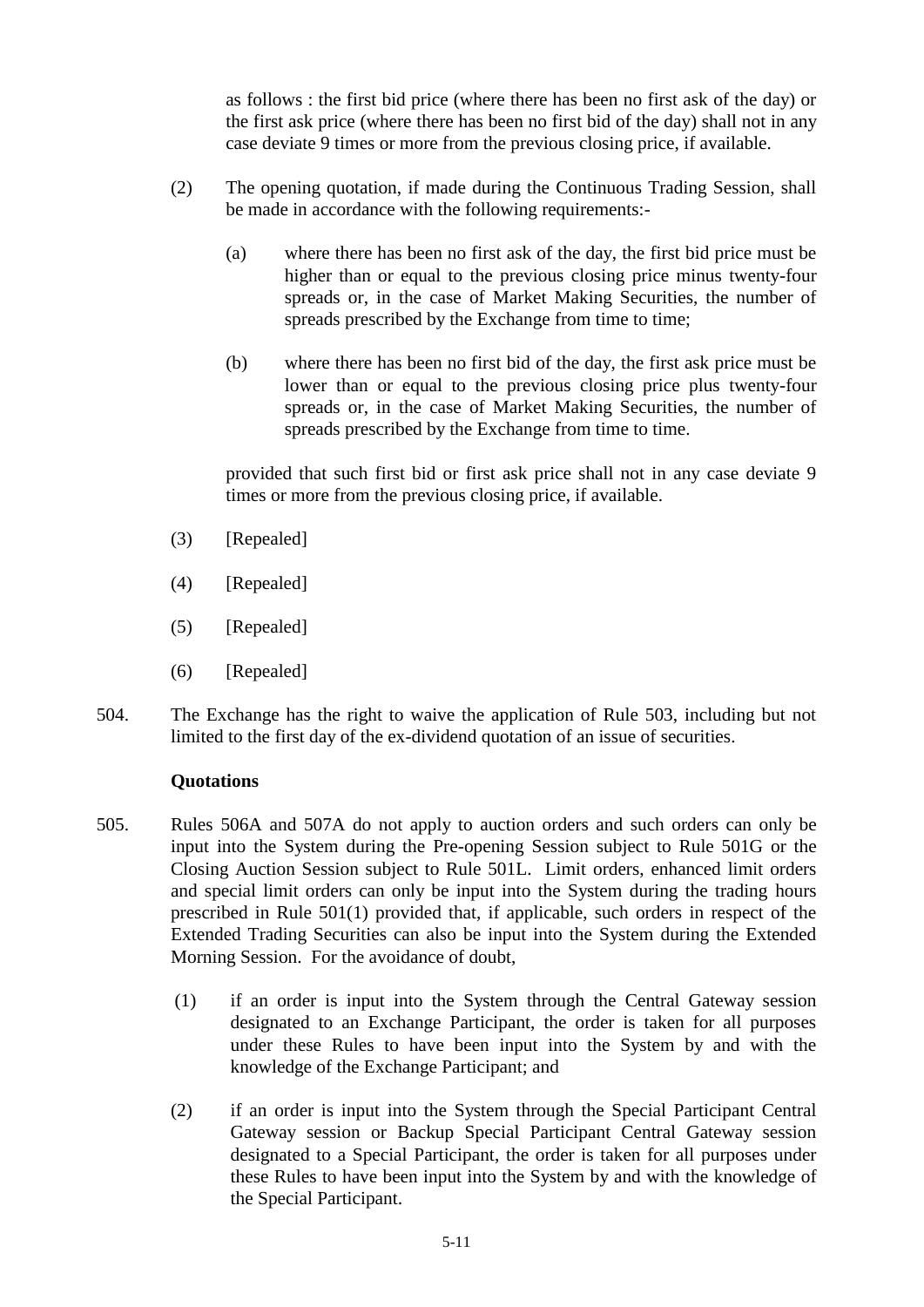- 505A. Without prejudice to the generality of Rules 506A and 507A, a buy order or a sell order shall not be made at a price that deviates 9 times or more from the nominal price, if available.
- 506. [Repealed]
- 506A. For quotations of any automatch stocks other than the opening quotation, a buy order (other than a buy auction order) may be made during the Continuous Trading Session as follows:-
	- (1) (where there are existing buy orders and sell orders on the respective primary queues)-
		- (a) a limit order may be made at a price within the range of twenty-four spreads below the current bid price and the current ask price;
		- (b) an enhanced limit order may be made at a price within the range of twenty-four spreads below the current bid price and nine spreads above the current ask price; and
		- (c) a special limit order may be made at a price higher than or equal to the current ask price.
	- (2) (where there is no existing buy order on the primary queue)-
		- (a) a limit order may be made at a price within the range of the current ask price and twenty-four spreads or, in the case of Market Making Securities, the number of spreads prescribed by the Exchange from time to time, below whichever is the lowest of the current ask price, the previous closing price and the lowest transacted price of the day;
		- (b) an enhanced limit order may be made at a price within the range of nine spreads above the current ask price and twenty-four spreads or, in the case of Market Making Securities, the number of spreads prescribed by the Exchange from time to time, below whichever is the lowest of the current ask price, the previous closing price and the lowest transacted price of the day; and
		- (c) a special limit order may be made at a price higher than or equal to the current ask price.
	- (3) (where there is no existing sell order on the primary queue) a limit order or an enhanced limit order may be made at a price higher than or equal to twenty-four spreads below the current bid price.
	- (4) (where there is no existing order on both primary queues) a limit order or an enhanced limit order may be made at a price higher than or equal to twenty-four spreads or, in the case of Market Making Securities, the number of spreads prescribed by the Exchange from time to time, below whichever is the lowest of the last ask price, the previous closing price and the lowest transacted price of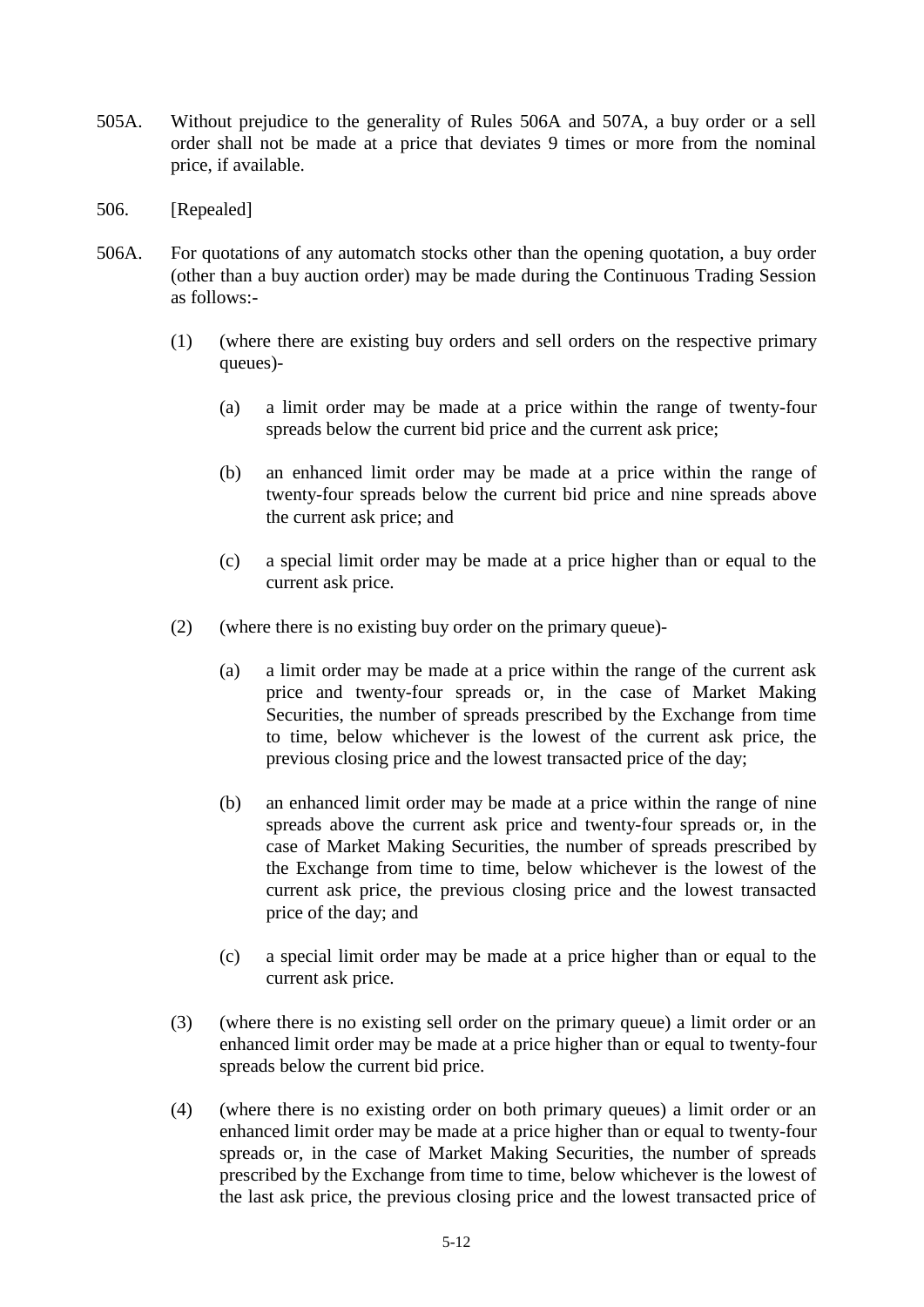the day provided that if both the previous closing price and the lowest transacted price of the day are not available, a limit order or an enhanced limit order may be made at a price higher than or equal to or lower than the last ask price.

- 507. [Repealed]
- 507A. For quotations of any automatch stocks other than the opening quotation, a sell order (other than a sell auction order) may be made during the Continuous Trading Session as follows:-
	- (1) (where there are existing buy orders and sell orders on the respective primary queues)-
		- (a) a limit order may be made at a price within the range of twenty-four spreads above the current ask price and the current bid price;
		- (b) an enhanced limit order may be made at a price within the range of twenty-four spreads above the current ask price and nine spreads below the current bid price; and
		- (c) a special limit order may be made at a price lower than or equal to the current bid price.
	- (2) (where there is no existing sell order on the primary queue)-
		- (a) a limit order may be made at a price within the range of the current bid price and twenty-four spreads or, in the case of Market Making Securities, the number of spreads prescribed by the Exchange from time to time, above whichever is the highest of the current bid price, the previous closing price and the highest transacted price of the day;
		- (b) an enhanced limit order may be made at a price within the range of nine spreads below the current bid price and twenty-four spreads or, in the case of Market Making Securities, the number of spreads prescribed by the Exchange from time to time, above whichever is the highest of the current bid price, the previous closing price and the highest transacted price of the day; and
		- (c) a special limit order may be made at a price lower than or equal to the current bid price.
	- (3) (where there is no existing buy order on the primary queue) a limit order or an enhanced limit order may be made at a price lower than or equal to twenty-four spreads above the current ask price.
	- (4) (where there is no existing order on both primary queues) a limit order or an enhanced limit order may be made at a price lower than or equal to twenty-four spreads or, in the case of Market Making Securities, the number of spreads prescribed by the Exchange from time to time, above whichever is the highest of the last bid price, the previous closing price and the highest transacted price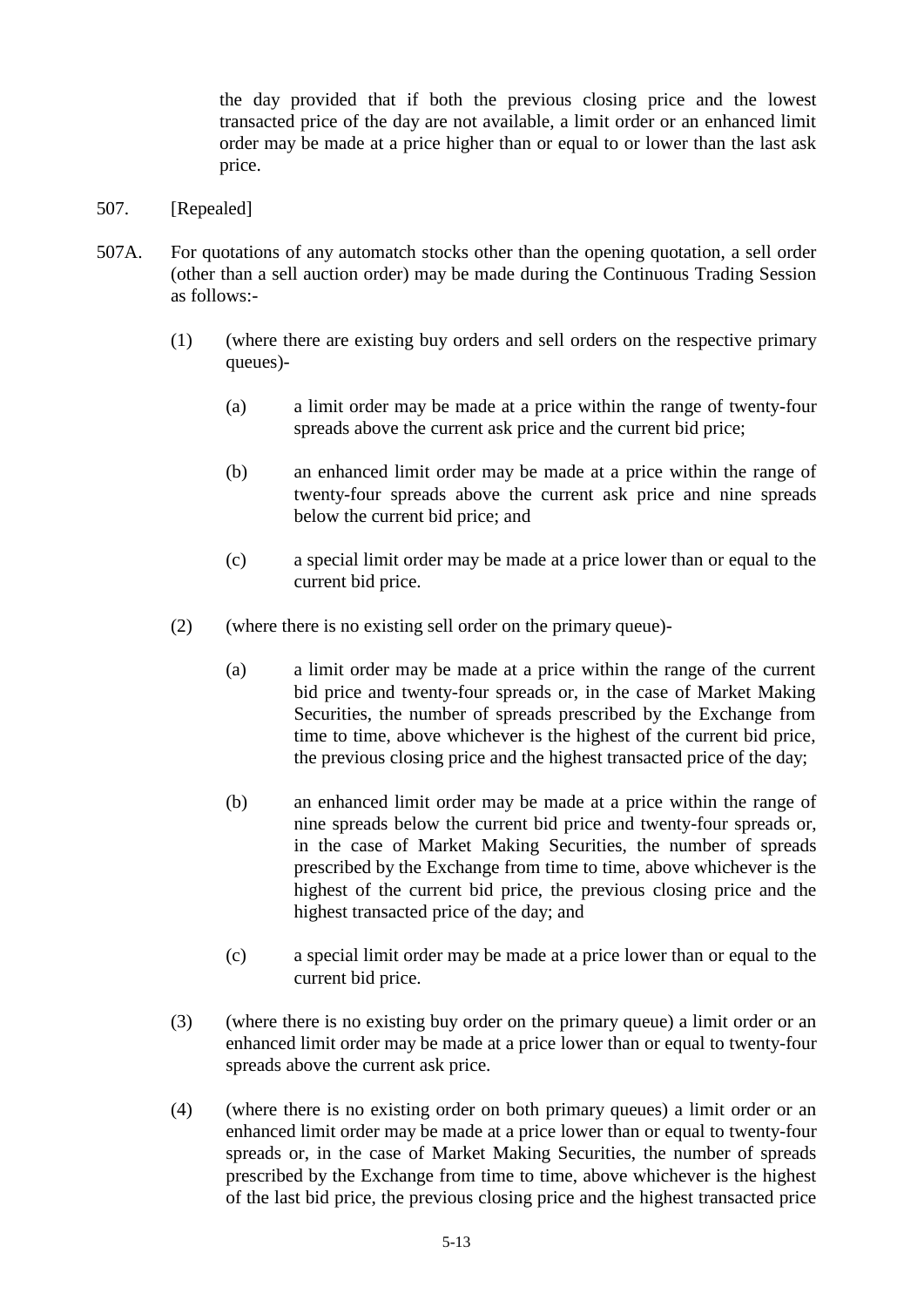of the day provided that if both the previous closing price and the highest transacted price of the day are not available, a limit order or an enhanced limit order may be made at a price lower than or equal to or higher than the last bid price.

- 508. All bids and offers must be firm. The liability of posting an order for an automatch stock in the System for automatic order matching is the full order quantity input into the System.
- 509. [Repealed]
- 510. [Repealed]
- 511. The lengths of all queues in respect of any securities shall be prescribed by the Board from time to time. The Board has absolute discretion at any time to prescribe different lengths of queues in respect of any securities for different trading sessions.
- 512. The scale of spreads and board lots may be amended from time to time by the Exchange. A Spread Table is prescribed in the Second Schedule to these Rules.
- 513. [Repealed]

### **Volatility Control Mechanism**

- 513A. (1) The Exchange may impose a Volatility Control Mechanism on selected securities. Unless otherwise determined by the Exchange, the operation of the VCM in relation to a VCM security involves –
	- (a) a VCM monitoring period as set out in Rule 513B(1) during which a cooling-off period may be triggered pursuant to Rule 513B; and
	- (b) (where applicable) cooling-off period(s) during which trading shall be subject to Rule 513C.
	- (2) The Exchange may prescribe from time to time in its absolute discretion a list of VCM securities which are subject to the VCM. For the avoidance of doubt, the Exchange may from time to time include any securities in or exclude any securities from the list of VCM securities.
	- (3) Rules 513B and 513C shall not apply to odd lot orders and special lot orders.
- 513B. (1) All orders for a VCM security input into the System during the Continuous Trading Session, with the exception of the following periods, shall be subject to VCM monitoring:
	- (a) the first 15 minutes of the Morning Session;
	- (b) the last 20 minutes of the Morning Session on the eves of Christmas, New Year and Lunar New Year;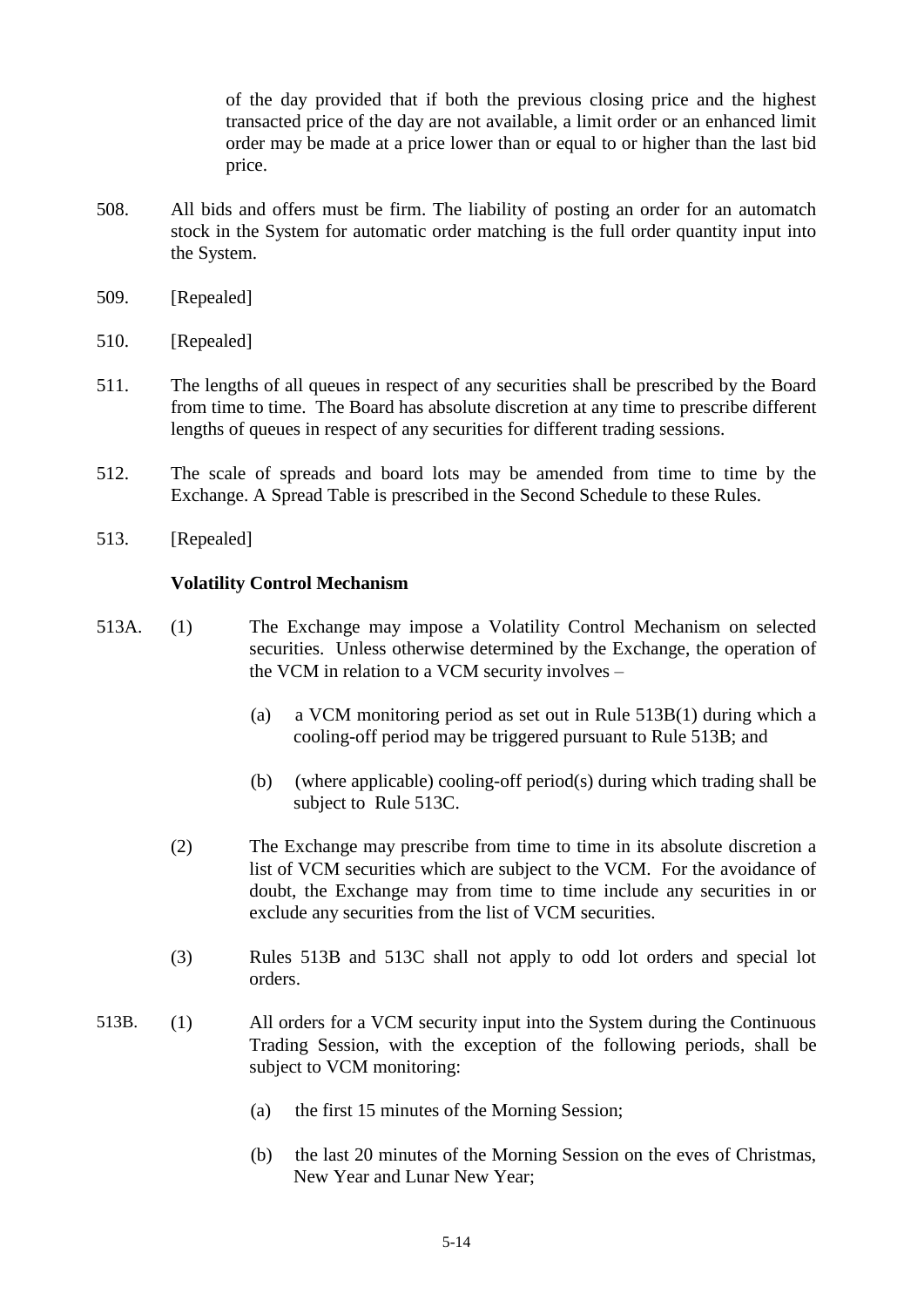- (c) the first 15 minutes and the last 20 minutes of the Afternoon Session; and
- (d) such other time or times as the Exchange may from time to time prescribe.
- (2) For the purposes of Rules 513B(3), 513C(2) and 513C(3), unless otherwise determined by the Exchange –
	- (a) the upper price limit means a price which is the VCM percentage above the VCM reference price, rounded down to the nearest spread; and
	- (b) the lower price limit means a price which is the VCM percentage below the VCM reference price, rounded up to the nearest spread.
- (3) During the VCM monitoring period, a cooling-off period will be triggered and commence immediately when any order or any remaining unmatched part of an order for a VCM security which, if matched in the System, will be at a price that is -
	- (a) higher than the upper price limit; or
	- (b) lower than the lower price limit.
- (4) In respect of each VCM security, a cooling-off period may be triggered more than once in each of the Morning Session and the Afternoon Session. For the avoidance of doubt, there will be no cooling-off period in the last 15 minutes of the Morning Session on the eves of Christmas, New Year and Lunar New Year, and the last 15 minutes of the Afternoon Session.
- 513C. (1) A cooling-off period triggered during the Morning Session or the Afternoon Session pursuant to Rule 513B(3) shall last for 5 minutes (or such other duration as may be determined by the Exchange from time to time) from its commencement or until the end of the Morning Session or the Afternoon Session (as the case may be), whichever ends earlier. Where applicable, VCM monitoring of the relevant VCM security will resume at the end of the cooling-off period.
	- (2) On the commencement of a cooling-off period, unless otherwise determined by the Exchange,
		- (a) the order or the remaining unmatched part of any order, as the case may be, that triggered the cooling-off period will be rejected by the System. For the avoidance of doubt, the whole of such order or the whole of such remaining unmatched part of the order, as the case may be, will be rejected and will not be matched in the System; and
		- (b) (i) where the cooling-off period is triggered pursuant to Rule 513B(3)(a), all buy orders, including the remaining unmatched part of any buy orders, for the relevant VCM security on any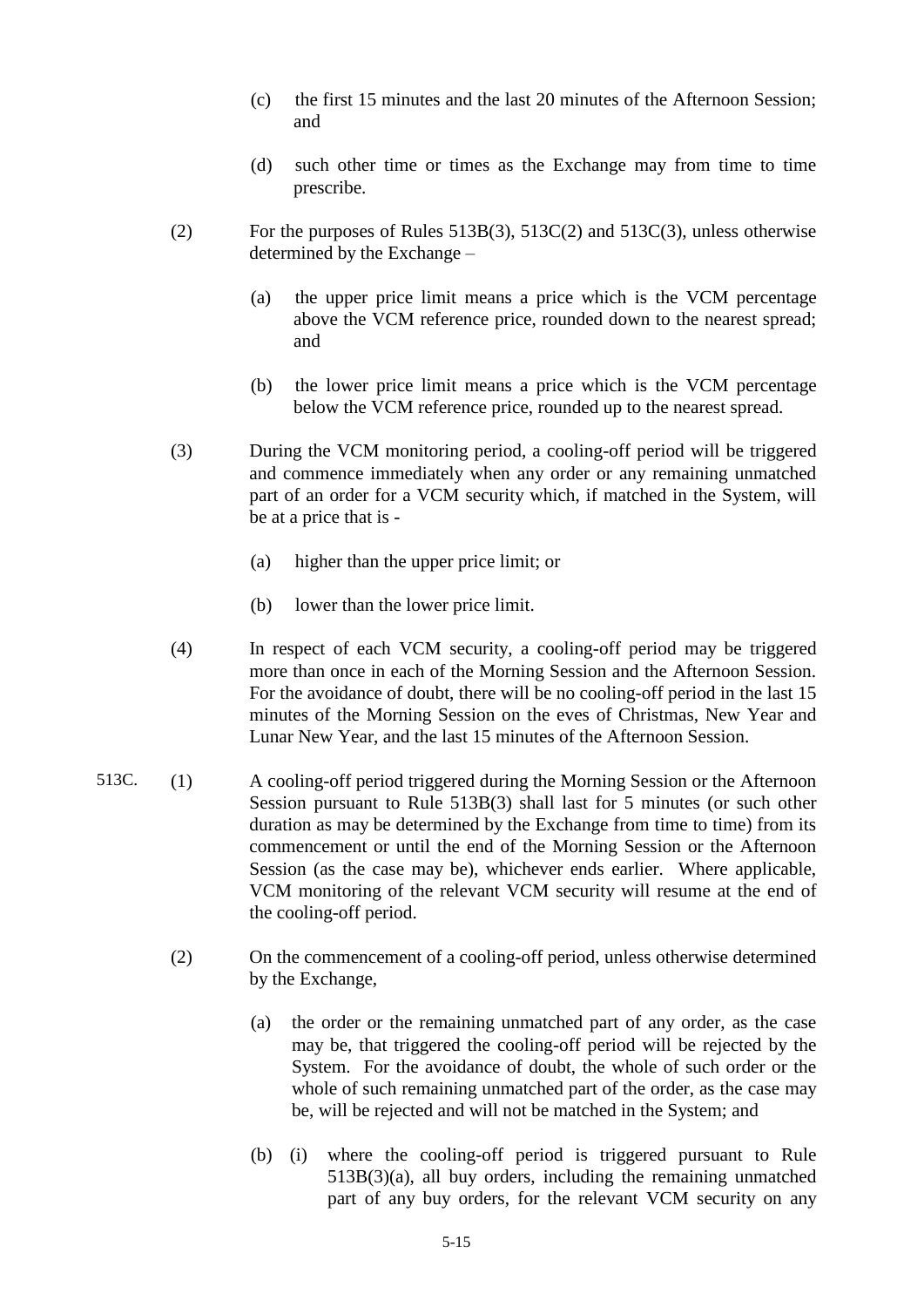buying queues in the System with a price higher than the upper price limit will be cancelled and deleted from the System automatically; or

- (ii) where the cooling-off period is triggered pursuant to Rule 513B(3)(b), all sell orders, including the remaining unmatched part of any sell orders, for the relevant VCM security on any selling queues in the System with a price lower than the lower price limit will be cancelled and deleted from the System automatically.
- (3) Unless otherwise determined by the Exchange, during a cooling-off period,
	- (a) the price of any buy order input into the System shall not be higher than the upper price limit; and
	- (b) the price of any sell order input into the System shall not be lower than the lower price limit.

## **Odd Lot and Special Lot Quotations**

- 514. Odd lot orders, special lot orders to be made at a price below the lowest price limits as prescribed by the Exchange from time to time and orders to be made at a price below the lowest price limits as prescribed by the Exchange from time to time shall be input into the System by using the operation specified for odd lot transactions. Such orders can only be input into the System as aforesaid during the trading hours prescribed in Rule 501(1) and, in respect of the Extended Trading Securities, the Extended Morning Session as well.
- 515. [Repealed]
- 516. The Spread Table is also applicable to orders input into the System in accordance with Rule 514. However, Rules 506A and 507A do not apply to orders input into the System in accordance with Rule 514.
- 516A. Rule 505A is also applicable to orders input into the System in accordance with Rule 514 except when the nominal price in respect of an issue of securities is at the lowest price limit as prescribed by the Exchange under Rule 514, the lowest input price of such orders in respect of that issue of securities may be extended to \$0.001 or such other price as the Exchange shall from time to time prescribe.

### **Transactions**

517. (1) (a) During the Pre-opening Session and the Closing Auction Session, one or more transactions are struck upon completion of matching by the System based on the application of a strict order type, price and time priority methodology. For the purposes hereof, the strict order type, price and time priority methodology to be applied by the System in effecting automatic order matching during the Pre-opening Session and the Closing Auction Session is as follows: at-auction orders shall carry a higher matching priority than at-auction limit orders; the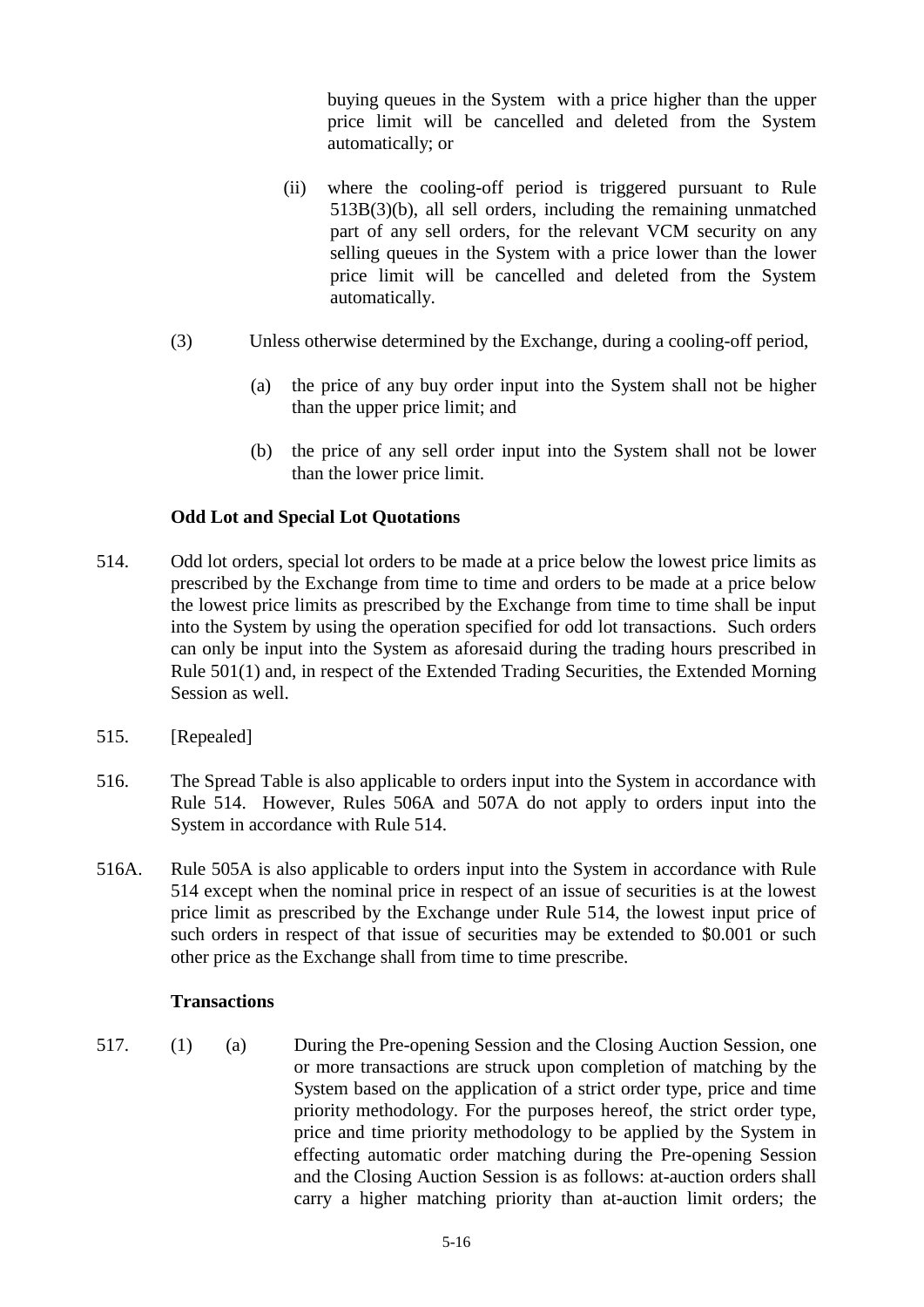priority of matching at-auction orders shall be determined by order entry time; the priority of matching of at-auction limit orders shall be determined by the specified price; and the priority of matching atauction limit orders with the same specified price shall be determined by order entry time.

- (b) During the Continuous Trading Session, one or more transactions are struck upon completion of matching by the System based on the application of a strict price and time priority methodology. For the purposes hereof, the strict price and time priority methodology to be applied by the System in effecting automatic order matching during the Continuous Trading Session is as follows: the priority of matching shall be determined by orders which reflect the best specified price; and priority of orders within a queue shall be determined by order entry time. This Rule shall not apply to odd lot order transactions which will be struck upon completion of matching by manual selection through the System.
- (2) [Repealed]
- (3) [Repealed]
- (4) All transactions in auto-match stocks must be concluded by automatic order matching in the System unless otherwise prescribed by the Board provided that transactions concluded by using the operation specified for odd lot transactions, transactions concluded outside of the System, direct business transactions, Isolated Trades entered into for purposes of effecting a Buy-in as defined in the CCASS Rules, and orders exceeding the size limit prescribed in Rule 517(6) shall be exempted from complying with this requirement.
- (5) [Repealed]
- (6) Orders for an automatch stock input into the System for automatic order matching must be within a size limit prescribed by the Board from time to time to be eligible for automatic order matching. The Board has absolute discretion to prescribe from time to time different size limits for different order types or orders input into the System during different trading sessions. The Chief Executive after consultation with the Chairman of the Board and the Commission may vary temporarily the order size limit for different types or categories of securities, or in cases of operational needs, or in emergency situations.
- 517A. [Repealed]
- 517B. All transactions in respect of an Eligible Security (other than a China Connect Security) that are recognized by the Exchange shall be settled in CCASS, and delivery and settlement in relation to such transactions shall be effected in accordance with the CCASS Rules. Notwithstanding the foregoing, subsequent to a transaction having been made between two Exchange Participants, the method of settlement may be amended by mutual agreement between the Exchange Participants concerned or in accordance with the CCASS Rules.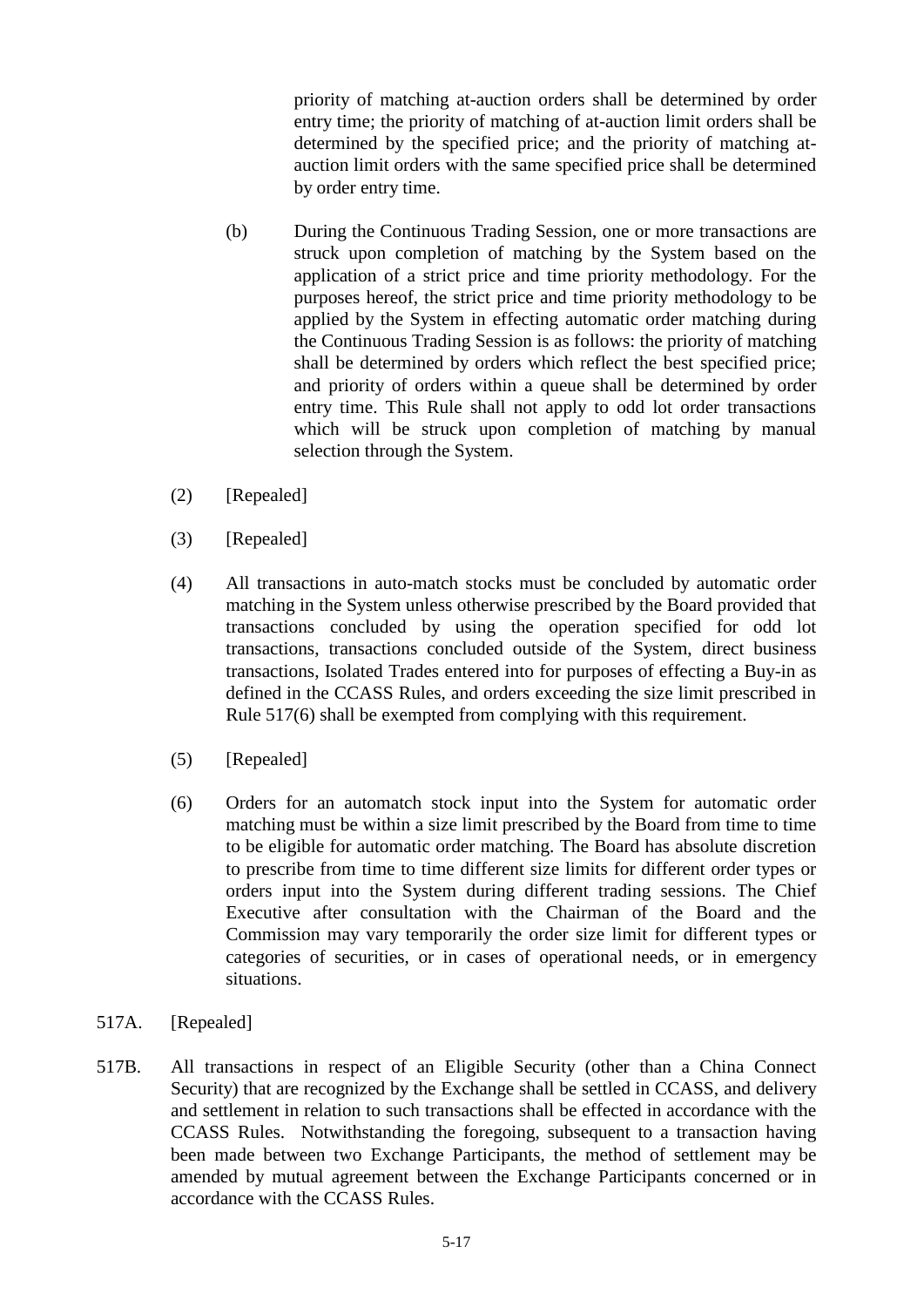- 518. The price of every transaction concluded during the Continuous Trading Session (other than that concluded outside of the System in accordance with Rule 518A) must be within the range of the current bid price and the current ask price as displayed in the System at the moment of the transaction. In case there is no current bid price, then the price of a transaction shall be at the current ask price and vice versa. This Rule shall not apply to transactions concluded during the Pre-opening Session or the Closing Auction Session.
- 518A. The price of every transaction concluded outside of the System during the Continuous Trading Session must be within the range of the lowest of twenty-four spreads below the previous closing price, the lowest bid and the lowest ask price up to the time of the transaction on the day and the highest of twenty-four spreads above the previous closing price, the highest bid and the highest ask price up to the time of the transaction on the day. This Rule 518A shall not apply to transactions concluded during the Preopening Session or the Closing Auction Session.
- 519. Every transaction, except for odd lot and special lot transactions, must be for a board lot or multiples of a board lot.
- 519A. All transactions in respect of a Structured Product must only be for a board lot or multiples of a board lot. Exchange Participants shall only input orders or transactions relating to the Structured Product into the System for a board lot or multiples of a board lot.
- 520(1). Each selling Exchange Participant shall input into the System details of a sale transaction within 15 minutes after the conclusion of the transaction, but not later than:
	- (a) 15 minutes after the commencement of the Morning Session in respect of transactions concluded in the Pre-opening Session;
	- (b) the end of the Morning Session in respect of transactions concluded in the Morning Session and (where the Morning Session is immediately followed by the Closing Auction Session) the end of the Closing Auction Session in respect of transactions in CAS securities concluded in the Morning Session;
	- (c) the end of the Afternoon Session in respect of transactions concluded in the Afternoon Session and (where the Afternoon Session is immediately followed by the Closing Auction Session) the end of the Closing Auction Session in respect of transactions in CAS securities concluded in the Afternoon Session; and
	- (d) the end of the Closing Auction Session in respect of transactions in CAS securities concluded in the Closing Auction Session.
- 520(2). Any transactions not recorded in the System before the end of trading on a trading day shall be reported to the Exchange within the order input period, the no-cancellation period and the random matching period of the Pre-opening Session, or within the first 15 minutes of the commencement of the Continuous Trading Session on the next trading day as transactions concluded on that trading day on which the reporting has been made provided that if there is no Continuous Trading Session on the next trading day for whatever reason, any such transactions not reported to the Exchange as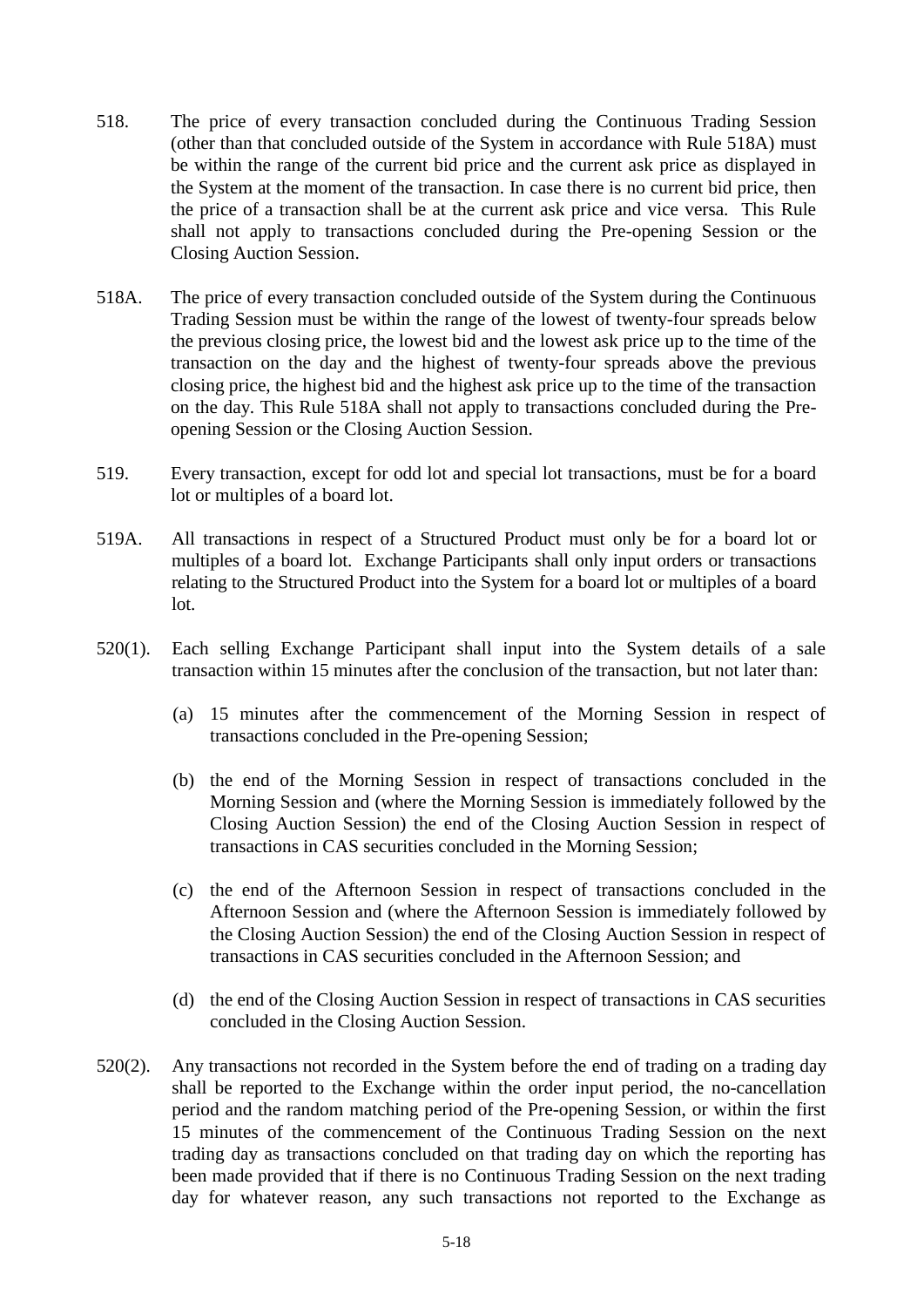aforesaid shall be reported to the Exchange not later than the first 15 minutes of the commencement of the first trading session of the next Continuous Trading Session as transactions concluded during the trading session on which the reporting has been made.

- 520(3). Rules 520(1) and 520(2) shall apply to all transactions other than direct business transactions and transactions concluded by automatic order matching.
- 520(4). In respect of a sale transaction relating to an issue of a Structured Product concluded for the account of the issuer of the Structured Product or its associates, the selling Exchange Participant shall, in addition to complying with the requirements of Rules 520(1) to 520(2), report to the Exchange in such manner as the Board shall from time to time determine.
- 520(5). A selling Exchange Participant which fails to comply with Rules 520(1) to 520(4) shall be liable to disciplinary action by the Board.
- 521. The selling Exchange Participant shall input the broker number of the corresponding buying Exchange Participant when entering a transaction and shall not input the number of any other Exchange Participant.
- 522. All inputs are valid subject to these Rules unless otherwise determined by the Board. Subject to Rule  $544(1)$ , all trades concluded under Rule  $517(1)(a)$  or Rule  $517(1)(b)$ shall not be amended or cancelled and will be recognized by the Exchange unless otherwise determined by the Board.

### **Review and Rejection**

- 523. Each buying Exchange Participant shall review details of the transactions as recorded in its favour in the System and reject any erroneous input as soon as it discovers an error but not later than:
	- (a) the end of the random matching period in respect of transactions inputted into the System during the Pre-opening Session;
	- (b) the end of the Morning Session in respect of transactions inputted into the System during the Morning Session;
	- (c) the end of the Afternoon Session in respect of transactions inputted into the System during the Afternoon Session; and
	- (d) the end of the Closing Auction Session in respect of transactions inputted into the System during the Closing Auction Session.

### **Securities Traded in Foreign Currencies**

524. Exchange Participant when inputting orders or transactions relating to securities traded in foreign currencies into the System shall take note of the 'unit' of each currency as prescribed in the Currencies Table in the Third Schedule to these Rules. The 'unit' indicates the number by which the price of the issue of securities has to be divided before inputting into the System. For example, Japanese Yen is entered in units of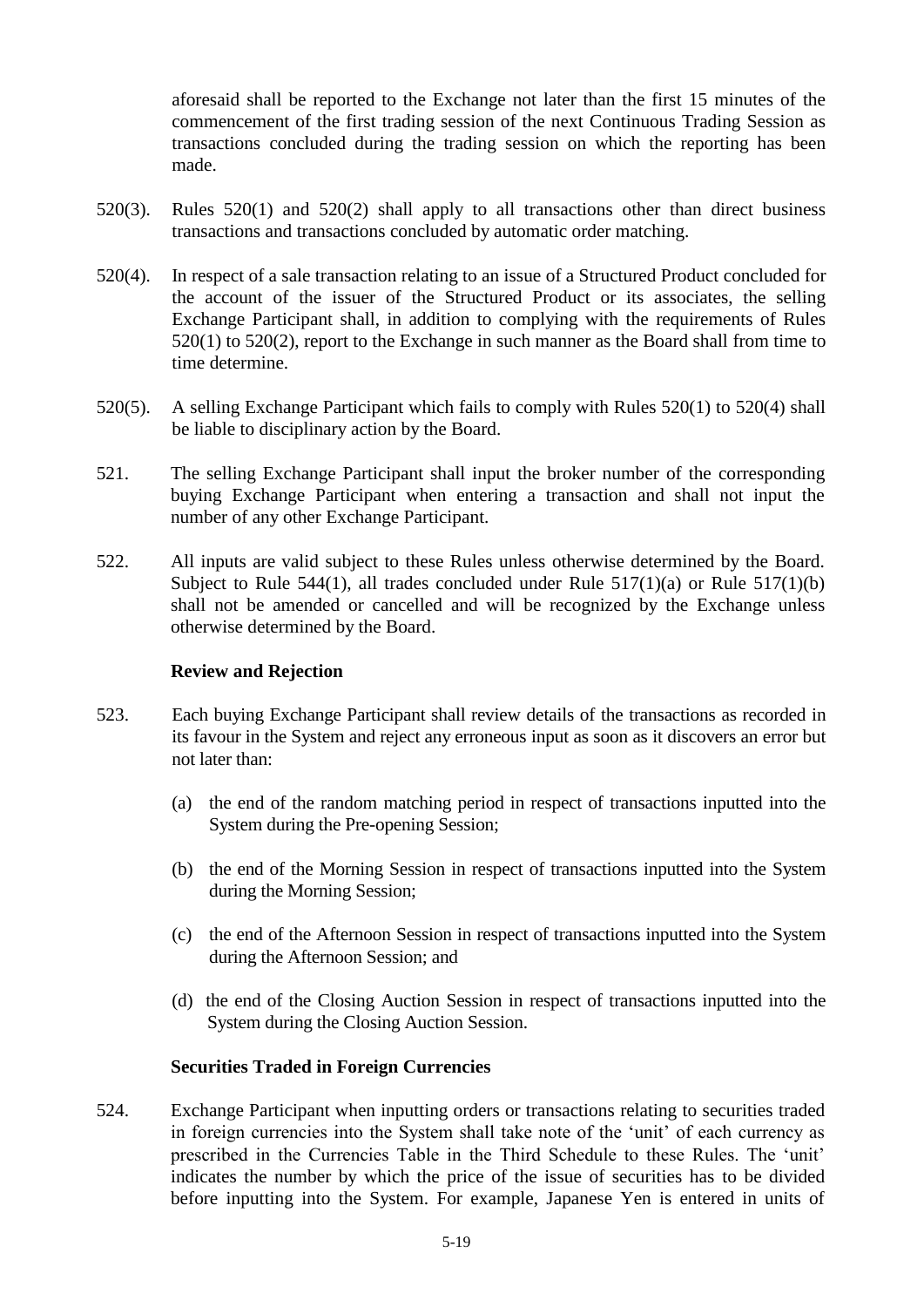1,000. The price of an issue of securities in Japanese Yen at 10,000 Yen should be entered into the System as 10 Yen.

### **Interest Bearing Securities**

- 525. All interest bearing securities are to be quoted in units of \$100 of their nominal value or such other value as the Board may determine from time to time.
- 525A. (1) Only professional investors are allowed to purchase debt securities listed on the Exchange under Chapter 37 of the Main Board Listing Rules.
	- (2) Each Exchange Participant shall implement appropriate and effective measures and take reasonable steps to ensure compliance with Rule 525A(1), including but not limited to (a) not accepting any instruction to purchase such debt securities or inputting any order for such debt securities for any direct client of the Exchange Participant unless it is reasonably satisfied that the client is a professional investor; and (b) where such client is (i) an intermediary (as defined in the Ordinance); or (ii) a person which carries on business outside Hong Kong in an activity in respect of which it is regulated overseas and which, if carried on in Hong Kong, would constitute a regulated activity under the Ordinance, requiring such client to ensure that only professional investors are allowed to purchase such debt securities. In the event an Exchange Participant has failed to comply with the requirements under this Rule 525A, the Exchange Participant shall consider taking, and the Exchange may require the Exchange Participant to take, such actions or measures as may be necessary to remedy or rectify any non-compliance or to prevent any further non-compliance.

### **Direct Business**

- 
- 526. (1) (a) It is the duty of every Exchange Participant conducting direct business transactions within the Pre-opening Session, the trading hours stipulated in Rule 501(1) and the Closing Auction Session to input details of such transactions into the System within the following time limits (or other time limits as the Exchange may from time to time determine):
	- (i) in respect of direct business transactions which are ATS transactions, on a trade-by-trade basis immediately and in any case, within 1 minute after the conclusion of the transactions; and
	- (ii) in respect of all other direct business transactions, within 15 minutes after the conclusion of the transactions,

and in any event not later than

- (i) 15 minutes from the commencement of the Morning Session in respect of transactions concluded during the Pre-opening Session,
- (ii) the end of the Morning Session in respect of transactions concluded during the Morning Session and (where the Morning Session is immediately followed by the Closing Auction Session) the end of the Closing Auction Session in respect of transactions in CAS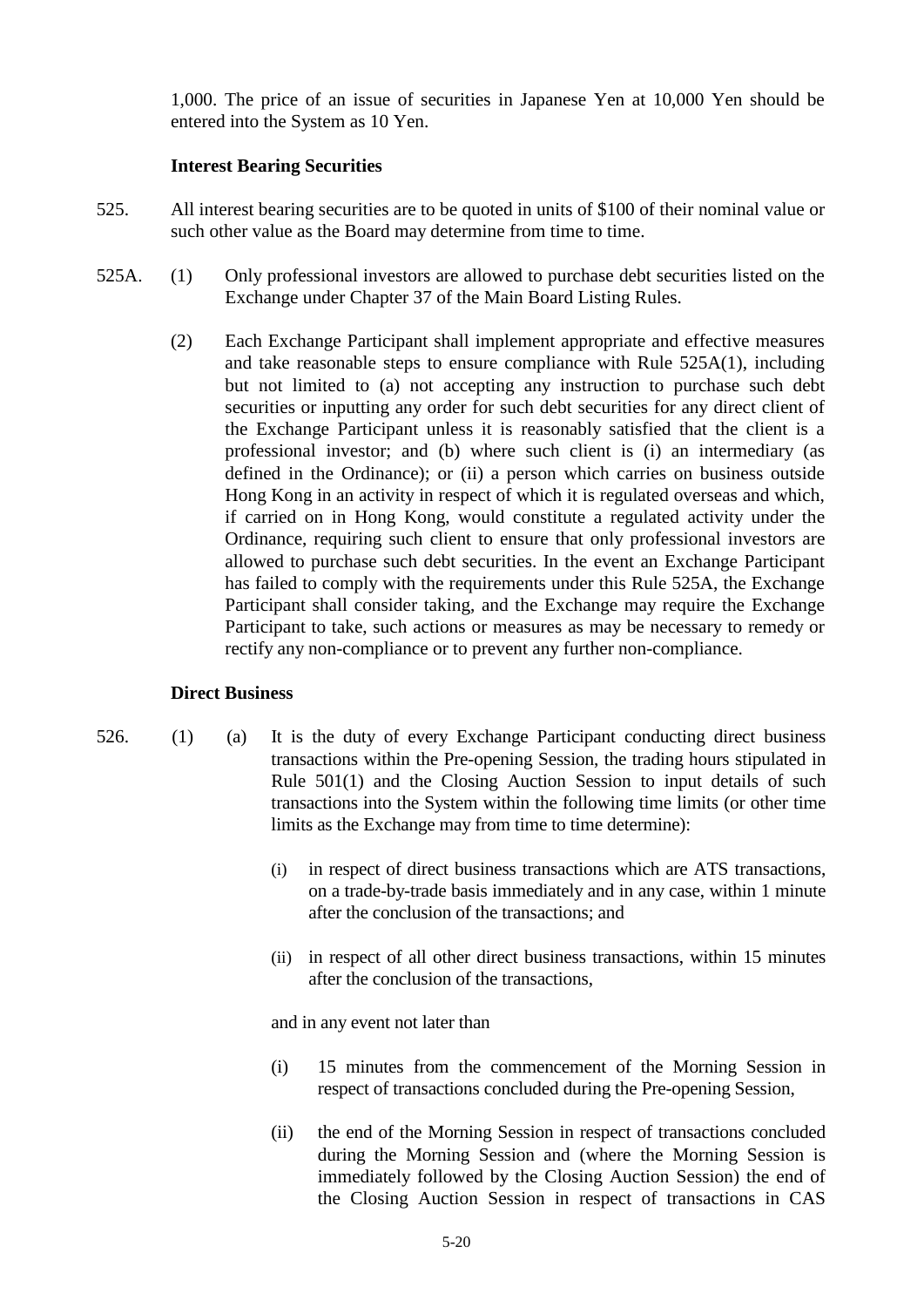securities concluded in the Morning Session;

- (iii) the end of the Afternoon Session in respect of transactions concluded during the Afternoon Session and (where the Afternoon Session is immediately followed by the Closing Auction Session) the end of the Closing Auction Session in respect of transactions in CAS securities concluded in the Afternoon Session; and
- (iv) the end of the Closing Auction Session in respect of transactions in CAS securities concluded in the Closing Auction Session.

provided that no such duty exists for transactions concluded through automatic order matching.

- (b) Any transactions not recorded in the System before the end of trading of the relevant securities on a trading day shall be reported to the Exchange within the order input period, the no-cancellation period and the random matching period of the Pre-opening Session, or within the first 15 minutes of the commencement of the Continuous Trading Session on the next trading day as transactions concluded on that trading day on which the reporting is made provided that if there is no Continuous Trading Session on the next trading day for whatever reason, any such transactions not reported to the Exchange as aforesaid shall be reported to the Exchange not later than the first 15 minutes of the commencement of the first trading session of the next Continuous Trading Session as transactions concluded during the trading session in which the reporting is made.
- (c) In respect of
	- (i) a direct business transaction relating to an issue of a Structured Product concluded for the account of the issuer of the Structured Product or its associates; or
	- (ii) a direct business transaction which is an ATS transaction,

the Exchange Participant shall, in addition to the above requirements, report to the Exchange in such manner, at such time or times and with such details as the Exchange shall from time to time determine.

(2) Direct business transactions conducted outside the Pre-opening Session, the trading hours stipulated in Rule 501(1) and the Closing Auction Session shall be reported within the first 15 minutes of the commencement of trading on the next trading session as transactions concluded during that trading session on which the reporting has been made provided that if the next trading session is a Pre-opening Session, such direct business transactions shall be reported within the order input period, the no-cancellation period and the random matching period of that Pre-opening Session or the first 15 minutes of the commencement of trading on the first trading session of the next Continuous Trading Session as transactions concluded during the trading session on which the reporting has been made.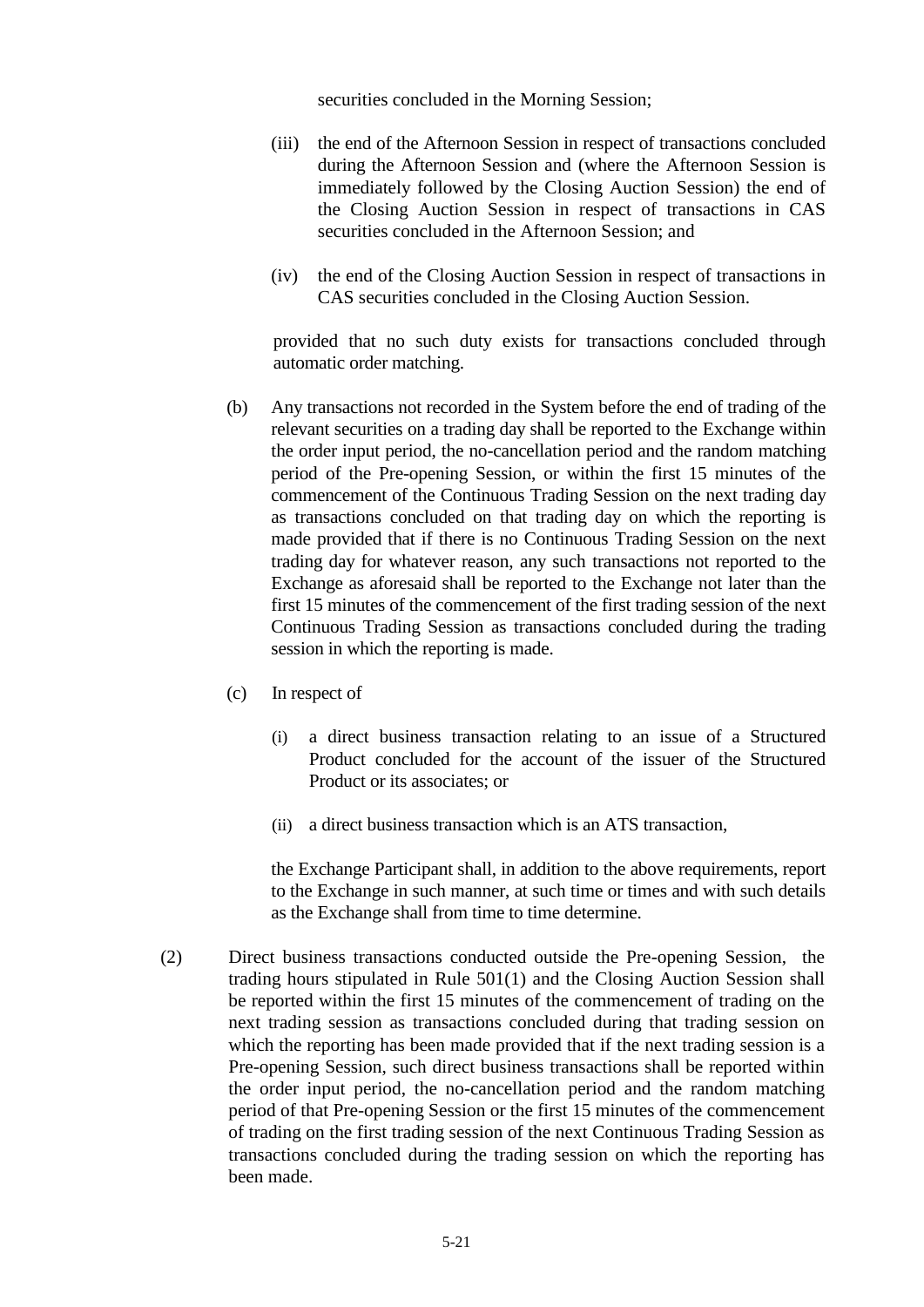- (3) The price of every direct business transaction concluded during the Continuous Trading Session must be within the range of the lowest of twenty-four spreads below the previous closing price, the lowest bid and the lowest ask price up to the time of the transaction on the day and the highest of twenty-four spreads above the previous closing price, the highest bid and the highest ask price up to the time of the transaction on the day. This Rule 526(3) shall not apply to direct business transactions concluded during the Pre-opening Session or the Closing Auction Session.
- 527. Direct business transactions once recorded by the System cannot be cancelled by the Exchange Participant concerned, unless expressly provided for under these Rules or otherwise directed by the Board. The Board may instruct that an erroneous direct business transaction be cancelled if the Exchange Participant concerned discovers an error and reports the case to the Exchange and the Board is satisfied that the error was not committed intentionally. Upon a cancellation instruction being made, the Exchange will certify to the Exchange Participant concerned that such record has been cancelled. The method of certification will be circularised by the Board and may be changed from time to time as so determined by the Board.

## **Day-end Review of Sales/Purchases**

- 528. (1) (a) It is the duty of every Exchange Participant to review both sales and purchases journals at the end of each trading session. Any discrepancy, erroneous transaction or complaint should be reported to the Exchange in the form prescribed by the Board from time to time not later than 15 minutes after the commencement of the Morning Session of the next trading day.
	- (b) A Special Participant shall review all sales and purchases at the end of each trading session. Any discrepancy, erroneous transaction or complaint should be reported to the Exchange in the form prescribed by the Board from time to time not later than 15 minutes after the commencement of the Morning Session of the next trading day.
	- (2) If a Typhoon Signal No. 8 or above is hoisted, Extreme Conditions are announced or Black Rainstorm Warning is issued as stipulated in Rule 571(1) or an emergency as stipulated in Rule 572 occurs, the Board may in its absolute discretion extend or vary the time within which any discrepancy, erroneous transaction or complaint should be reported to the Exchange.

### **Password and Trading Records**

- 529. It is the duty of every Exchange Participant and its Authorised Persons to keep confidential the password assigned by the Exchange and any password subsequently created therefrom. Under no circumstances shall the Exchange Participant distribute or disclose any password to any other person other than its Authorized Person.
- 530. Under no circumstances may an Exchange Participant enquire into another Exchange Participant's trading records, or use or attempt to use another Exchange Participant's password or other equipment.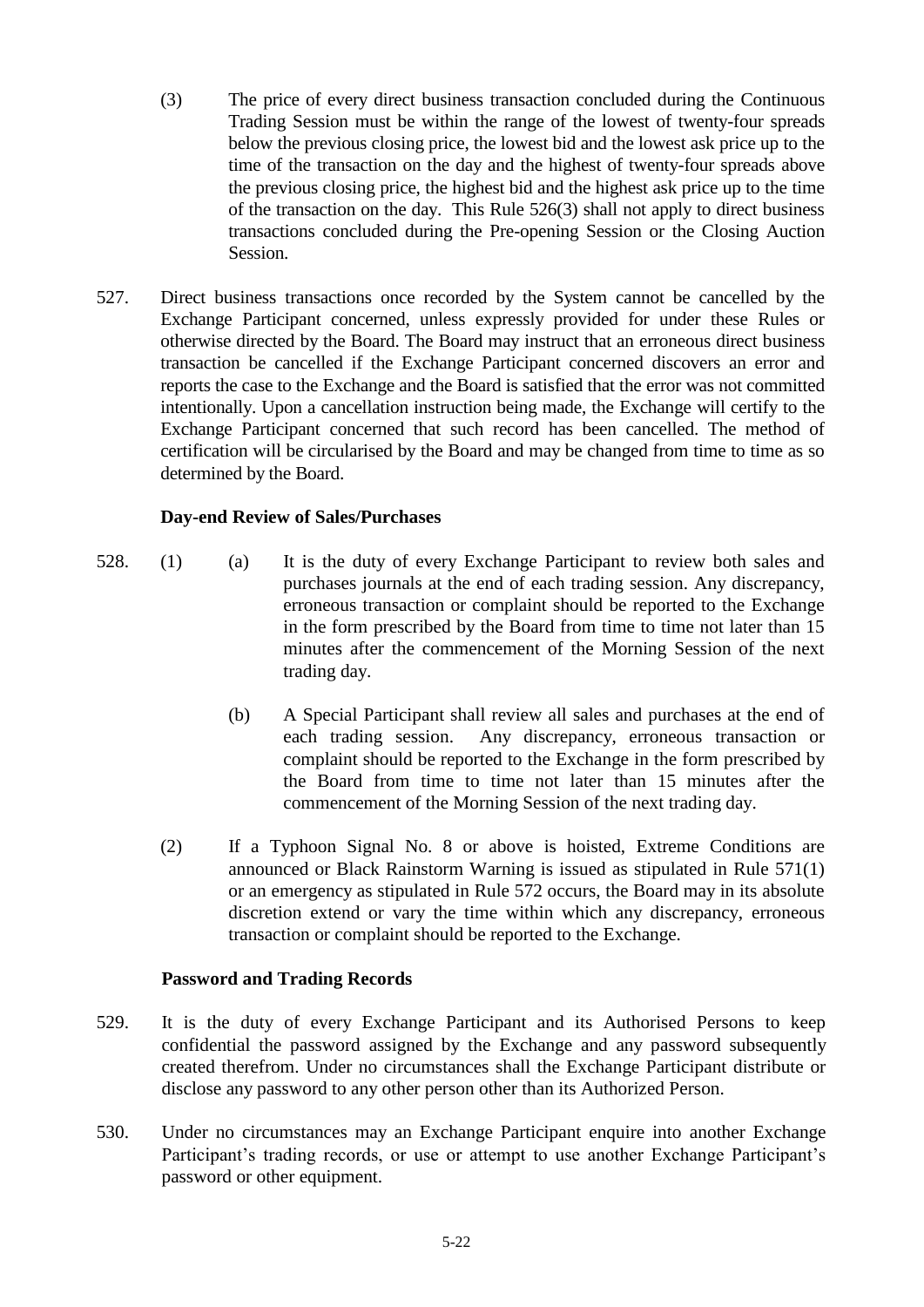531. [Repealed]

### **Dealing Practices**

- 532. [Repealed]
- 532A. [Repealed]
- 532B. [Repealed]
- 533. [Repealed]

**Fees**

- 534. (1) [Repealed]
	- (2) [Repealed]
	- (3) Exchange Participants may impose charges in respect of the handling of the registration of share certificates at a rate of \$2 per board lot or part thereof.
	- (4) [Repealed]
- 535. [Repealed]
- 536. [Repealed]
- 536A. [Repealed]
- 536B. [Repealed]

### **Disclosure of Information about Clients**

- 537. (1) An Exchange Participant shall, upon the request of the Board or any designated HKEX staff disclose (or where appropriate, cause its clients to disclose) to the Board or such designated HKEX staff, all information regarding the identity of a client about which the Exchange Participant is required to be satisfied on reasonable grounds in accordance with the SFC Code of Conduct and the Client Identity Guidance Note, within such period as is specified in the Client Identity Guidance Note. Such information includes the identity, address and contact details of the person or entity (legal or otherwise) ultimately responsible for originating the instruction in relation to a transaction (and the instruction given) and of the person or entity (legal or otherwise) that stands to gain the commercial or economic benefit of the transaction and/or bear its commercial or economic risk and such other information as the Board or any designated HKEX staff may request.
	- (2) [Repealed]
- 538. [Repealed]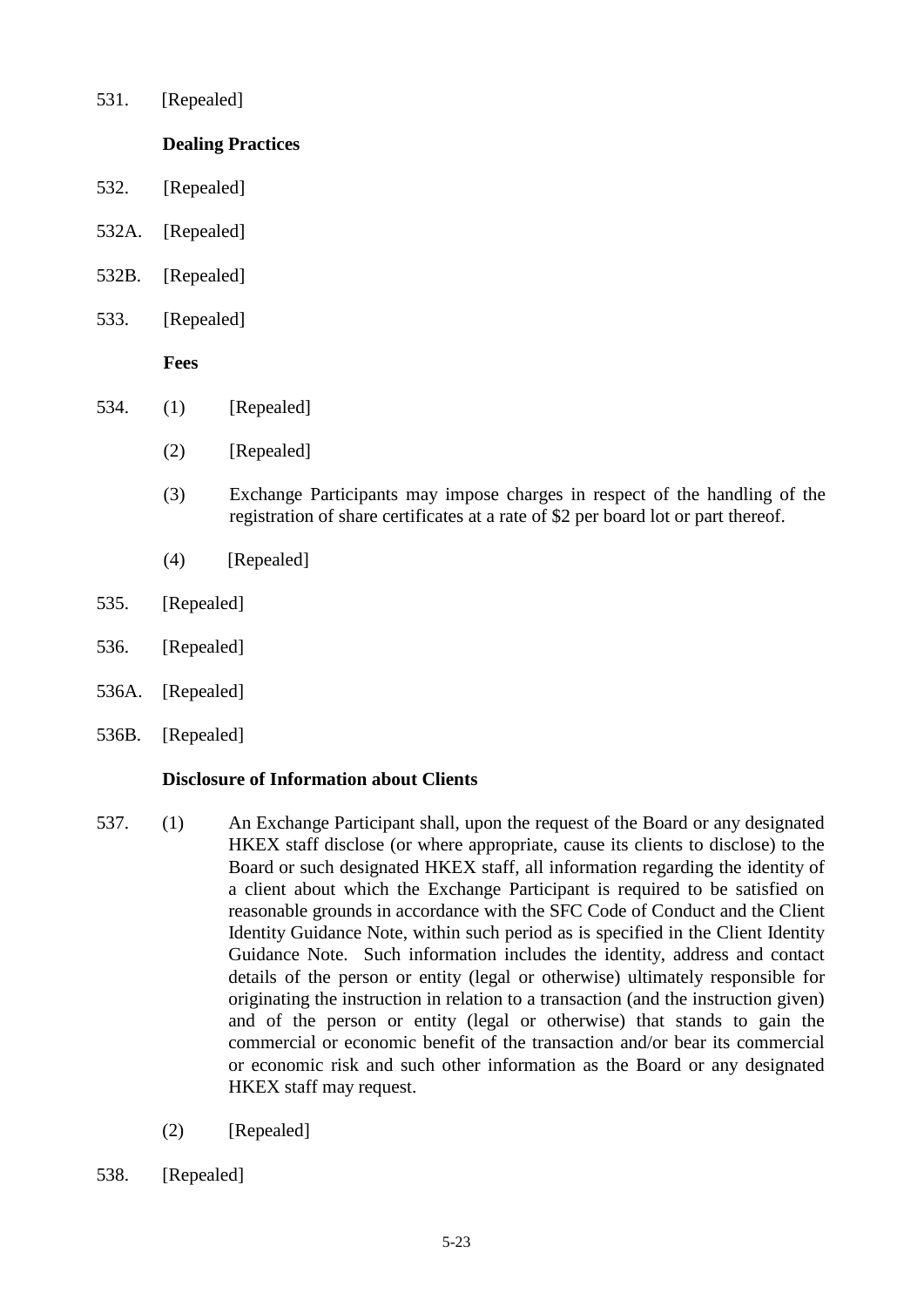### **Dealings in Suspended Securities**

- 539. Under no circumstances shall an Exchange Participant deal in suspended securities otherwise than as set out in this Rule. An Exchange Participant which fails to comply with this Rule shall be liable to disciplinary action by the Board except that the following dealings in suspended securities shall not constitute a breach of this Rule:-
	- (1) where trading in the securities is suspended due to the fact that the percentage of such securities held by the public has fallen below the prescribed minimum percentage under the Main Board Listing Rules or the GEM Listing Rules (as the case may be), dealing in such securities by an Exchange Participant for the purpose of facilitating the restoration of the prescribed minimum percentage provided that the Exchange Participant shall report all such transactions in accordance with the procedures prescribed by the Exchange from time to time;
	- (2) the return of borrowed securities in which trading is suspended (without creating a new securities borrowing position), or making payment in lieu of such return;
	- (3) where trading in an applicable Market Making Security is suspended,
		- (a) the borrowing of shares of such applicable Market Making Security; or
		- (b) the placing of an order for the creation of shares of such applicable Market Making Security in accordance with the terms for the creation of shares of such Market Making Security as required by the issuer of shares of such Market Making Security

by a Securities Market Maker for its own account or for the account of any of its affiliates or for the account of any of its Designated Specialists for the purpose of completing a Securities Market Maker Short Selling transaction concluded prior to the suspension; and

- (4) where trading in the securities is temporarily suspended for a period in relation to any of the following activities (and not for other reasons):-
	- (a) "placing" of such securities by or on behalf of the issuer of such securities under the Main Board Listing Rules or the GEM Listing Rules (as the case may be) or by an existing shareholder of such issuer; and
	- (b) "offer for subscription", "offer for sale", "rights issue" and "open offer" of such securities under the Main Board Listing Rules or the GEM Listing Rules (as the case may be),

in the case of "placing" the buying and selling of the placed securities by an Exchange Participant during the first 5 trading days of such period of suspension and in the case of "offer for subscription", "offer for sale", "rights issue" and "open offer" the entering into of subscription agreement or underwriting agreement with the issuer of such securities, the existing shareholder of such issuer or the underwriter in respect of such securities by an Exchange Participant during the first 5 trading days of such period of suspension provided that the Exchange Participant has complied with the requirements which the Exchange may prescribe from time to time. Notwithstanding the foregoing, an Exchange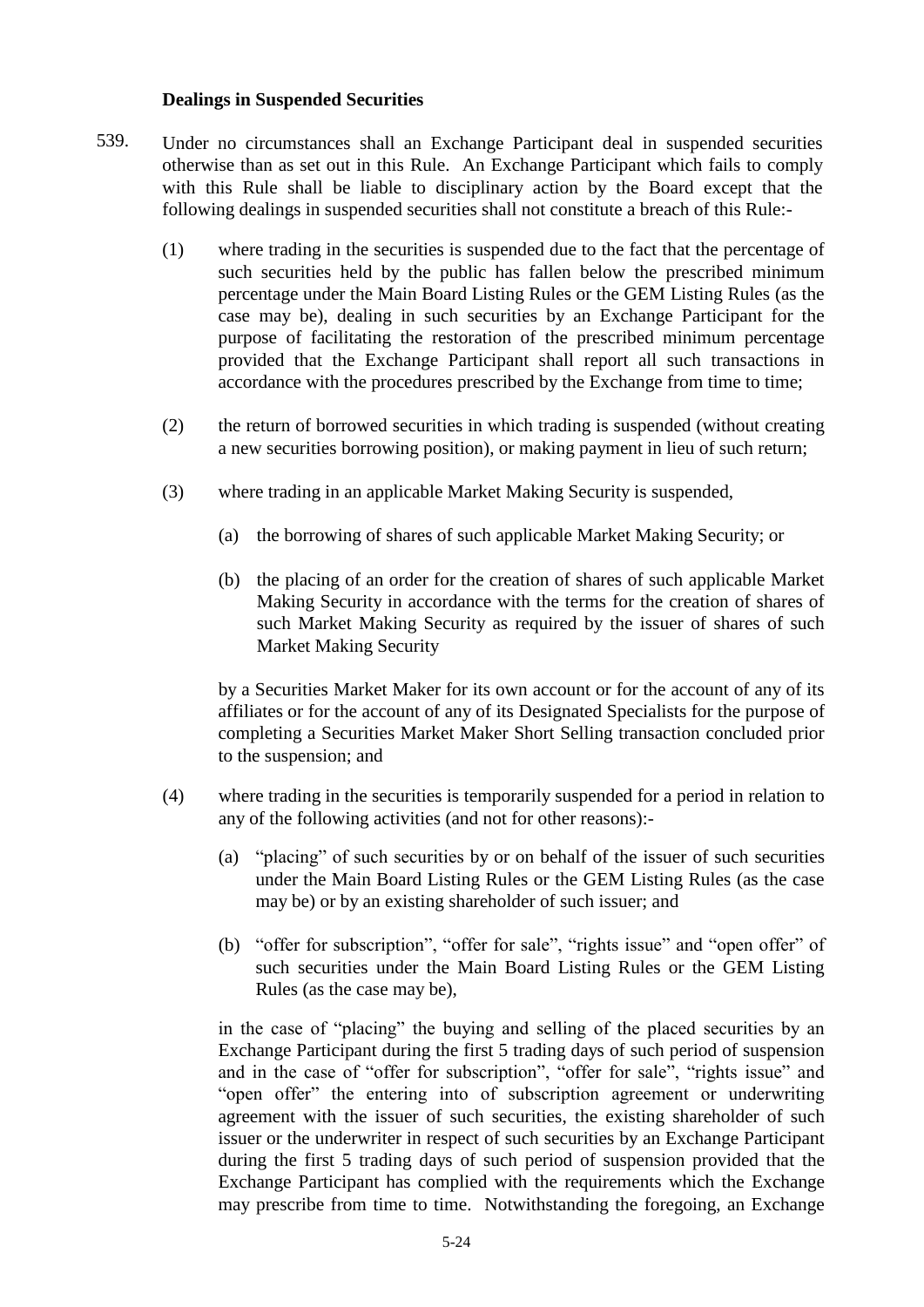Participant may, in respect of any such "placing", "offer for subscription", "offer for sale", "rights issue" and/or "open offer", apply to the Exchange for an extension of the period for which dealings in the securities in the period of suspension shall not constitute a breach of Rule 539 and the Exchange may authorize the extension for such period as the Exchange considers appropriate.

540. Where dealing in an issue of securities has been suspended during trading hours stipulated in Rule 501 and (where applicable) the Extended Morning Session, the selling Exchange Participants shall report any transactions that have been concluded before the suspension but not yet input into the System. Such a report shall be made within 15 minutes of the suspension by the selling Exchange Participants concerned in accordance with the procedures prescribed by the Exchange.

### **Dealings with Suspended Exchange Participants**

- 541. Except as may otherwise be permitted by the Board or the Chief Executive, under no circumstances shall an Exchange Participant deal with an Exchange Participant whose Exchange Participantship or right to access the System has been suspended. An Exchange Participant which fails to comply with this Rule shall be liable to disciplinary action by the Board.
- 542. Where an Exchange Participant whose Exchange Participantship or right to access the System has been suspended during the trading hours stipulated in Rule 501 and/or the Extended Morning Session, any Exchange Participant which has conducted transactions with the suspended Exchange Participant before the suspension shall report any such transactions that have not yet been input into the System. Such a report shall be made within 15 minutes of the suspension by the Exchange Participant concerned, in accordance with the procedures prescribed by the Exchange.
- 543. [Repealed]

## **Transactions not Recognized**

- 544. (1) The Exchange will only recognize those transactions which are duly recorded or concluded through the System within the trading hours stipulated in these Rules or otherwise recorded in the System pursuant to these Rules and, in the case of a CBBC, which are duly recorded or concluded through the System or otherwise recorded in the System prior to or at the time of the relevant call event as notified by the issuer to or otherwise determined by the Exchange.
	- (2) Save and except direct business transactions conducted in accordance with Rule 526 and direct business transactions in respect of the Extended Trading Securities conducted in accordance with Rule 501F, Exchange Participants shall cause transactions in securities listed or admitted to trading on the Exchange whether conducted during trading hours or after trading hours to be input into the System at the earliest opportunity. Any such transactions not so recorded shall not be recognized.
	- (3) Any transaction relating to any dealing in any securities the subject matter of a new issue or placement for the purpose of qualifying for a listing shall not be recognized until such securities have been granted a listing by the Exchange.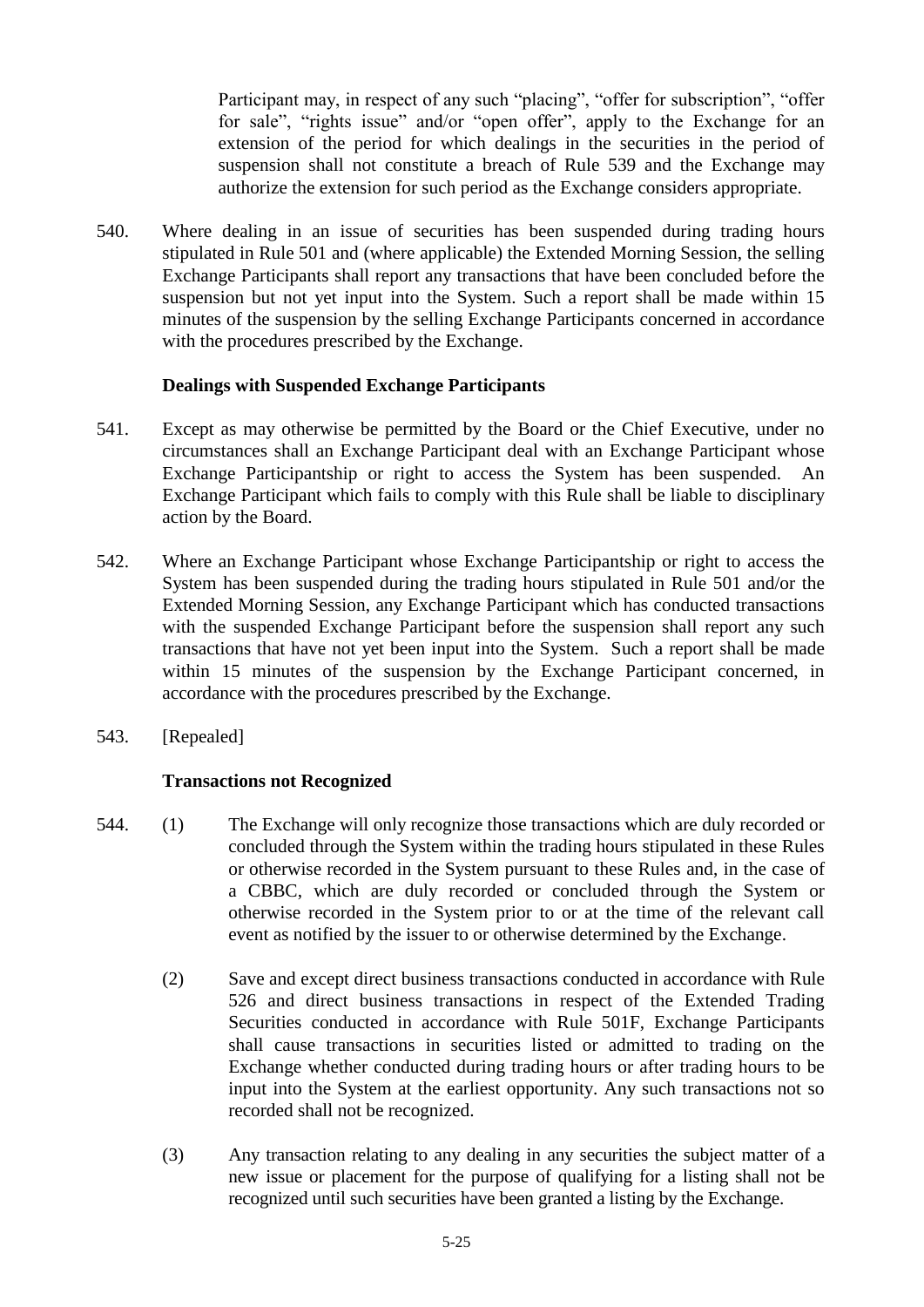(4) The Exchange will not entertain disputes between Exchange Participants in connection with or arising from any transactions that are not recognized.

### **Market Misconduct etc.**

### **False trading**

- 545. (1) A Participant shall not do anything or cause anything to be done, with the intention that it has, or is likely to have, the effect of creating a false or misleading appearance:-
	- (a) of active trading in securities traded on the Exchange; or
	- (b) with respect to the market for, or the price for dealings in securities traded on the Exchange.
	- (1A) A Participant shall not take part in, be concerned in, or carry out, directly or indirectly, one or more transactions, with the intention that it or they has or have, or is or are likely to have, the effect of creating an artificial price, or maintaining at a level that is artificial (whether or not it was previously artificial) a price, for dealings in securities traded on the Exchange.
	- (1B) Without limiting the generality of Rule 545(1), where a Participant:-
		- (a) enters into or carries out, directly or indirectly, any transaction of sale or purchase, or any transaction which purports to be a transaction of sale or purchase, of securities that does not involve a change in the beneficial ownership of them;
		- (b) offers to sell securities at a price that is substantially the same as the price at which it has made or proposes to make, an offer to purchase the same or substantially the same number of them; or
		- (c) offers to purchase securities at a price that is substantially the same as the price at which it has made or proposes to make, an offer to sell the same or substantially the same number of them,

then, unless the transaction in question is an off-market transaction, the Participant shall, for the purposes of Rule 545(1), be regarded as doing something or causing something to be done, with the intention that it has, or is likely to have, the effect of creating a false or misleading appearance of active trading in securities traded on the Exchange or with respect to the market for, or the price for dealing in, securities so traded.

- (1C) In Rule 545(1B), "off-market transaction" has the same meaning as in section 274(7) of the Ordinance.
- (1D) In Rules 545(1) to (1B), references to a transaction of sale or purchase and entering into and carrying out a transaction of sale or purchase have the same meaning as in section 274(8) of the Ordinance.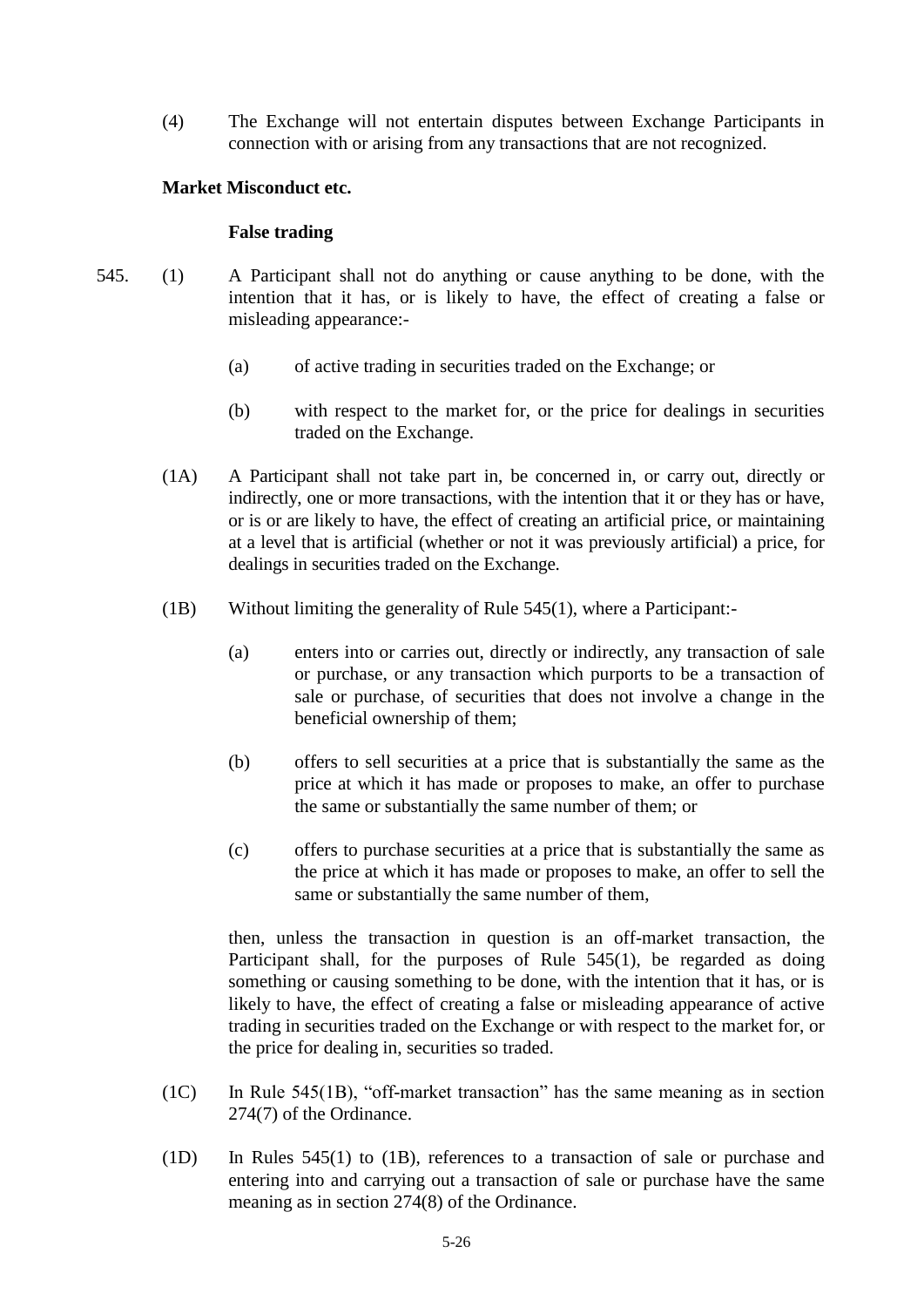(2) [Repealed]

# **Price rigging**

- (3) A Participant shall not:-
	- (a) enter into or carry out, directly or indirectly, any transaction of sale or purchase of securities that does not involve a change in the beneficial ownership of those securities, which has the effect of maintaining, increasing, reducing, stabilizing, or causing fluctuations in, the price of securities traded on the Exchange; or
	- (b) enter into or carry out, directly or indirectly, any fictitious or artificial transaction or device, with the intention that, it has the effect of maintaining, increasing, reducing, stabilizing, or causing fluctuations in, the price of securities traded on the Exchange.
- (3A) In Rule 545(3), references to a transaction of sale or purchase and entering into or carrying out a transaction of sale or purchase have the same meaning as in section 275(5) of the Ordinance.

## **Disclosure of information about prohibited transactions**

- (4) A Participant shall not disclose, circulate or disseminate, or authorize or be concerned in the disclosure, circulation or dissemination of, information to the effect that the price of securities of a corporation that are traded on the Exchange will be maintained, increased, reduced or stabilized, or is likely to be maintained, increased, reduced or stabilized, because of a prohibited transaction relating to securities of the corporation, if it:-
	- (a) has entered into or carried out, directly or indirectly, the prohibited transaction; or
	- (b) has received, or expects to receive, directly or indirectly, a benefit as a result of the disclosure, circulation or dissemination of the information.
- (4A) In Rule 545(4), references to a prohibited transaction and any person having entered into or carried out the prohibited transaction have the same meaning as in section 276(3) of the Ordinance.

## **Fraudulent or deceptive devices, etc. in transactions in securities**

- (5) A Participant shall not, directly or indirectly, in a transaction involving securities trading:-
	- (a) employ any device, scheme or artifice with intent to defraud or deceive; or
	- (b) engage in any act, practice, or course of business which is fraudulent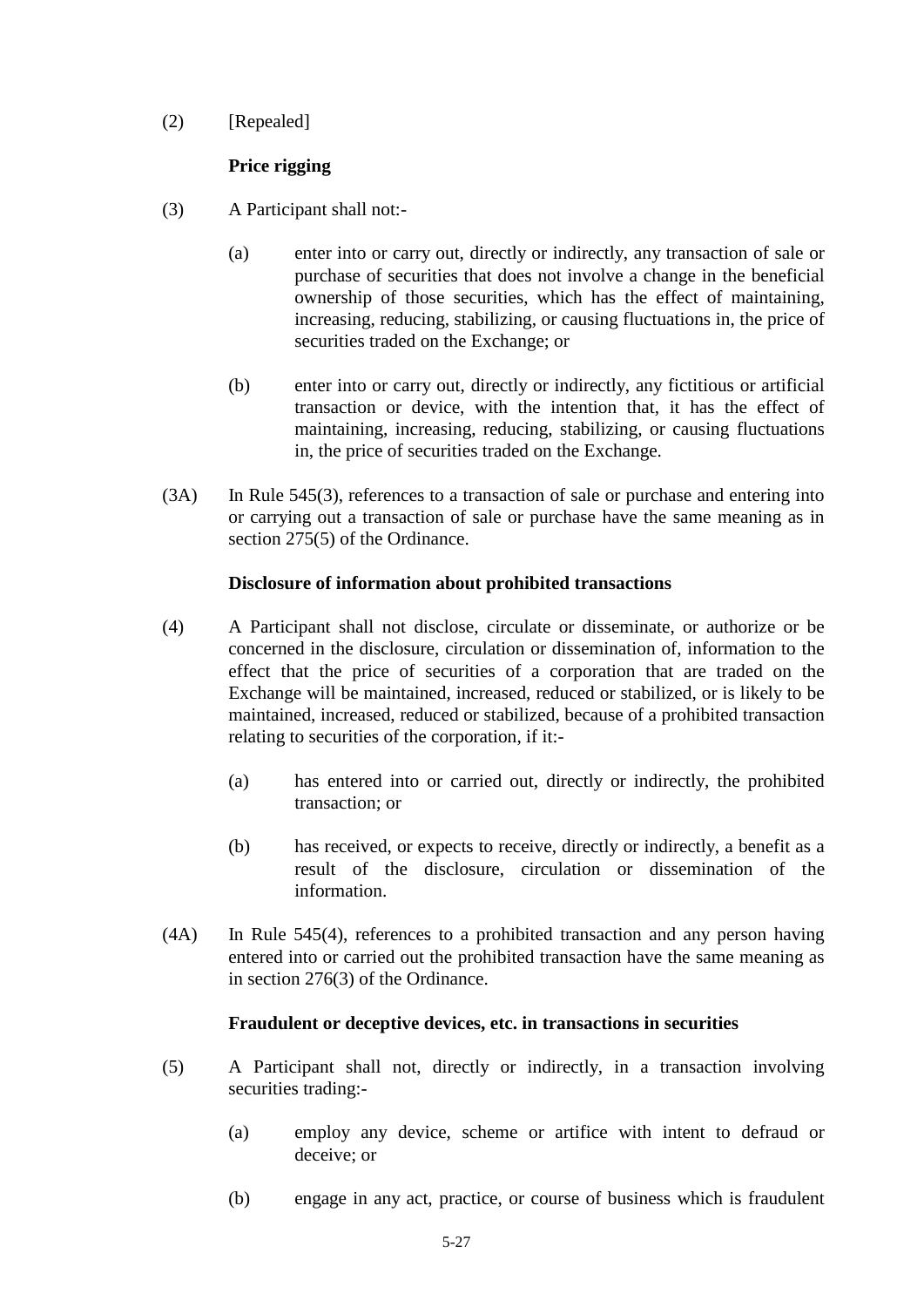or deceptive or would operate as a fraud or deception.

(5A) In Rule 545(5), a reference to a transaction includes an offer and an invitation (however expressed).

### **Stock market manipulation**

- (6) A Participant shall not:-
	- (a) enter into or carry out, directly or indirectly, 2 or more transactions in securities of a corporation that by themselves or in conjunction with any other transaction increase, or are likely to increase, the price of any securities traded on the Exchange, with the intention of inducing another person to purchase or subscribe for, or to refrain from selling, securities of the corporation;
	- (b) enter into or carry out, directly or indirectly, 2 or more transactions in securities of a corporation that by themselves or in conjunction with any other transaction reduce, or are likely to reduce, the price of any securities traded on the Exchange, with the intention of inducing another person to sell, or to refrain from purchasing, securities of the corporation; or
	- (c) enter into or carry out, directly or indirectly, 2 or more transactions in securities of a corporation that by themselves or in conjunction with any other transaction maintain or stabilize, or are likely to maintain or stabilize, the price of any securities traded on the Exchange, with the intention of inducing another person to sell, purchase or subscribe for, or to refrain from selling, purchasing or subscribing for, securities of the corporation.
- (6A) In Rule 545(6), references to a transaction and entering into or carrying out a transaction have the same meaning as in section 278(3) of the Ordinance.

### **Disclosure of false or misleading information inducing transactions**

- (7) A Participant shall not disclose, circulate or disseminate, or authorize or be concerned in the disclosure, circulation or dissemination of, information that is likely:-
	- (a) to induce another person to subscribe for securities traded on the Exchange;
	- (b) to induce the sale or purchase of securities by another person; or
	- (c) to maintain, increase, reduce or stabilize the price of securities traded on the Exchange,
	- if -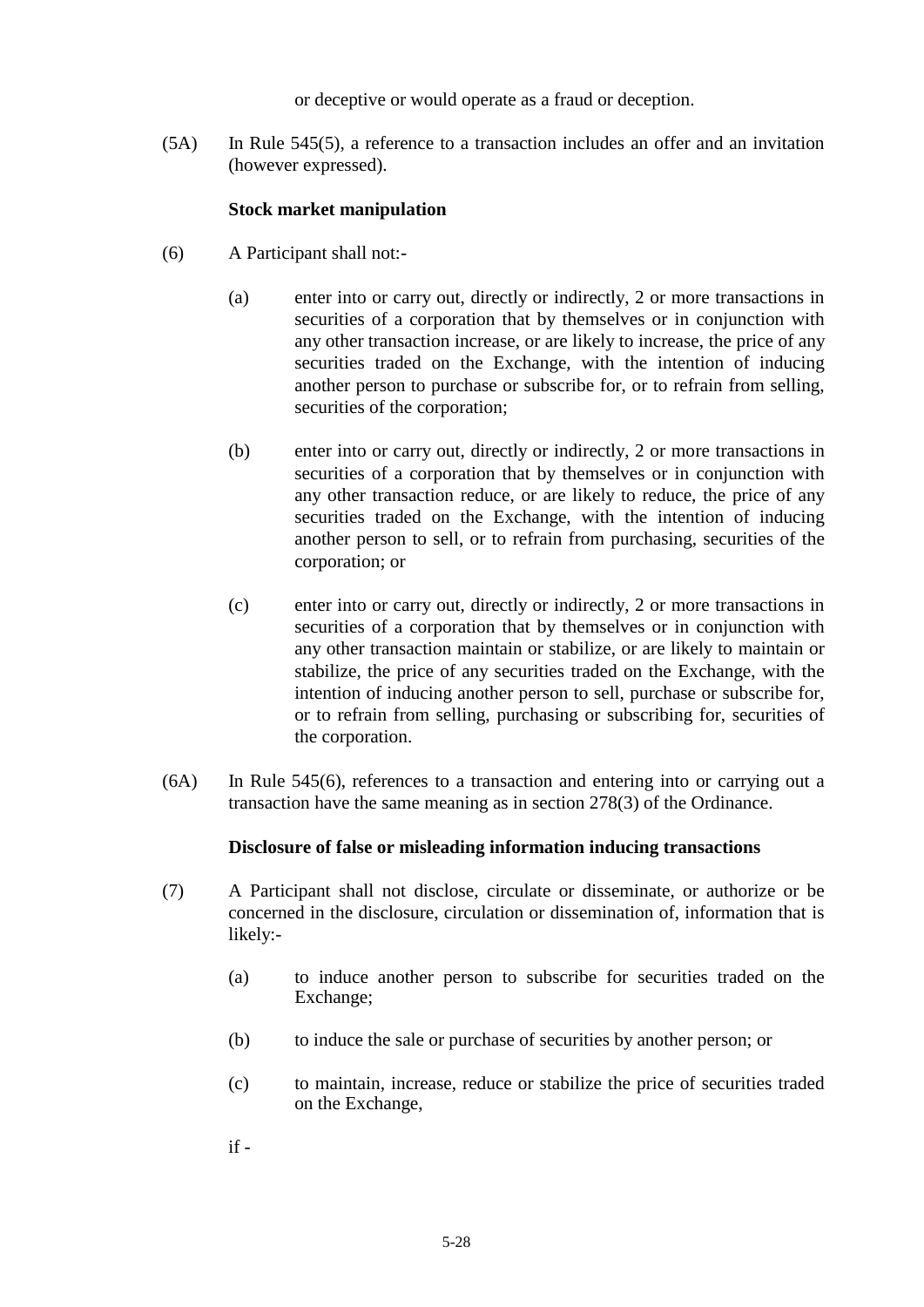- (i) the information is false or misleading as to material fact, or is false or misleading through the omission of a material fact; and
- (ii) the Participant knows that the information is false or misleading as to a material fact, or is false or misleading through the omission of a material fact.

#### **Insider dealing**

- (8) A Participant shall not participate in any insider dealing in relation to any securities listed or admitted to trading on the Exchange. For the purposes of this Rule 545(8), insider dealing shall have the same meaning as that used in Division 4 of Part XIII of the Ordinance.
- (8A) In Rule 545(8), "securities" has the same meaning as in section 245(2) of the Ordinance.
- 546. [Repealed]
- 547. [Repealed]
- 547A. [Repealed]

**Trading Hall Rules**

#### **Admission to the Trading Hall**

548. [Repealed]

**Use of Trading Hall**

548A. [Repealed]

#### **Conduct in the Trading Hall**

- 549. [Repealed]
- 550. [Repealed]

### **Year 2000 Compliant**

550A. [Repealed]

#### **Equipment Failure**

551. (1) In case of a failure, error or defect in any of the trading equipment supplied by the Exchange and installed in the address of a Participant or any other locations, the Participant shall report the same to the Exchange immediately and the Exchange shall have absolute discretion in replacing the equipment, where possible. Under no circumstances shall the Exchange be responsible for losses or damages arising from any such failure, error or defect in the equipment.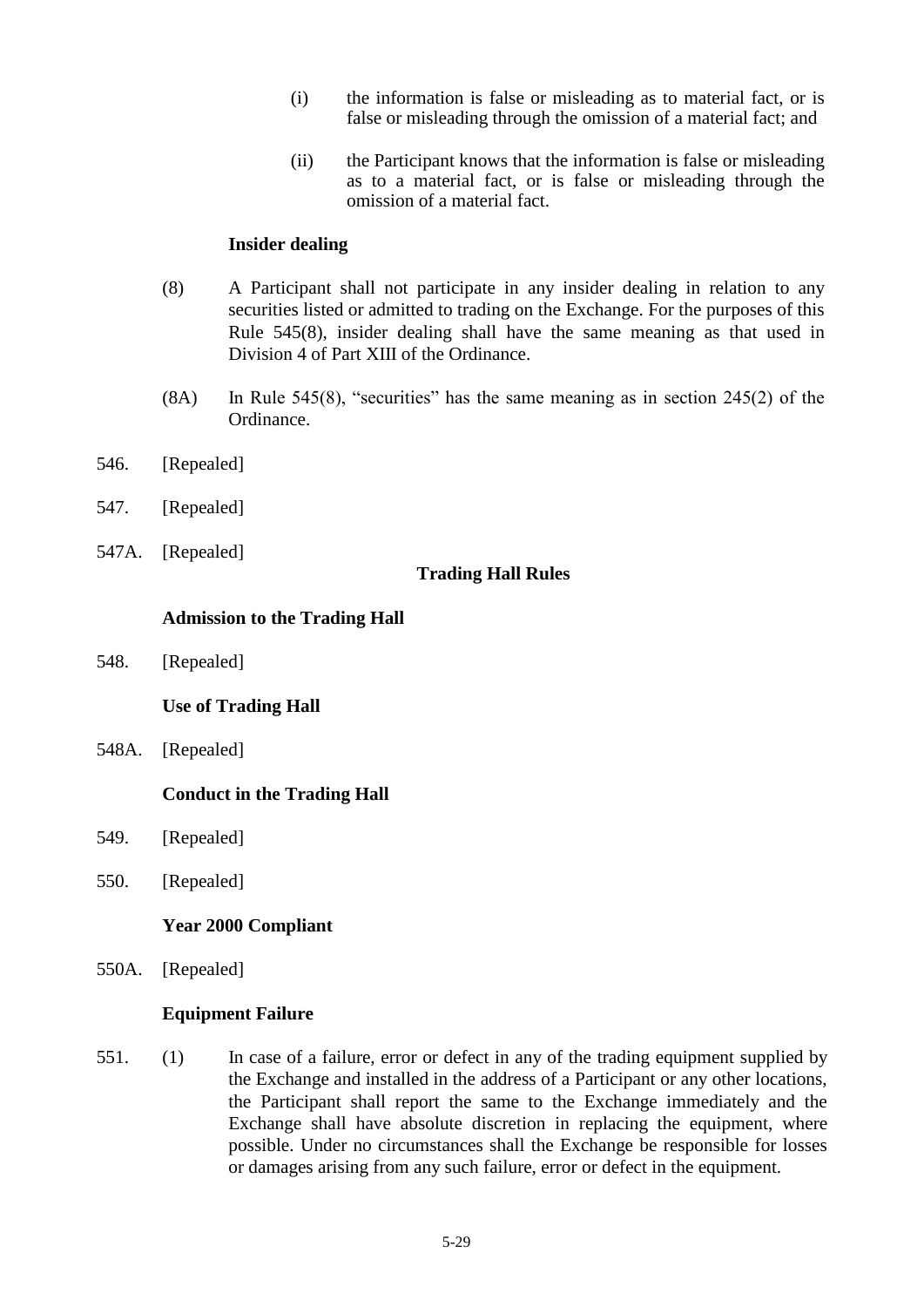(2) [Repealed]

### **Delivery and Settlement**

### **General Provisions**

- 552. Prices quoted, unless otherwise stipulated, are cum all.
- 552A. Scrips and transfer deeds should be delivered in such manner as prescribed by the Board from time to time. All deliveries shall be in board lot unless otherwise agreed by the contracting parties.
- 553. It is the duty of the selling Exchange Participant to see that:-
	- (1) the instrument of transfer is correctly stamped in accordance with the Stamp Duty Ordinance; and
	- (2) the transferor's signature is duly witnessed and the transferor's name (with Chinese characters where necessary), the number of shares and the certificate numbers of the share certificate being transferred are correctly stated on the instrument of transfer.
- 554. A selling Exchange Participant is responsible for good delivery including the responsibility for:-
	- (a) passing good title to the securities to a transferee;
	- (b) delivery of the share scrip together with all necessary documents including the relevant instrument(s) of transfer duly executed by the transferor and bearing the endorsement as required by the Stamp Duty Ordinance or as otherwise provided by law; and
	- (c) the securities being freely transferrable and if in registered form capable of being registered, re-registered or re-issued.
- 554A. In the event of any defective transfer whereby a transferee, due to no fault of his or its own, is:-
	- (a) unable to effect registration, re-registration or re-issuance of a transfer of the securities purported to be transferred by a transferor under the relevant instrument(s) of transfer for any reason whatsoever including any defect in the relevant instrument(s) of transfer or in the title to the securities;
	- (b) following registration, re-registration or re-issuance of a transfer of securities found, not to have good title to such securities;

then in any such event a selling Exchange Participant shall take all steps necessary to correct such defective transfer within seven (7) days of the receipt of notice of such defective transfer from a transferee or the Exchange. The selling Exchange Participant shall further be responsible for any and all costs and expenses associated therewith including any losses suffered by a transferee as a result of a selling Exchange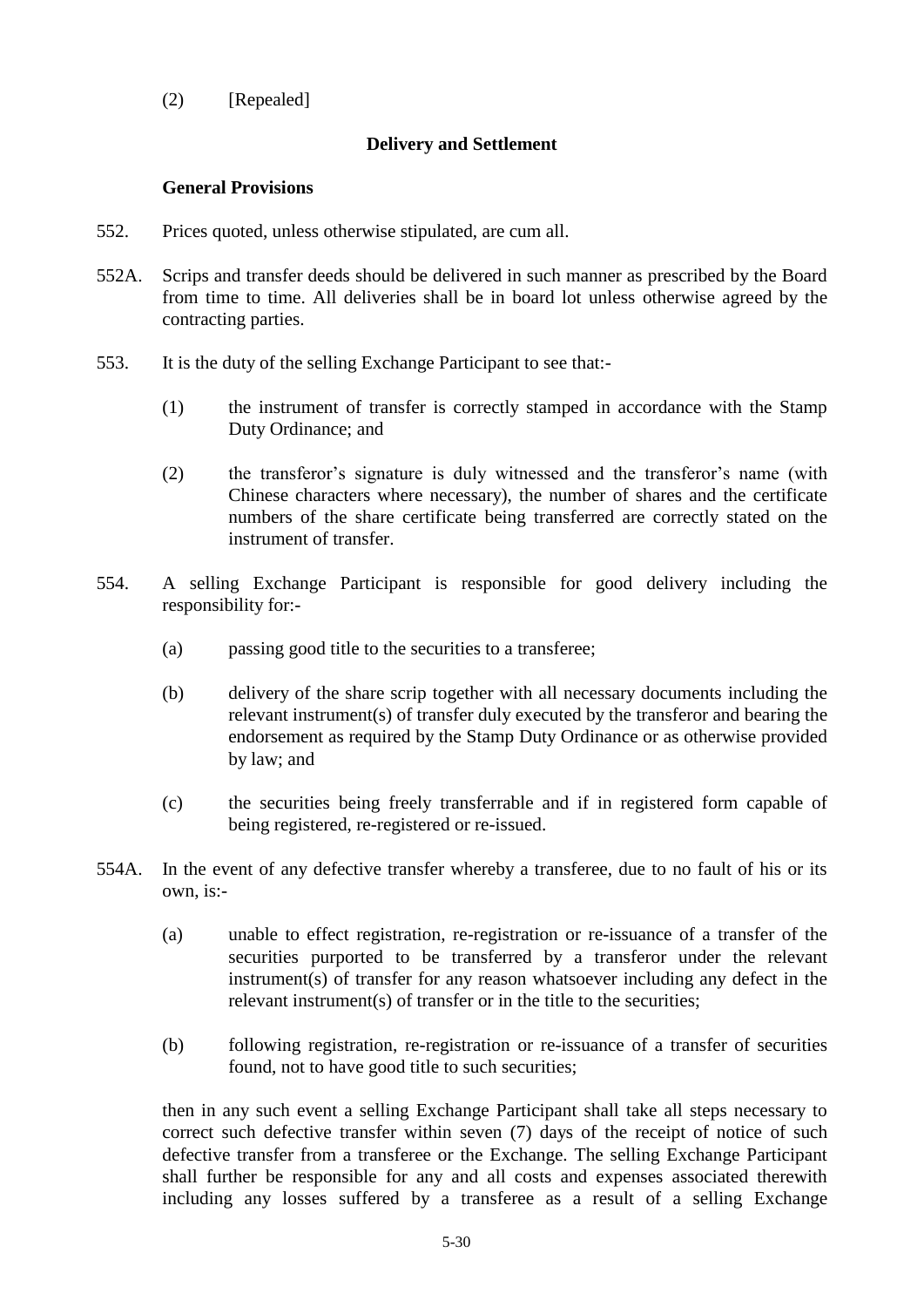Participant's failure to comply with the responsibilities prescribed in Rule 554. For the avoidance of doubt, a selling Exchange Participant shall, notwithstanding the fact that a transferee may also be partially at fault, continue to have the responsibilities specified in Rule 554.

- 555. (1) Delivery and payment must be effected between 9:30 a.m. and 3:45 p.m. on the second trading day following the date of the transaction. Provided that if the transaction is made on the day preceding the first date of ex-all quotation of the securities, delivery and payment must be effected between 9:30 a.m. and 12:00 noon on the second trading day following the date of the transaction. If the selling Exchange Participant is unable to complete the delivery in time, it shall be responsible for the dividends, bonuses or any other rights so entitled.
	- (2) Payment must be effected to the selling Exchange Participant as and when the selling Exchange Participant delivers the scrips within the times specified in Rule 555(1) to effect settlement. The Exchange Participants which are parties to a transaction may by mutual agreement effect delivery and payment earlier than specified in Rule 555(1) and in which case the agreed time or day shall be binding on the Exchange Participants.
	- (3) For the purposes of delivery and payment, the eves of Christmas, New Year and Lunar New Year shall not count as trading days.
- 556. Should the buying Exchange Participant fail to take delivery or the selling Exchange Participant fail to deliver on the due date, the party not in default shall report the default to the Exchange as soon as it becomes aware of the matter. The Board may then summon both parties for an explanation and if thought fit the Board shall call upon the party in default to effect delivery within such reasonable time as the Board shall fix. Should the party in default fail to comply with the Board's instruction at the expiry of the time allowed by the Board, the Board may (without prejudice to the other powers conferred on the Board by the Articles and these Rules) direct the Exchange Participant not in default to obtain or dispose of the securities in the open market and the party in default shall be responsible for any difference in price and all incidental expenses.
- 557. Under no circumstances may an Exchange Participant repudiate a transaction recognized by the Exchange in accordance with these Rules.
- 558. Any Exchange Participant which fails, in relation to a transaction in a non-Eligible Security, to comply with Rules 552 to 557 shall be liable to the disciplinary action by the Board.
- 558A. Any Exchange Participant which fails, in relation to a transaction in an Eligible Security (other than a China Connect Security), to comply with Rules 552 to 557 where applicable, shall be liable to disciplinary action by the Board.
- 559. Exchange Participants shall not be liable for any claim of dividends, bonuses or any other rights so entitled where securities are delivered one trading day before the date advertised for the closing of register of transfers of such securities.
- 560. Unless agreed upon between the Exchange Participants concerned, no delivery shall take place on a non-trading day or such other days as may be determined by the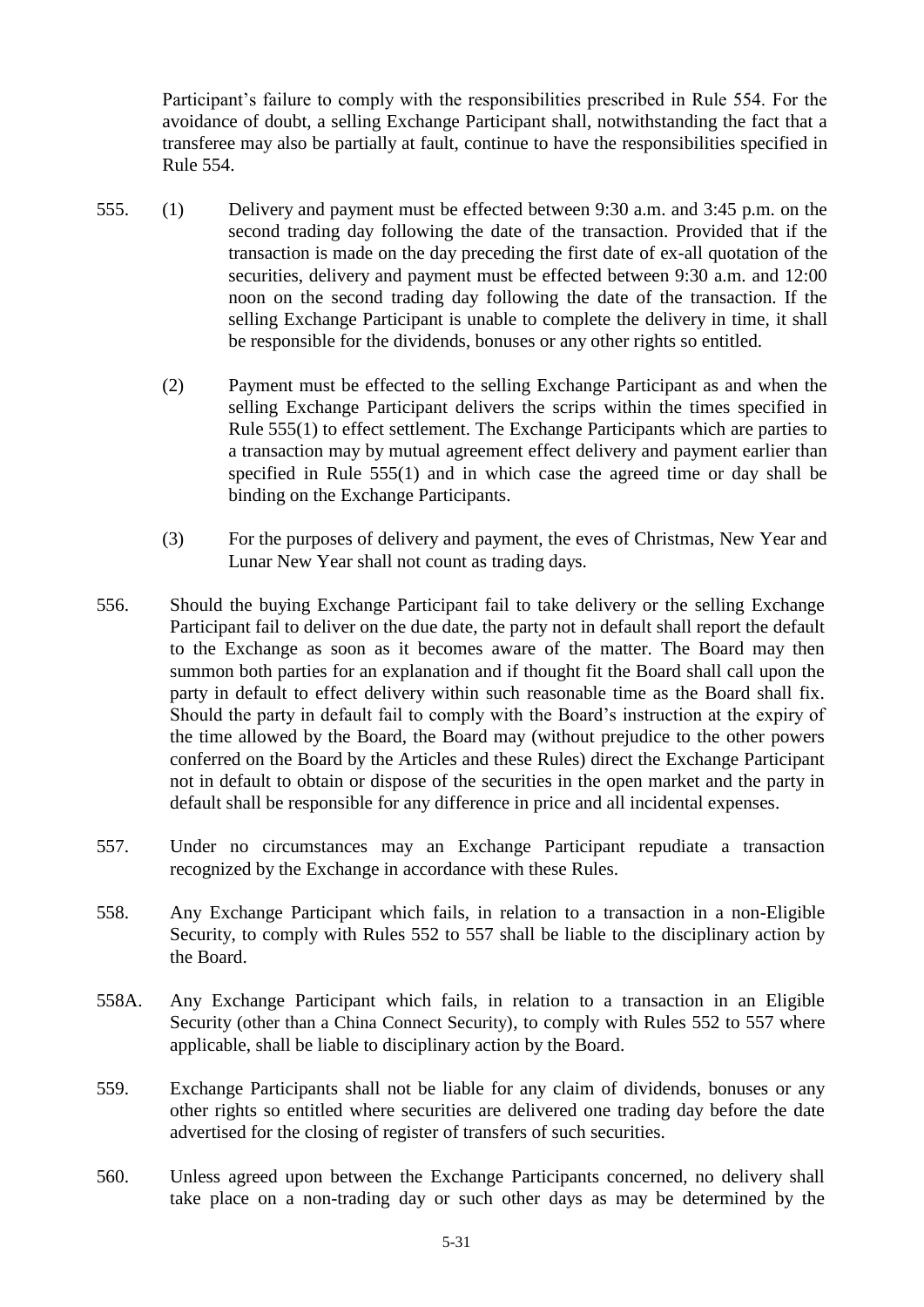Exchange.

- 561. The endorsement required by section 19(1)(d) of the Stamp Duty Ordinance caused to be made on the instrument of transfer by Exchange Participants shall:-
	- (1) in the case of an instrument of transfer which is printed on the reverse of a share certificate be 18 millimetres in height and 45 millimetres in breadth; and
	- (2) in any other case be either 18 or 30 millimetres in height and 45 millimetres in breadth; and
	- (3) in every case shall be rectangular in shape and shall bear the broker number and firm name of the Exchange Participant as well as the date of such endorsement.

The Board may prescribe by circular the standard design of the endorsement.

- 562. If at the time of delivery there is no defect in the title to the shares involved, the selling Exchange Participant shall be relieved of all responsibility if the transfer is not presented to the company concerned for registration 24 hours before the date of the next closing of books of that company.
- 563. [Repealed]

## **Registration of Warrants**

- 563A. All registered warrants listed on the Exchange may be subject to a registration period imposed by the Exchange ("the imposed registration period") at such times, for such duration and upon such terms and conditions as the Exchange may, in its sole discretion, deem fit.
- 563B. The provisions of Rule 554 will apply to any selling Exchange Participant which delivers a warrant certificate during or after the end of the imposed registration period which should have been registered during the imposed registration period but which has not been so registered.

## **Securities Borrowing and Lending**

563C. Exchange Participants engaged in securities borrowing shall comply at all times with the Regulations regarding securities borrowing in the Sixth Schedule to these Rules and as approved by the Exchange from time to time or the CCASS Rules (as the case may be).

## **Short Selling**

563D. (1) With the exception of Securities Market Maker Short Selling by a Securities Market Maker, Structured Product Liquidity Provider Short Selling by a Structured Product Liquidity Provider, Designated Index Arbitrage Short Selling by a Designated Index Arbitrage Short Selling Participant, Stock Futures Hedging Short Selling by a Designated Stock Futures Hedging Short Selling Participant, Structured Product Hedging Short Selling by a Structured Product Hedging Participant and Options Hedging Short Selling by a Market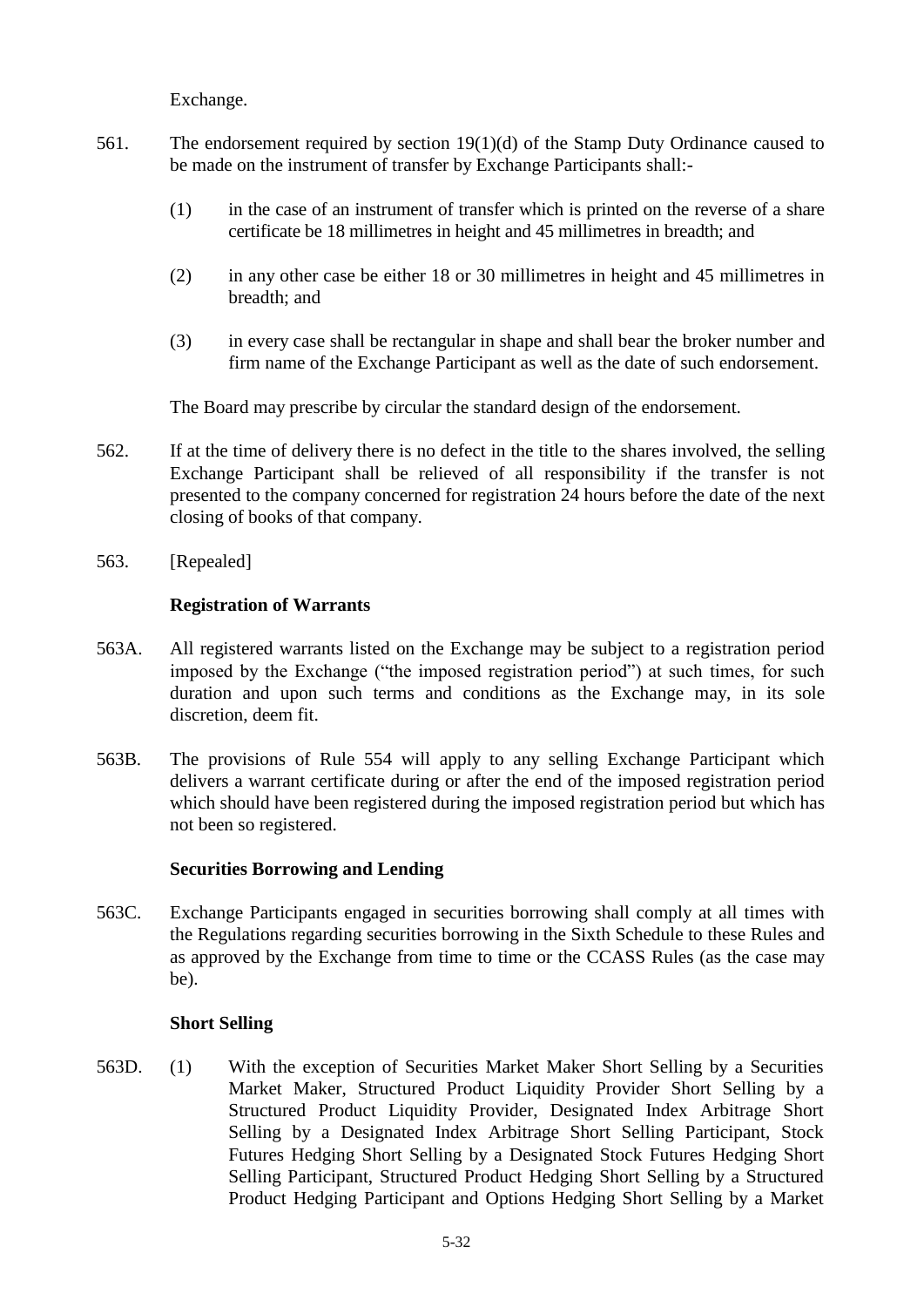Maker or an Options Hedging Participant, short selling shall be limited to transactions in (a) Designated Securities which are also POS securities effected on the Exchange during the Pre-opening Session, (b) Designated Securities effected on the Exchange during the Continuous Trading Session and (c) Designated Securities which are also CAS securities effected on the Exchange during the Closing Auction Session. For the avoidance of doubt, only at-auction limit orders may be input into the System as short selling orders during the Preopening Session and the Closing Auction Session. Exchange Participants engaged in short selling shall comply at all times with the Ordinance as amended from time to time, and the Regulations regarding short selling in the Eleventh Schedule to these Rules as approved by the Exchange from time to time.

- (2) Securities Market Maker Short Selling shall be limited to transactions in Market Making Securities effected on the Exchange by a Securities Market Maker for its own account or for the account of any of its affiliates or for the account of any of its Designated Specialists during the Continuous Trading Session. A Securities Market Maker engaged in Securities Market Maker Short Selling shall comply at all times with the Ordinance and the Regulations regarding Securities Market Maker Short Selling in the Fourteenth Schedule to these Rules as approved by the Exchange from time to time.
- (3) Structured Product Liquidity Provider Short Selling shall be limited to transactions in Structured Products effected on the Exchange by a Structured Product Liquidity Provider in the course of performing liquidity providing functions during the Continuous Trading Session. A Structured Product Liquidity Provider engaged in Structured Product Liquidity Provider Short Selling shall comply at all times with the Ordinance and the Regulations regarding Structured Product Liquidity Provider Short Selling in the Eighteenth Schedule to these Rules as approved by the Exchange from time to time.
- (4) [Repealed]
- (5) Designated Index Arbitrage Short Selling shall be limited to transactions in the underlying stocks of an index or indexes prescribed by the Exchange from time to time. A Designated Index Arbitrage Short Selling Participant shall comply at all times with the Ordinance and the Regulations regarding Designated Index Arbitrage Short Selling in the Fifteenth Schedule to these Rules as approved by the Exchange from time to time.
- (6) Stock Futures Hedging Short Selling shall be limited to transactions in the underlying stocks of Stock Futures Contracts traded on HKFE. A Designated Stock Futures Hedging Short Selling Participant shall comply at all times with the Ordinance and the Regulations regarding Stock Futures Hedging Short Selling in the Fifteenth Schedule to these Rules as approved by the Exchange from time to time.
- (7) Structured Product Hedging Short Selling shall be limited to transactions in the underlying stocks of single stock derivative warrants and single stock CBBCs. A Structured Product Hedging Participant shall comply at all times with the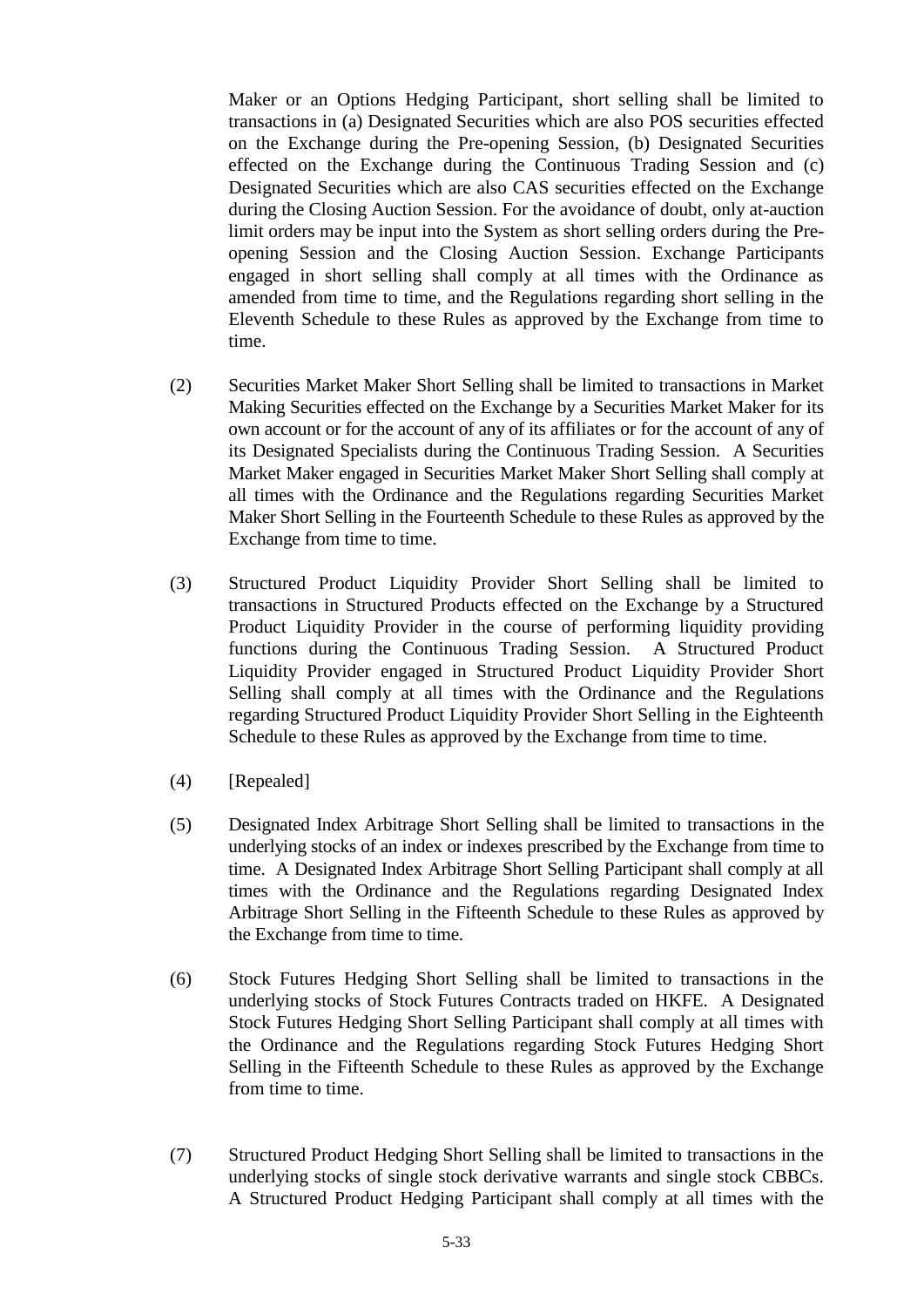Ordinance and the Regulations regarding Structured Product Hedging Short Selling in the Fifteenth Schedule to these Rules as approved by the Exchange from time to time.

- (8) Options Hedging Short Selling shall be limited to transactions in the underlying stocks of Options Contracts. A Market Maker or an Options Hedging Participant shall comply at all times with the Ordinance and the Regulations regarding Options Hedging Short Selling in the Fifteenth Schedule to these Rules as approved by the Exchange from time to time.
- 563E. (1) In this Rule the term "short selling" shall have the meaning ascribed to them in the Eleventh Schedule to these Rules.
	- (2) The Exchange reserves the right at its absolute discretion:-
		- (a) to suspend, without giving prior notice, the short selling of a Designated Security, Securities Market Maker Short Selling, Structured Product Liquidity Provider Short Selling, Designated Index Arbitrage Short Selling, Stock Futures Hedging Short Selling, Structured Product Hedging Short Selling or Options Hedging Short Selling;
		- (b) (i) for short selling and Securities Market Maker Short Selling, to impose limits on the number of shares of a particular Designated Security, or Market Making Security, which may be short sold;
			- (ii) for Structured Product Liquidity Provider Short Selling, to impose limits on the number of Structured Products, which may be short sold;
			- (iii) for Designated Index Arbitrage Short Selling, to impose limits on the number of shares of a particular underlying stock of a Designated Index (as defined in the Fifteenth Schedule) or the Tracker Fund of Hong Kong, which may be short sold;
			- (iv) for Stock Futures Hedging Short Selling, to impose limits on the number of shares of an underlying stock of a Stock Futures Contract traded on HKFE, which may be short sold;
			- (v) for Structured Product Hedging Short Selling, to impose limits on the number of shares of an underlying stock of a single stock derivative warrant or a single stock CBBC, which may be short sold;
			- (vi) for Options Hedging Short Selling, to impose limits on the number of shares of an underlying stock of an Options Contract, which may be short sold.
		- (c) to impose open short sold position limits on the number of shares of a particular Designated Security which an Exchange Participant may hold on its own account or for the account of its clients, on the number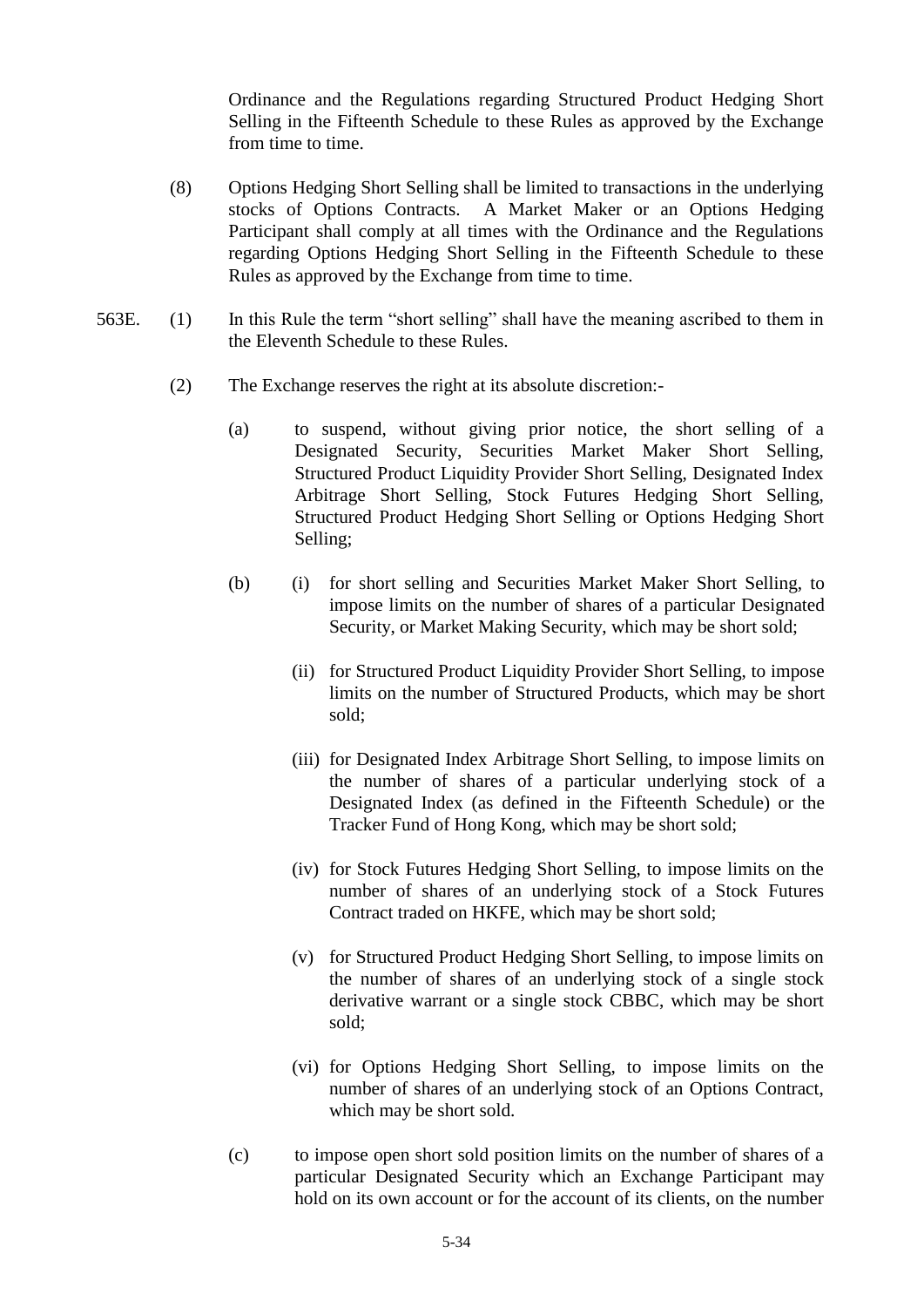of shares of a particular Market Making Security which a Securities Market Maker may hold in respect of Securities Market Maker Short Selling for its own account or for the account of any of its affiliates or for the account of any of its Designated Specialists, on the number of Structured Products which a Structured Product Liquidity Provider may hold in respect of Structured Product Liquidity Provider Short Selling for the account of an issuer or the account of any of its associates, on the number of shares of a particular underlying stock of a Designated Index (as defined in the Fifteenth Schedule) or the Tracker Fund of Hong Kong which a Designated Index Arbitrage Short Selling Participant may hold on its own account or for the account of its clients in respect of Designated Index Arbitrage Short Selling, on the number of shares of an underlying stock of a Stock Futures Contract traded on HKFE which a Designated Stock Futures Hedging Short Selling Participant may hold for a client in respect of Stock Futures Hedging Short Selling, on the number of shares of an underlying stock of a single stock derivative warrant or a single stock CBBC which a Structured Product Hedging Participant may hold for the account of an issuer or the account of any of its associates in respect of Structured Product Hedging Short Selling and on the number of shares of an underlying stock of an Options Contract which a Market Maker may hold for its own account or for the account of an affiliate or which an Options Hedging Participant may hold for the account of a Market Maker or for the account of an affiliate of the Market Maker in respect of Options Hedging Short Selling;

- (d) (i) to require an Exchange Participant to cease short selling whether temporarily or permanently and either generally or in relation to a particular Designated Security;
	- (ii) to require a Securities Market Maker to cease Securities Market Maker Short Selling whether temporarily or permanently and either generally or in relation to a particular Market Making Security;
	- (iii) to require a Structured Product Liquidity Provider to cease Structured Product Liquidity Provider Short Selling whether temporarily or permanently and either generally or in relation to a particular Structured Product;
	- (iv) to require a Designated Index Arbitrage Short Selling Participant to cease Designated Index Arbitrage Short Selling or a Designated Stock Futures Hedging Short Selling Participant to cease Stock Futures Hedging Short Selling whether temporarily or permanently and either generally or in relation to a particular underlying stock of a Designated Index (as defined in the Fifteenth Schedule) or an underlying stock of a Stock Futures Contract traded on HKFE;
	- (v) to require a Structured Product Hedging Participant to cease Structured Product Hedging Short Selling whether temporarily or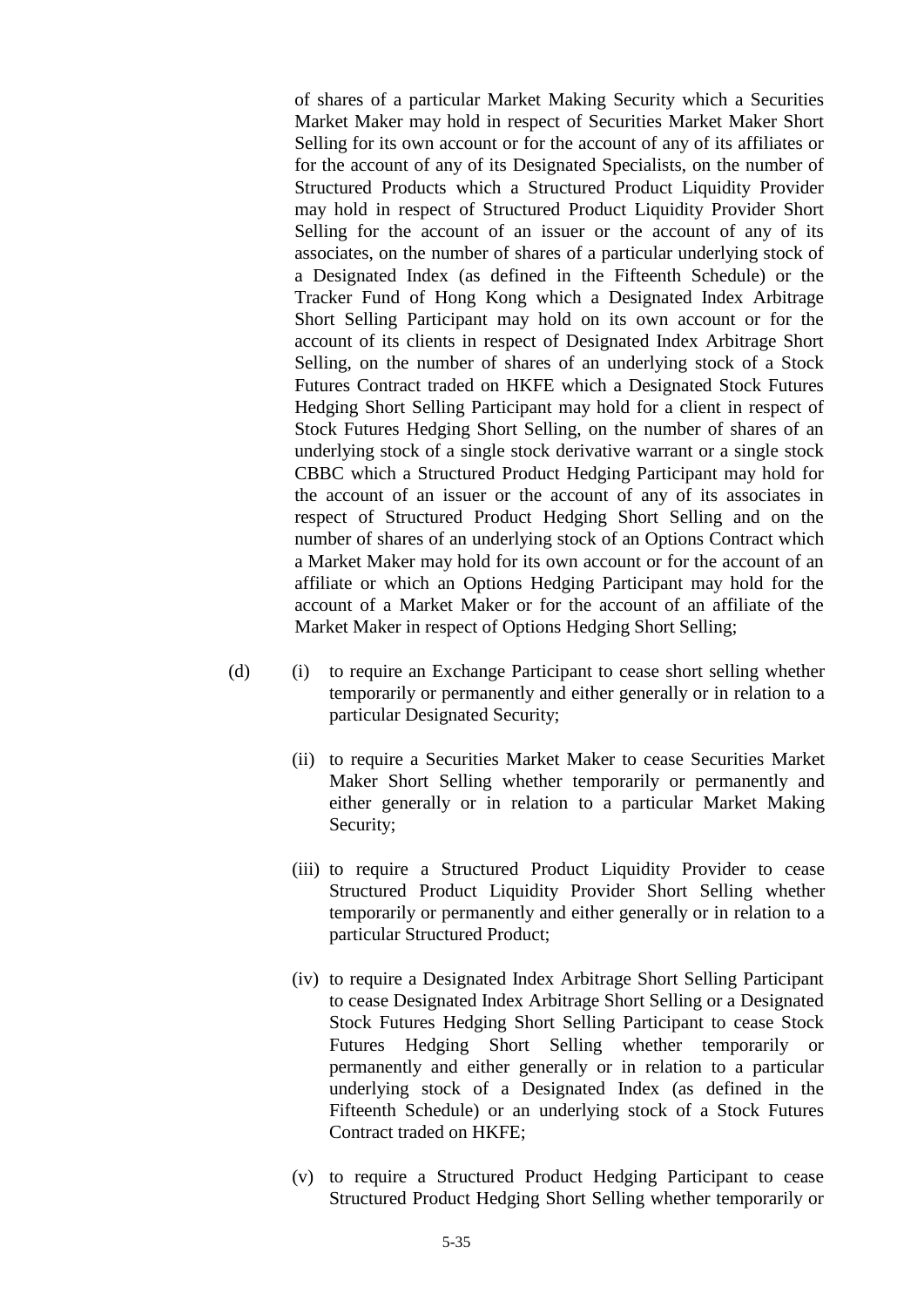permanently and either generally or in relation to a particular underlying stock of a single stock derivative warrant or a single stock CBBC;

- (vi) to require a Market Maker or an Options Hedging Participant to cease Options Hedging Short Selling whether temporarily or permanently and either generally or in relation to a particular underlying stock of an Options Contract;
- (e) (i) to require an Exchange Participant to liquidate any or all open short sold positions held on its own account or for the account of its clients either generally or in relation to a particular Designated Security;
	- (ii) to require a Securities Market Maker to liquidate any or all open short sold positions in respect of Securities Market Maker Short Selling held for its own account or for the account of any of its affiliates or for the account of any of its Designated Specialists either generally or in relation to a particular Market Making Security;
	- (iii) to require a Structured Product Liquidity Provider to liquidate any or all open short sold positions in respect of Structured Product Liquidity Provider Short Selling for the account of an issuer or the account of any of its associates either generally or in relation to a particular Structured Product;
	- (iv) [Repealed]
	- (v) to require a Designated Index Arbitrage Short Selling Participant to liquidate any or all open short sold positions held in respect of Designated Index Arbitrage Short Selling on its own account or for the account of its clients either generally or in relation to a particular underlying stock of a Designated Index (as defined in the Fifteenth Schedule);
	- (vi) to require a Designated Stock Futures Hedging Short Selling Participant to liquidate any or all open short sold positions held in respect of Stock Futures Hedging Short Selling for the account of its clients either generally or in relation to a particular underlying stock of a Stock Futures Contract traded on HKFE;
	- (vii) to require a Structured Product Hedging Participant to liquidate any or all open short sold positions held in respect of Structured Product Hedging Short Selling for the account of an issuer or the account of any of its associates either generally or in relation to a particular underlying stock of a single stock derivative warrant or a single stock CBBC;
	- (viii)to require a Market Maker to liquidate any or all open short positions held in respect of Options Hedging Short Selling for its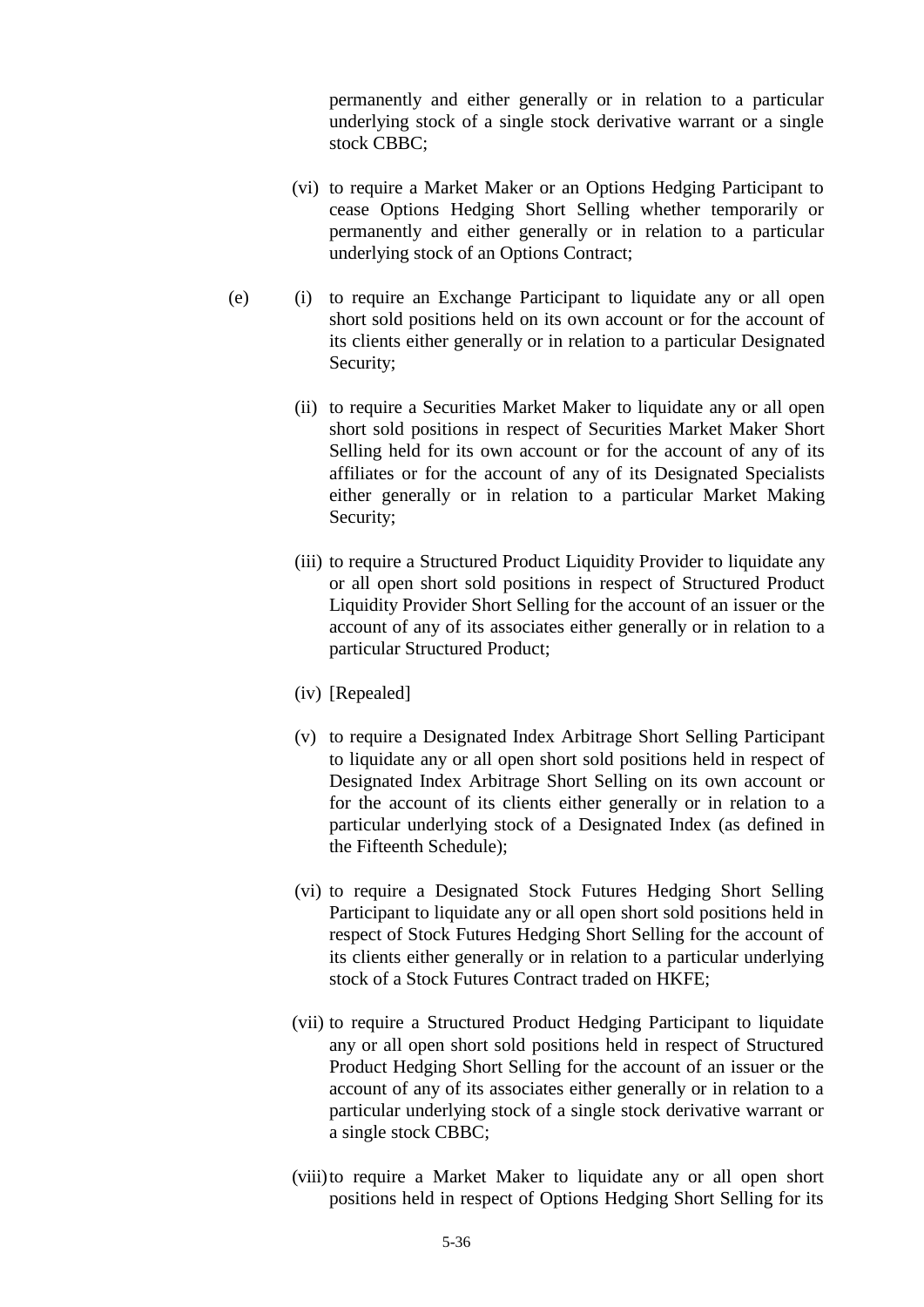own account or for the account of an affiliate either generally or in relation to a particular underlying stock of an Options Contract;

- (ix) to require an Options Hedging Participant to liquidate any or all open short sold positions held in respect of Options Hedging Short Selling for the account of a Market Maker or the account of an affiliate of the Market Maker either generally or in relation to a particular underlying stock of an Options Contract;
- (f) to stipulate for the purpose of Rule  $563E(2)$ (e) the manner in which an Exchange Participant, a Securities Market Maker, a Structured Product Liquidity Provider, a Designated Index Arbitrage Short Selling Participant, a Designated Stock Futures Hedging Short Selling Participant, a Structured Product Hedging Participant, a Market Maker or an Options Hedging Participant is to liquidate open short sold positions; and
- (g) (i) to require an Exchange Participant to disclose to the Exchange the number of shares of a Designated Security in which the Exchange Participant holds an open short sold position either on its own account or for the account of its clients;
	- (ii) to require a Securities Market Maker to disclose to the Exchange the number of shares of a particular Market Making Security in which the Securities Market Maker holds an open short sold position for its own account or for the account of any of its affiliates or for the account of any of its Designated Specialists;
	- (iii) to require a Structured Product Liquidity Provider to disclose to the Exchange the number of Structured Products in which the Structured Product Liquidity Provider holds an open short sold position for the account of an issuer or the account of any of its associates;
	- (iv) to require a Designated Index Arbitrage Short Selling Participant to disclose to the Exchange the number of shares of the underlying stocks of a Designated Index (as defined in the Fifteenth Schedule) in which the Designated Index Arbitrage Short Selling Participant holds an open short sold position in respect of Designated Index Arbitrage Short Selling either on its own account or for the account of its clients;
	- (v) to require a Designated Stock Futures Hedging Short Selling Participant to disclose to the Exchange the number of shares of an underlying stock of a Stock Futures Contract traded on HKFE in which the Designated Stock Futures Hedging Short Selling Participant holds an open short sold position in respect of Stock Futures Hedging Short Selling for the account of its clients;
	- (vi) to require a Structured Product Hedging Participant to disclose to the Exchange the number of shares of an underlying stock of a single stock derivative warrant or a single stock CBBC in which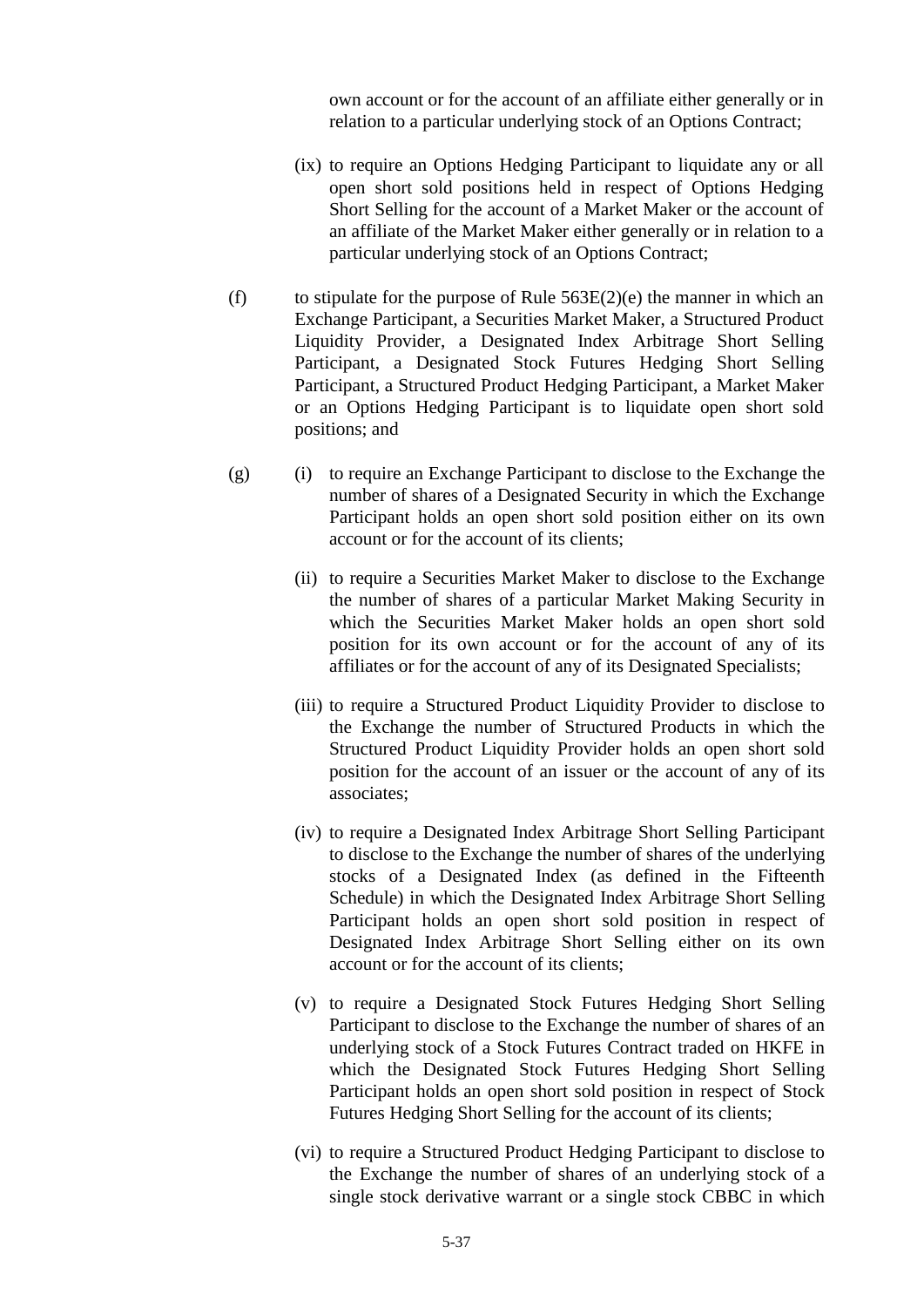the Structured Product Hedging Participant holds an open short sold position in respect of Structured Product Hedging Short Selling for the account of an issuer or any of its associates;

- (vii) to require a Market Maker to disclose to the Exchange the number of shares of an underlying stock of an Options Contract in which the Market Maker holds an open short sold position in respect of Options Hedging Short Selling for its own account or for the account of an affiliate; and
- (viii)to require an Options Hedging Participant to disclose to the Exchange the number of shares of an underlying stock of an Options Contract in which the Options Hedging Participant holds an open short sold position in respect of Options Hedging Short Selling for the account of a Market Maker or for the account of an affiliate of the Market Maker.

### **RMB Trading Support Facility**

### **The TSF**

563F. Rules 563F to 563S which relate to the TSF are binding on Exchange Participants which have been registered as TSF Exchange Participants.

HKSCC may, as TSF operator, provide FX Services to TSF Participants for the purpose of facilitating the purchase and sale of TSF Stocks traded on the Exchange based on the following principles:

- (1) HKSCC may provide FX Services to TSF Exchange Participants for the conversion of HKD to RMB (to support TSF Buy FX Orders and TSF Buy FX Transactions) and for the conversion of RMB to HKD (to support TSF Sell FX Orders and TSF Sell FX Transactions);
- (2) TSF Exchange Participants which place a TSF Buy FX Order accept that the funds in RMB which HKSCC may provide under the FX Services shall be applied towards the purchase of the relevant TSF Stocks only and accordingly shall only be used for the purposes of settling the corresponding TSF Buy Exchange Trade, when effected on the System;
- (3) For the clearing and settlement of TSF Exchange Trades and for the settlement of the corresponding TSF FX Transactions, in accordance with Rule 901(ia) of the CCASS Rules, the rights and obligations of a TSF Exchange Participant under or in relation to a TSF Exchange Trade and the corresponding TSF FX Transaction shall be assumed and taken up, as principal, in substitution for, and with exactly the same rights and obligations under the TSF Exchange Trade and the corresponding TSF FX Transaction, by the TSF Clearing Participant which has been designated by the TSF Exchange Participant for clearing TSF Exchange Trades; and where a TSF Exchange Participant is itself a TSF Clearing Participant, such rights and obligations shall be assumed by it as CCASS DCP under the CCASS Rules;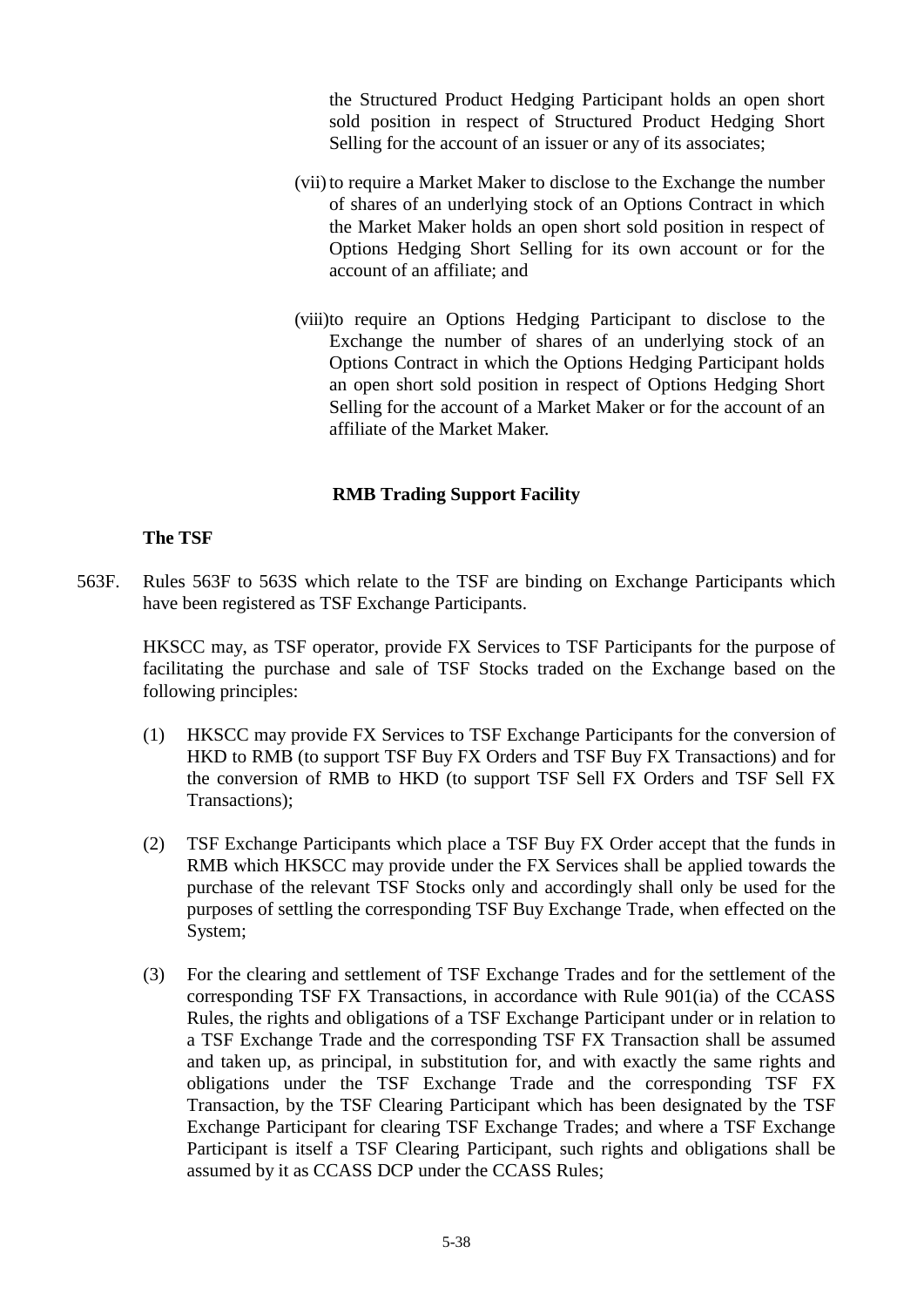- (4) For the purposes of providing the FX Services and fulfilling its obligations arising from the provision of such services, HKSCC may acquire RMB from, and sell RMB to, one or several TSF Partner Banks on a principal-to-principal basis. Subject to obtaining such RMB funding from TSF Partner Banks, HKSCC may provide the FX Services to TSF Participants also on a principal-to-principal basis. Accordingly, the provision of FX Services for a TSF FX Order and for the settlement of a TSF FX Transaction is conditional and dependent on the relevant TSF Partner Bank providing FX rates to HKSCC and delivering to HKSCC the relevant funds in RMB or HKD, as the case may be;
- (5) TSF Stocks purchased with the support of the TSF shall be earmarked as such; held in specially designated accounts of TSF CCASS Participants as prescribed by the CCASS Rule; and be subject to restrictions on transfer to other accounts and withdrawal of share certificates from CCASS;
- (6) TSF Participants wishing to sell earmarked TSF Stocks shall, subject to exceptions, be obliged to sell such TSF Stocks through the use of the TSF and to accept the sale proceeds of such TSF Stocks in HKD;
- (7) The sale of earmarked TSF Stocks through the use of the TSF will result in the deearmarking of the TSF Stocks. The process of earmarking and de-earmarking of TSF Stocks is set out in the CCASS Rules;
- (8) In the event that HKSCC is unable to obtain RMB or HKD from TSF Partner Banks, HKSCC shall have the option to exercise its relevant powers under the CCASS Rules without obtaining the prior consent of any person; and
- (9) The terms and conditions for the provision of the FX Services as set out in Rules 563F to 563S may be amended by the Exchange (in consultation with HKSCC) from time to time. TSF Exchange Participants agree and acknowledge that HKSCC may impose additional requirements or special conditions on the provision of the FX Services whenever it considers appropriate. Further, TSF Exchange Participants agree and acknowledge that HKSCC and the Exchange may vary, modify, waive or disapply these Rules and the CCASS Rules to suit the circumstances of a particular situation as a variety of circumstances may exist which require it to make ad hoc decisions in relation to the operation of the TSF. Specifically, HKSCC has the power to suspend or cease to provide the FX Services temporarily or permanently in its sole and absolute discretion.

## **TSF Participants**

563G. Only TSF Participants will be permitted to use the TSF.

There are two categories of TSF Participants: TSF Exchange Participants and TSF CCASS Participants. The Exchange has the power to accept Exchange Participants as TSF Exchange Participants and HKSCC has the power to accept its participants as TSF CCASS Participants. An entity may be accepted as a TSF Exchange Participant and a TSF CCASS Participant.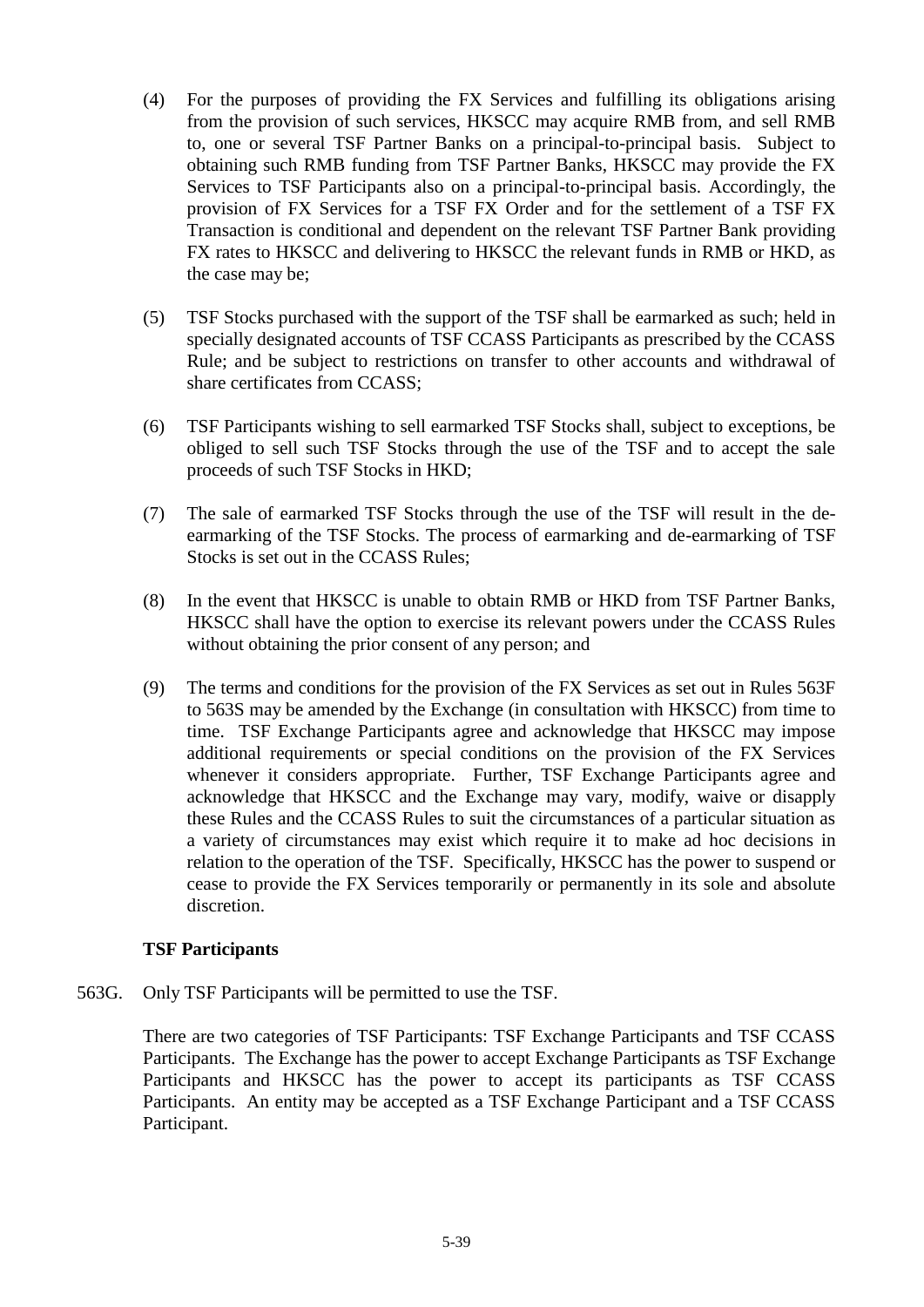The Exchange may by notice from time to time prescribe the eligibility criteria for Exchange Participants to be accepted for registration and to remain registered as TSF Exchange Participants.

## **Criteria for Registration as TSF Exchange Participants**

- 563H. (1) Only the following Exchange Participants shall be eligible to apply for registration and to remain registered as TSF Exchange Participants:
	- (a) Exchange Participants that are themselves CCASS DCPs or CCASS GCPs; and
	- (b) Exchange Participants that are not CCASS DCPs but have entered into CCASS Clearing Agreements with CCASS GCPs that have been accepted for registration by HKSCC and to remain registered as TSF Clearing Participants.
	- (2) In the case of an Exchange Participant that is itself a CCASS DCP, to be accepted for registration and to remain registered as a TSF Exchange Participant, it must:
		- (a) meet the TSF Participant Registration Criteria;
		- (b) be approved as a TSF Exchange Participant and such approval must not have been withdrawn by the Exchange; and
		- (c) be approved as a TSF Clearing Participant and such approval must not have been withdrawn by HKSCC.
	- (3) In the case of an Exchange Participant that is not a CCASS DCP, to be accepted for registration and to remain registered as a TSF Exchange Participant, it must:
		- (a) meet the TSF Participant Registration Criteria;
		- (b) be approved as a TSF Exchange Participant and such approval must not have been withdrawn by the Exchange; and
		- (c) have entered into a CCASS Clearing Agreement with a CCASS GCP which has been accepted for registration by HKSCC and to remain registered as a TSF Clearing Participant.
	- (4) An Exchange Participant wishing to apply for registration as a TSF Exchange Participant must apply to the Exchange in writing in such form as the Exchange may from time to time prescribe. The Exchange's decision in respect of an application shall be final and conclusive. Where an application is rejected, the Exchange is not obliged to give any reasons for its decision.

## **TSF Stocks**

563I.HKSCC may establish and maintain a list of TSF Stocks designated as eligible to be traded on the Exchange with the support of the TSF. The list of TSF Stocks may be amended by HKSCC from time to time in its absolute discretion. HKSCC may publish the list of TSF Stocks on the HKEX website or by such other means as it considers appropriate.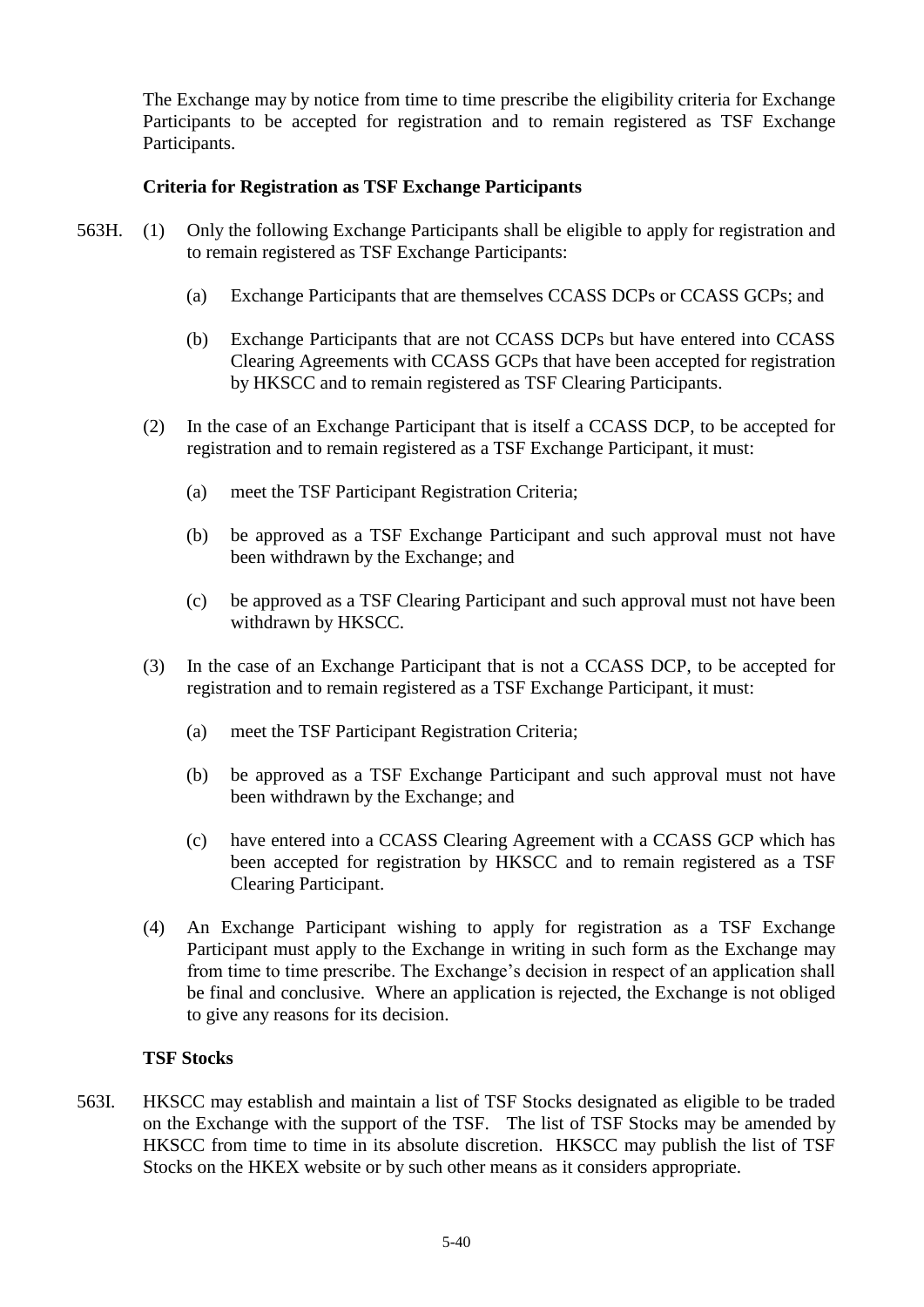Unless HKSCC otherwise determines, the TSF shall only be available for supporting the trading of Eligible Securities in the form of shares (which may be denominated in any currency) which are accepted for trading on the Exchange in RMB and which are included in the list of TSF Stocks.

### **FX Services**

563J. HKSCC may provide FX Services to TSF Exchange Participants in respect of TSF FX Orders and TSF FX Transactions.

In the case of TSF Buy FX Orders and TSF Buy FX Transactions, provision of the FX Services involves HKSCC selling RMB to a TSF Exchange Participant on a principal-toprincipal basis through the conversion of HKD to RMB.

In the case of TSF Sell FX Orders and TSF Sell FX Transactions, provision of the FX Services involves HKSCC buying RMB from a TSF Participant on a principal-to-principal basis through the conversion of RMB to HKD.

The FX Services will not be provided to support the trading of Eligible Securities which are not TSF Stocks.

### **Trades Supported by TSF**

- 563K.The TSF is only available for trades:
	- (1) which are designated by a TSF Exchange Participant as trades which require the FX Services and are effected on the System in accordance with Rule 563M; and
	- (2) which are Exchange Trades accepted by HKSCC for settlement under the CNS System in accordance with the CCASS Rules.

## **Trades Not Supported by TSF**

- 563L. TSF is not available to:
	- (1) any trades that are not accepted by HKSCC for settlement under the CNS System or are settled under an Isolated Trades System of CCASS;
	- (2) any trades which are not effected on the System; and
	- (3) any trades which have not been designated by a TSF Exchange Participant as requiring the FX Services.

### **TSF FX Orders, TSF FX Transactions and TSF Exchange Trades**

- 563M. (1) Where a TSF Exchange Participant wishes to purchase TSF Stocks with the support of the TSF, it shall input the buy order for the relevant TSF Stocks and the corresponding TSF Buy FX Order into the System as follows:
	- (a) where the buy order is input during the Pre-opening Session of a trading day, such order shall be in the form of an at-auction order; and where the buy order is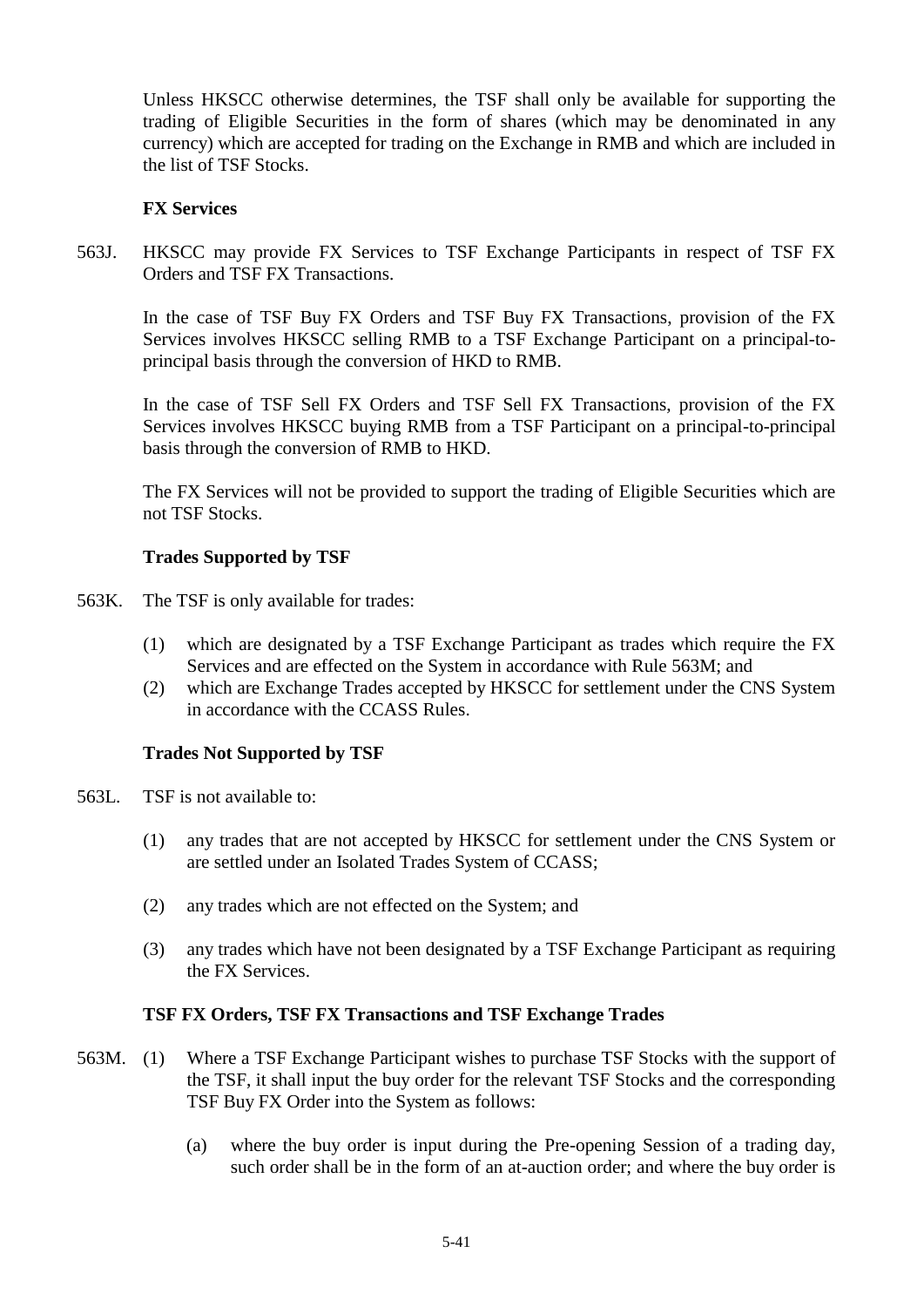input during the Continuous Trading Session of a trading day, such order shall be in the form of a special limit order, an odd lot order or a special lot order; and

- (b) where the TSF Buy FX Order is input during any trading session of a trading day, it shall be input into the System by making the relevant designation as the Exchange may from time to time prescribe.
- (2) Where a TSF Exchange Participant wishes to sell earmarked TSF Stocks with the support of the TSF, it shall input the sell order for the relevant earmarked TSF Stocks and the corresponding TSF Sell FX Order into the System as follows:
	- (a) where the sell order is input during any trading session of a trading day, such order can be made in any order type permitted by the Rules; and
	- (b) where the TSF Sell FX Order is input during any trading session of a trading day, it shall be input into the System by making the relevant designation as the Exchange may from time to time prescribe.
- (3) A TSF Exchange Participant shall input a TSF Buy FX Order by reference to the applicable RMB Sell Indicative FX Rate and a TSF Sell FX Order by reference to the applicable RMB Buy Indicative FX Rate, as referred to in Rule 563N.
- (4) Subject to trade amendments as allowed by the Exchange under the Rules and the publication of the FX rates referred to in Rule 563N on the relevant trading day, upon the effect of a TSF Buy Exchange Trade on the System:
	- (a) a TSF Buy FX Transaction relating to the corresponding TSF Buy FX Order shall automatically be generated;
	- (b) the TSF Buy FX Transaction shall be binding on the TSF Exchange Participant and shall not be subject to revocation by it;
	- (c) the TSF Exchange Participant shall be bound to buy RMB from HKSCC at the applicable RMB Sell Final FX Rate;
	- (d) the TSF Exchange Participant shall acknowledge that HKSCC may seek to acquire RMB from one or more TSF Partner Banks on a principal-to-principal basis for the purposes of fulfilling its obligation under the TSF Buy FX Transaction; and agree that upon delivery of the funds in RMB by one or more TSF Partner Banks to HKSCC, the TSF Exchange Participant shall be deemed to have authorised HKSCC to apply the funds in RMB for the settlement of the TSF Buy Exchange Trade in accordance with the CCASS Rules; and
	- (e) the TSF Exchange Participant shall, through the substitution of its rights and obligations under the TSF Buy Exchange Trade and the corresponding TSF FX Transaction by a CCASS GCP in accordance with Rule 563P, or if it is itself a TSF Clearing Participant, settle the corresponding TSF Buy FX Transaction on the day on which the TSF Buy Exchange Trade shall be settled under the CCASS Rules by delivering to HKSCC the relevant amount of HKD calculated by reference to the RMB Sell Final FX Rate.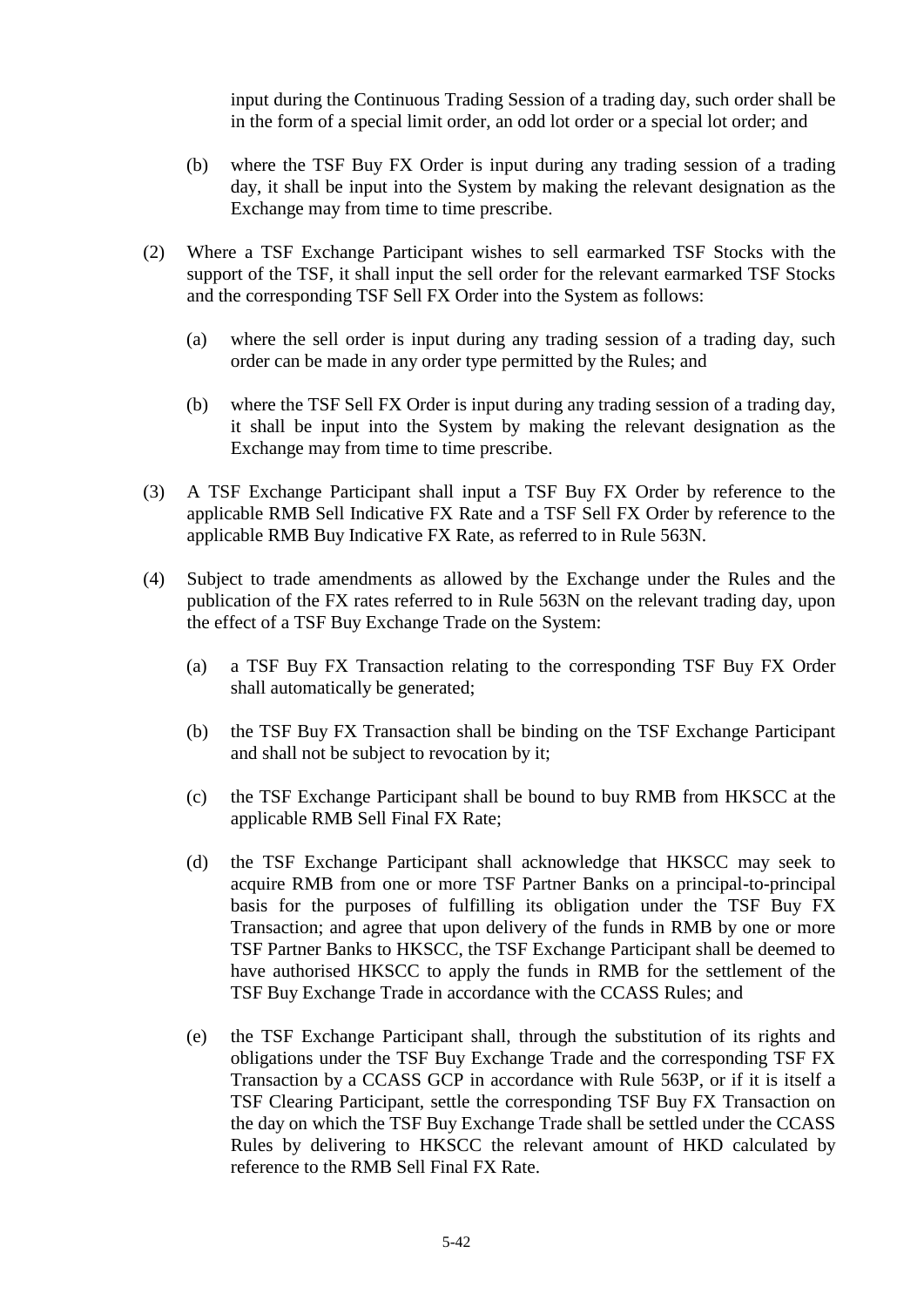- (5) Subject to trade amendments as allowed by the Exchange under the Rules and the publication of the FX rates referred to in Rule 563N on the relevant trading day, upon the effect of a TSF Sell Exchange Trade on the System:
	- (a) a TSF Sell FX Transaction relating to the TSF Sell FX Order shall automatically be generated;
	- (b) the TSF Sell FX Transaction shall be binding on the TSF Exchange Participant and shall not be subject to revocation by it;
	- (c) the TSF Exchange Participant shall be bound to sell RMB to HKSCC at the applicable RMB Buy Final FX Rate; and
	- (d) the TSF Exchange Participant shall acknowledge that HKSCC may seek to sell RMB to one or more TSF Partner Banks on a principal-to-principal basis for the purposes of fulfilling its obligation under the TSF Sell FX Transaction; agree that it shall be deemed to have authorised HKSCC to apply the RMB sale proceeds of the relevant earmarked TSF Stocks (which are the subject of the TSF Sell Exchange Trade) towards the settlement of the TSF Sell FX Transaction on the day on which the TSF Sell Exchange Trade shall be settled under the CCASS Rules at the RMB Buy Final FX Rate; and accept that subject to exceptions as set out in the CCASS Rules, the proceeds of sale of the relevant earmarked TSF Stocks shall be paid in HKD.

### **RMB FX Rates**

- 563N. On any trading day when the FX Services are available and when the TSF has not been temporarily suspended or ceased to operate, the following rates will be published on the HKEX website or by such other means as HKSCC considers appropriate:
	- (1) The RMB Buy Indicative FX Rate: In relation to HKSCC offering the FX Service of buying RMB, this is the indicative RMB buy rate, expressed as the amount of HKD per one RMB, for TSF Sell FX Orders input by TSF Exchange Participants during the Pre-Opening Session, the Morning Session or the Afternoon Session, as the case may be, of the relevant trading day, to be published by HKSCC at approximately 9:30 a.m. for the Pre-opening Session and the Morning Session (if any), and at approximately 1:00 p.m. for the Afternoon Session (if any).
	- (2) The RMB Sell Indicative FX Rate: In relation to HKSCC offering the FX Service of selling RMB, this is the indicative RMB sell rate, expressed as the amount of HKD per one RMB, for TSF Buy FX Orders input by TSF Exchange Participants during the Pre-Opening Session, the Morning Session or the Afternoon Session, as the case may be, of the relevant trading day, to be published by HKSCC at approximately 9:30 a.m. for the Pre-opening Session and the Morning Session (if any), and at approximately 1:00 p.m. for the Afternoon Session (if any).
	- (3) The RMB Buy Final FX Rate: In relation to HKSCC offering the FX Service of buying RMB, this is the RMB buy rate specified by HKSCC, expressed as the amount of HKD per one RMB, that shall apply to the settlement of TSF Sell FX Transactions generated during the Pre-Opening Session, the Morning Session or the Afternoon Session, as the case may be, of the relevant trading day, provided that such RMB buy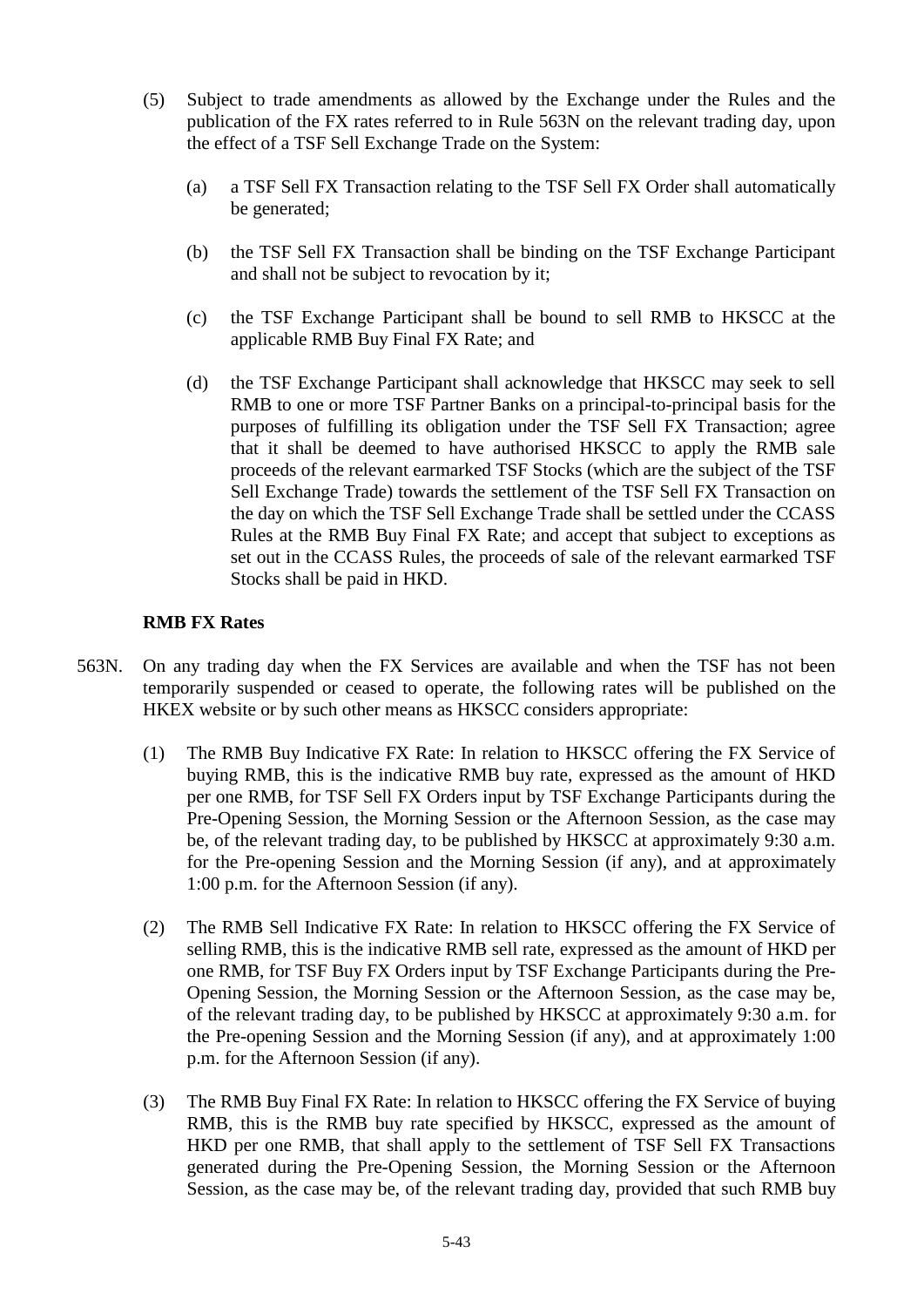rate shall not be lower than the RMB Buy Indicative FX Rate published by HKSCC for the relevant trading session on the relevant trading day. The RMB Buy Final FX Rate for TSF Sell FX Transactions generated during the Pre-opening Session and the Morning Session (if any) will be published at approximately 12:45 p.m., and the RMB Buy Final FX Rate for TSF Sell FX Transactions generated during the Afternoon Session (if any) will be published at approximately 4:45 p.m., of a trading day.

- (4) The RMB Sell Final FX Rate: In relation to HKSCC offering the FX Service of selling RMB, this is the RMB sell rate specified by HKSCC, expressed as the amount of HKD per one RMB, that shall apply to the settlement of TSF Buy FX Transactions generated during the Pre-Opening Session, the Morning Session or the Afternoon Session, as the case may be, of the relevant trading day, provided that such RMB sell rate shall not be higher than the RMB Sell Indicative FX Rate published by HKSCC for the relevant trading session on the relevant trading day. The RMB Sell Final FX Rate for TSF Buy FX Transactions generated during the Pre-opening Session and the Morning Session (if any) will be published at approximately 12:45 p.m., and the RMB Sell Final FX Rate for TSF Buy FX Transactions generated during the Afternoon Session (if any), will be published at approximately 4:45 p.m., of a trading day.
- (5) HKSCC may in its discretion determine to publish the FX rates set out in this Rule at such other times as it considers appropriate, whether due to a change in the trading hours of the Exchange or otherwise.
- (6) For the avoidance of doubt, where any order for the sale or purchase of TSF Stocks input into the System by a TSF Exchange Participant during the Morning Session is not effected during that Session but is transferred to the Afternoon Session of a trading day for execution:
	- (a) the RMB Buy Indicative FX Rate or the RMB Sell Indicative FX Rate published by HKSCC for the Afternoon Session shall apply to the corresponding TSF FX Order; and
	- (b) where the order is effected on the System during the Afternoon Session, the RMB Buy Final FX Rate or the RMB Sell Final FX Rate published by HKSCC for the Afternoon Session shall apply to the corresponding TSF FX Transaction.

### **HKSCC's Obligations as TSF Operator**

- 563O. (1) The provision of the FX Services by HKSCC and HKSCC's obligations to settle TSF FX Transactions are at all times conditional and dependent on the relevant TSF Partner Bank providing FX rates to HKSCC and delivering funds or sufficient funds in RMB or HKD to HKSCC on the relevant settlement day.
	- (2) HKSCC shall not be responsible for any failure to provide the FX Services for any TSF FX Orders or TSF FX Transactions if its performance is prevented, hindered or delayed by the failure of one or more TSF Partner Banks to provide the FX rates to HKSCC or to sell or purchase RMB which leads to a suspension or cessation of operation of the TSF in accordance with the CCASS Rules.

### **Substitution Process**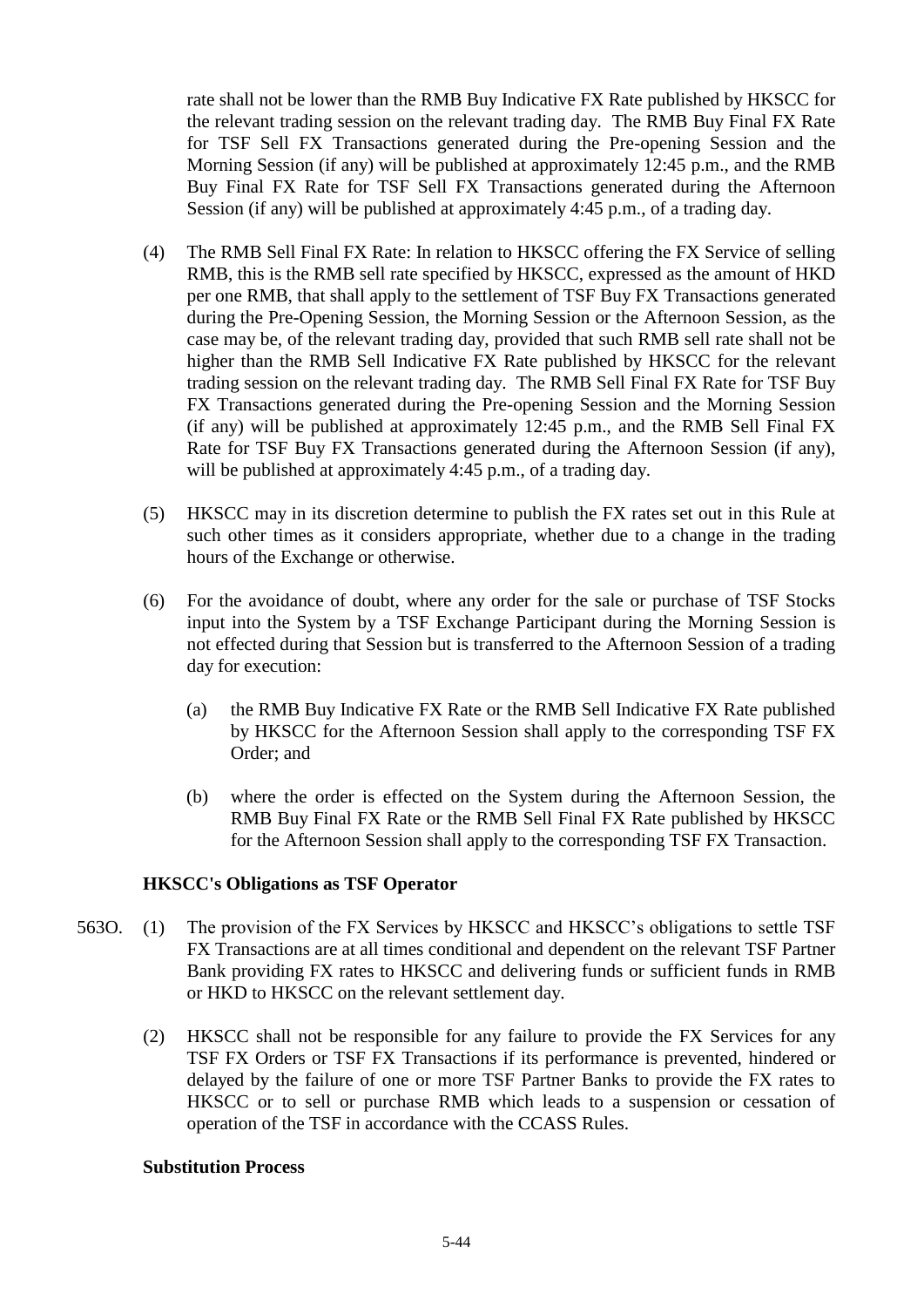563P. Where one of the parties to a TSF Exchange Trade is a TSF Exchange Participant which is not a CCASS Clearing Participant, the CCASS GCP of that TSF Exchange Participant designated for clearing TSF Exchange Trades of such TSF Exchange Participant shall become a party to the TSF Exchange Trade and the corresponding TSF FX Transaction as principal in substitution for, and with exactly the same rights and obligations under the TSF Exchange Trade and the corresponding TSF FX Transaction as, that TSF Exchange Participant at the same time as the relevant TSF Exchange Trade is effected on the System.

### **Temporary Suspension of TSF**

- 563Q. (1) HKSCC may temporarily suspend all or any part of the FX Services in its sole and absolute discretion, including, without limiting the foregoing, when:
	- (a) in the judgement of HKSCC, the FX Services or any part thereof may not be maintained or provided in a manner that would ensure the existence of a fair and orderly market;
	- (b) in the judgement of HKSCC, it has reasonable grounds for concern that the RMB and/or HKD funding available to HKSCC may not be sufficient to support the fulfilment of its obligations under, or to support the settlement of, any or all TSF FX Orders or TSF FX Transactions; or
	- (c) in the judgment of HKSCC, there are operational or technical issues which must be resolved prior to the continuation of the TSF or any part of the FX Services.
	- (2) In exercising its judgement under this Rule, HKSCC is entitled to have regard to all relevant factors and circumstances including, without limitation, the availability of RMB and/or HKD in the market and the relevant FX rates, the demand for FX Services, the TSF Partner Banks' individual or aggregate commitment to provide FX rates or funding to HKSCC for the purposes of operating the TSF, the level of utilisation of such committed funding by HKSCC, whether a TSF Partner Bank has failed to provide committed funding and a TSF Partner Bank's willingness to be bound by, or its ability to perform, its obligation to provide FX rates or funding to HKSCC as agreed.
	- (3) If HKSCC decides to suspend all or part of the FX Services, it shall publish an announcement, on the HKEX website and/or by such other means as HKSCC considers appropriate, stating which part of the FX Services will be suspended, whether any TSF Exchange Trade, TSF FX Transaction or Stock Release FX Transaction will be affected, the effective date and time of suspension and any other information as HKSCC shall consider appropriate.
	- (4) Unless HKSCC otherwise determines or specifies:
		- (a) a suspension of part of the FX Services does not affect the availability of other FX Services. Specifically, a suspension of the FX Services for TSF Buy FX Orders does not affect FX Services for TSF Sell FX Orders, and a suspension of the FX Services for TSF Buy FX Transactions does not affect the FX Services for TSF Sell FX Transactions and vice versa;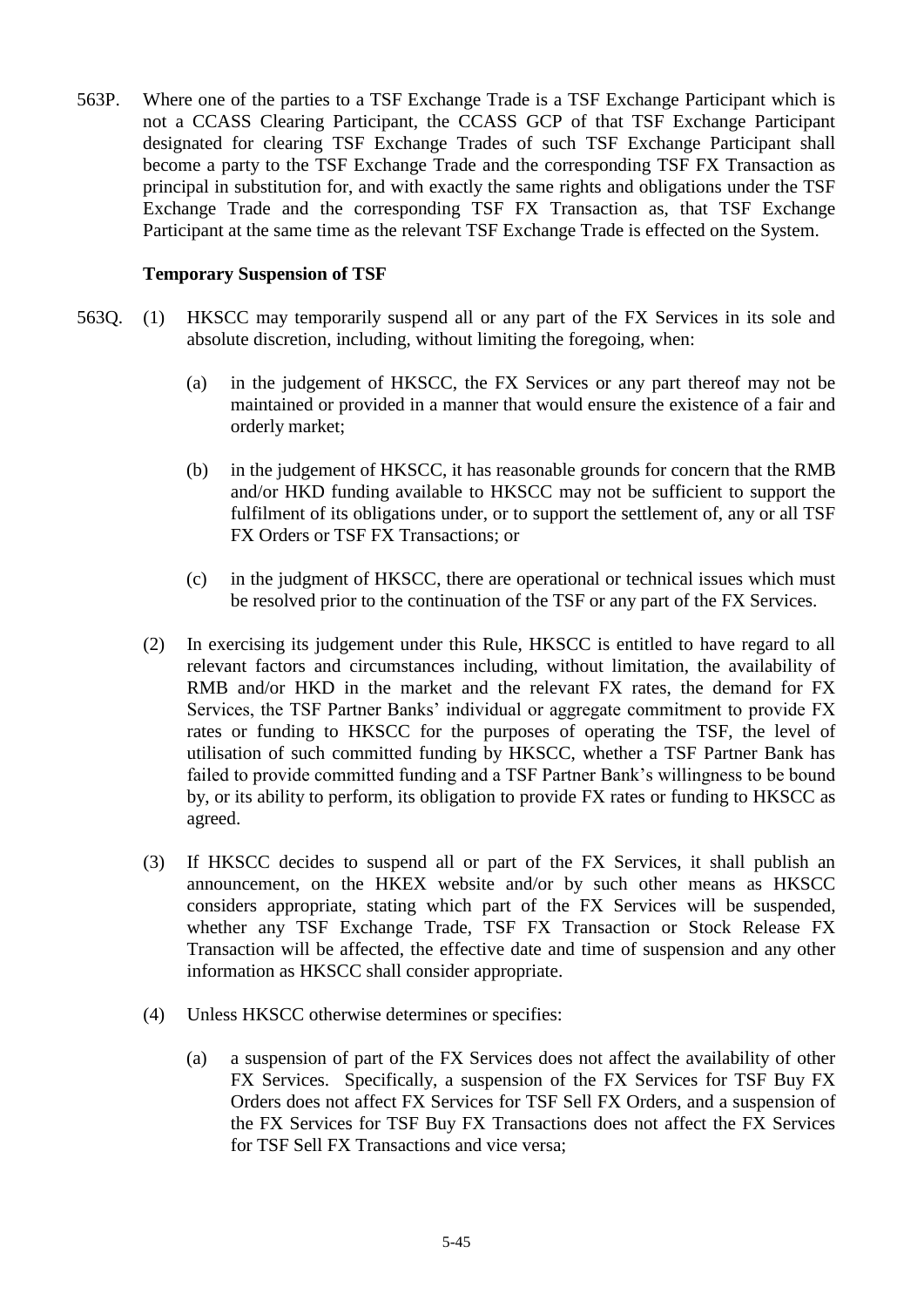- (b) where the FX Services for TSF Buy FX Orders are suspended, all TSF Buy FX Orders input on the System and all TSF Buy FX Transactions generated after the effective date or time of the suspension shall not be dealt with or settled by HKSCC; and
- (c) where the FX Services for TSF Sell FX Orders are suspended, all TSF Sell FX Orders input on the System and all TSF Sell FX Transactions generated after the effective date or time of the suspension shall not be dealt with or settled by HKSCC.

### **Cessation of Operation of TSF**

563R. HKSCC may, in its sole and absolute discretion, decide to cease the operation of the TSF permanently, with immediate effect or otherwise by publishing an announcement on the HKEX website or by such other means as HKSCC considers appropriate.

If HKSCC decides to cease operating the TSF under this Rule, HKSCC shall notify the TSF Participants, the Exchange and the Commission in advance and shall specify the necessary arrangements and the conditions (including the treatment of earmarked TSF Stocks and any outstanding TSF FX Transactions) upon which the cessation of operation of the TSF shall take effect, having regard to such considerations and circumstances as HKSCC may consider fair and reasonable.

### **Typhoons, Extreme Conditions and Rainstorms**

563S.If a Typhoon Signal No.8 or above is hoisted or lowered, Extreme Conditions are announced or cancelled and/or a Black Rainstorm Warning is issued or cancelled on any Business Day, Rule 571 shall apply and accordingly, publication of the RMB Buy Indicative FX Rate, RMB Sell Indicative FX Rate, RMB Buy Final FX Rate and RMB Sell Final FX Rate may be delayed to such time or times as HKSCC considers appropriate.

### **Miscellaneous Provisions**

### **Disputes**

- 564. Any dispute between Participants, whether arising from a breach of these Rules or otherwise, shall be immediately reported to the Exchange.
- 565. [Repealed]
- 566. Information, communication, documents, recordings, or computer records of transactions maintained by the Exchange and/or Participants are admissible evidence of transactions of Participants.
- 567. Any adjustments to a Participant's trading records kept by the Exchange can only be made after a dispute has been reported and a decision made by the Exchange. Any such decision shall be final and conclusive and binding on the parties involved.

### **Reports of Default of other Exchange Participants**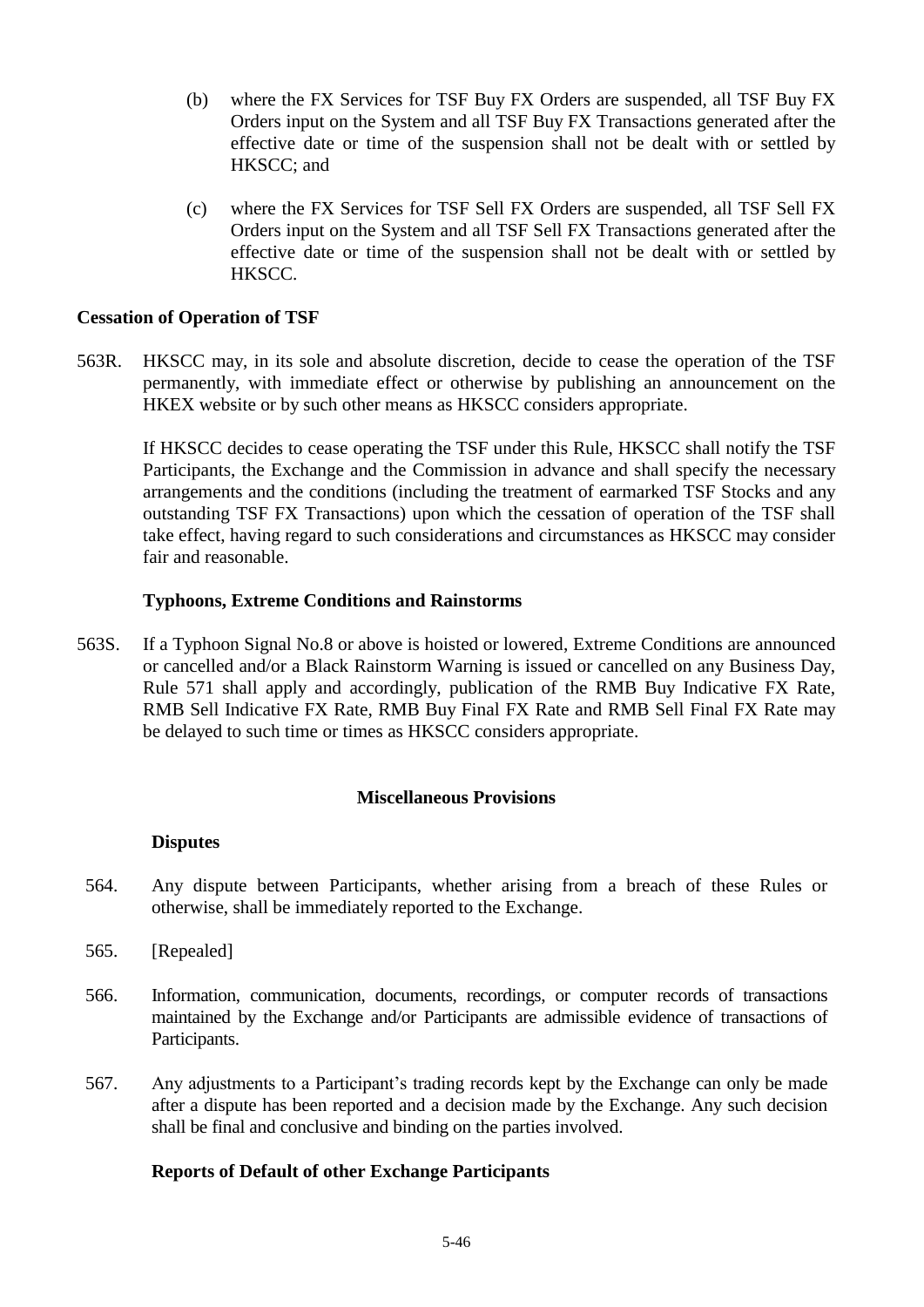568. It is the duty of an Exchange Participant to immediately report all or any defaults of fellow Exchange Participants in the due honour of cheques issued for the purchase of securities or in the due payment of sums for purchase of securities. A selling Exchange Participant which has failed to report such defaults on the trading day immediately following the receipt of any notice of dishonour shall be deemed to have committed a breach of these Rules. The Exchange reserves the right not to entertain any complaint by Exchange Participants if it is not lodged within the said period of time.

### **Power of the Board to Investigate and Demand Documents**

- 569. (1) The Board shall designate any HKEX staff or authorize any other person from time to time when it thinks fit to carry out investigation at the registered business address of a Participant and any other locations at which it carries out its business of dealing in securities or order routing, as the case may be, and to make enquiries relating to the business of a Participant to determine whether or not the Participant has complied with the provisions of these Rules.
	- (2) A Participant shall grant access to its registered business address and any other locations, at which it carries out its business of dealing in securities or order routing, as the case may be, and make available such accounts, and other records or documents of that Participant to any person appointed pursuant to Rule 569(1), or his designate, and allow that person to make copies of such accounts, records or documents as that person appointed or authorized under Rule 569(1) above shall require.
	- (3) (a) A Participant shall promptly and within the period as the person appointed or authorized under Rule 569(1) may specify, answer any enquiries made by that person truthfully and fully.
		- (b) A Participant shall within such period as the Board may specify, of the receipt of a written demand from the Board, submit to it such accounts, records and documents as the Board may demand.
	- (4) If any investigation is carried out and a written report is produced to the Board, the Participant concerned shall have the right to request a copy of such report. The Board may also at the request of an authorized officer of the Commission or of the Exchange's recognized exchange controller, provide a copy of such a report to him and the Participant shall be deemed to have authorized the Board to do so.
	- (5) Any expenses incidental to or consequential upon an investigation under Rule 569 shall be borne by the Participant concerned unless the Board otherwise determines.
	- (6) In the event of the Board exercising its discretion in ordering an investigation, the Participant concerned shall not be entitled to claim against the Exchange, its recognized exchange controller, the Board, the officers and employees of the Exchange or any other authorized person for any loss or damage whatsoever.

## **Disclosure of Information**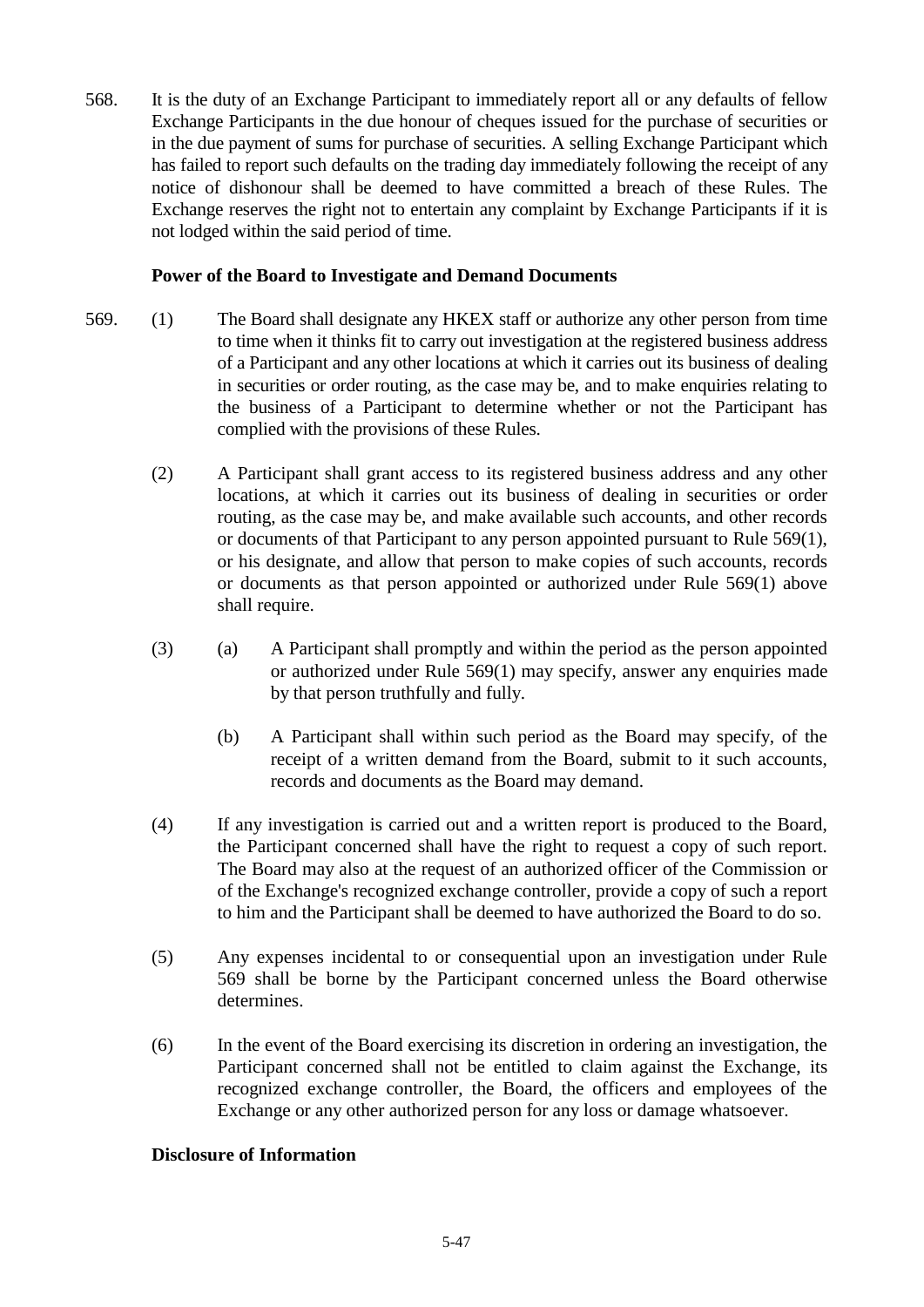- 569A. The Board shall regard information concerning a Participant as confidential. Disclosure of such information shall not be made to any person without the prior approval of the Participant except that the Board may disclose the information without such prior approval:
	- (a) whenever the Board has a statutory obligation to disclose the information;
	- (b) to the Commission;
	- (c) to any exchange, regulatory authority or any organization (whether within or outside Hong Kong) with which HKEX or the Exchange has entered into an information sharing arrangement or agreement;
	- (d) in the form of a summary compiled from similar or related information obtained from other Participants if the summary is so compiled as to prevent particulars relating to the business or identity, or the trading particulars, of any Participant being ascertained from it;
	- (e) with a view to the institution of, or otherwise for the purposes of, any criminal proceedings or investigation, whether under the Ordinance or otherwise, in Hong Kong;
	- (f) in connection with any civil proceedings arising out of the Ordinance or otherwise in Hong Kong;
	- (g) to the Market Misconduct Tribunal established by section 251 of the Ordinance;
	- (h) to HKSCC;
	- (i) to SEOCH;
	- (j) to any recognized exchange controller;
	- (k) to any company of which a recognized exchange controller which is a controller of the Exchange is a controller;
	- (l) to the chief executive or the chief operating officer of HKEX for the time being appointed or deemed to have been appointed in accordance with the Ordinance or, as the context may require, their designees;
	- (m) in respect of information concerning a China Connect Exchange Participant, to the relevant SEHK Subsidiary, China Connect Market Operator, China Connect Clearing House or governmental or regulatory bodies; and
	- (n) in respect of any order or trading information of a Securities Market Maker relating to a Market Making Security, to the issuer of such Market Making Security.
- 569B. The Board may direct a Participant to provide it with any information requested by an exchange, regulatory authority or an organization (whether within or outside Hong Kong) with which HKEX or the Exchange has entered into an information sharing arrangement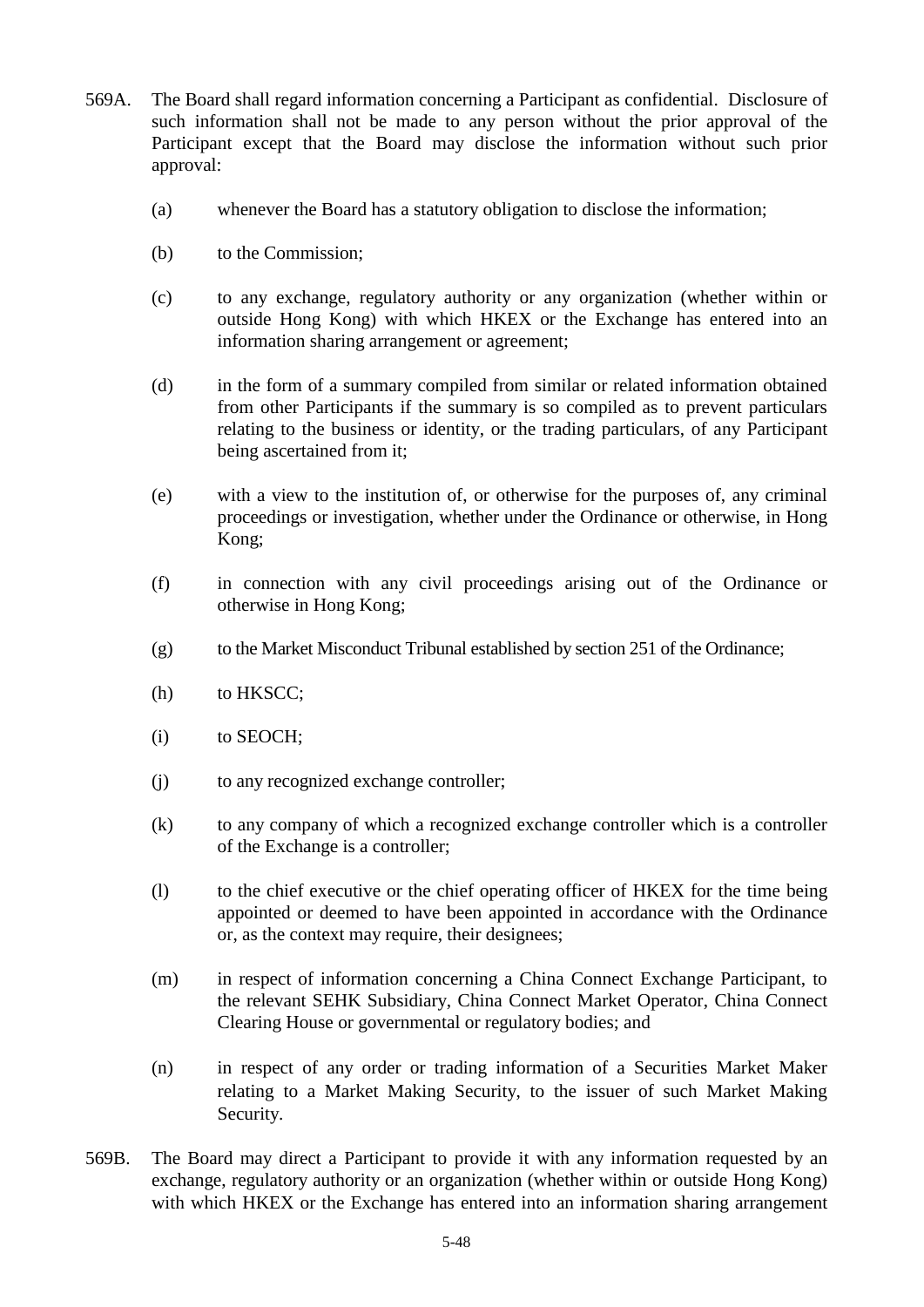or agreement.

570. [Repealed]

# **Typhoons, Extreme Conditions and Rainstorms**

- 571. Unless otherwise decided by the Board, the trading and settlement arrangements in the event of Typhoon Signal No. 8 or above, Extreme Conditions and Black Rainstorm Warnings shall be as follows:
- $(1)$  (a) Trading arrangement for all trading days except the eves of Christmas, New Year and Lunar New Year where the Hong Kong Observatory has hoisted or lowered a Typhoon Signal No. 8 or above or where Extreme Conditions have been announced or cancelled (i) If a Typhoon Signal No. 8 or above is hoisted or Extreme Conditions are announced at any time prior to 9:00 a.m.: The position will be as follows: ـ Commencement of trading in the Pre-opening Session will take place at 9:00 a.m. as usual if the Signal is lowered and Extreme Conditions are cancelled (where applicable) at or before 7:00 a.m.. There will be no trading in the Pre-opening Session if the Signal is lowered and Extreme Conditions are cancelled (where applicable) after 7:00 a.m.. ـ Commencement of trading in the Morning Session will take place: ـ at 9:30 a.m. as usual if the Signal is lowered and Extreme Conditions are cancelled (where applicable) at or before 7:30 a.m.; ـ at 10:00 a.m. if the Signal is lowered and Extreme Conditions are cancelled (where applicable) at or before 8:00 a.m.; ـ at 10:30 a.m. if the Signal is lowered and Extreme Conditions are cancelled (where applicable) at or before 8:30 a.m.; or ـ at 11:00 a.m. if the Signal is lowered and Extreme Conditions are cancelled (where applicable) at or before 9:00 a.m.. There will be no trading in the Morning Session if the Signal is lowered and Extreme Conditions are cancelled (where applicable) after 9:00 a.m.. Commencement of trading in the Afternoon Session will take place: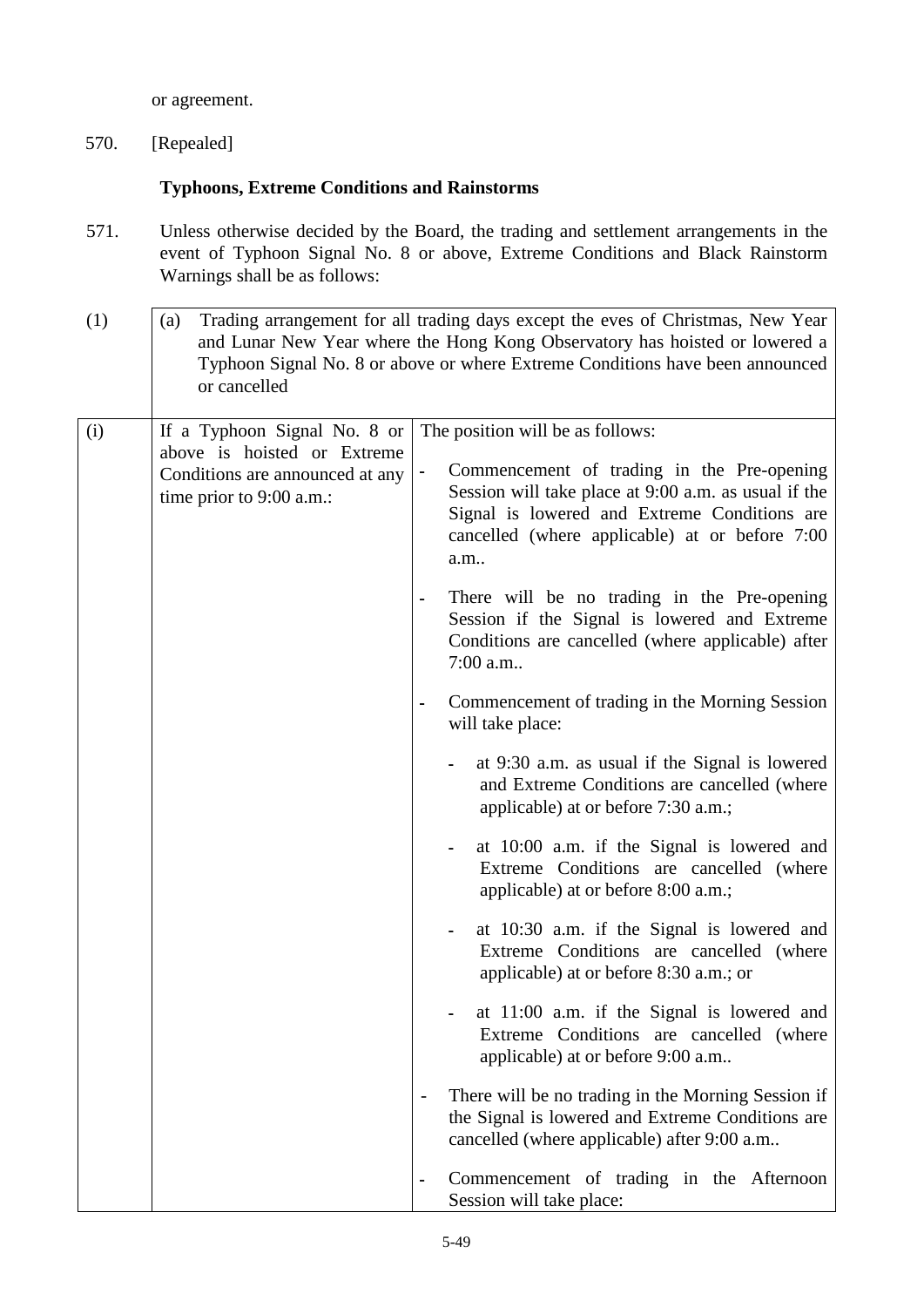|       |                                                                                                  | at 1:00 p.m. if the Signal is lowered and<br>Extreme Conditions are cancelled (where<br>applicable) at or before 11:00 a.m.;<br>at 1:30 p.m. if the Signal is lowered and<br>Extreme Conditions are cancelled (where<br>applicable) at or before 11:30 a.m.; or<br>at 2:00 p.m. if the Signal is lowered and<br>Extreme Conditions are cancelled (where<br>applicable) at or before 12:00 noon.<br>There will be no trading for the day if the Signal is<br>lowered and Extreme Conditions are cancelled<br>(where applicable) after 12:00 noon. |
|-------|--------------------------------------------------------------------------------------------------|--------------------------------------------------------------------------------------------------------------------------------------------------------------------------------------------------------------------------------------------------------------------------------------------------------------------------------------------------------------------------------------------------------------------------------------------------------------------------------------------------------------------------------------------------|
| (ii)  | If a Typhoon Signal No. 8 or                                                                     | The position will be as follows:                                                                                                                                                                                                                                                                                                                                                                                                                                                                                                                 |
|       | above is hoisted or Extreme<br>Conditions<br>announced<br>are<br>during the Pre-opening Session: | Trading in the Pre-opening Session will continue<br>$\Box$<br>until the end of the Session but there will be no<br>trading in the Morning Session and the Extended<br>Morning Session.                                                                                                                                                                                                                                                                                                                                                           |
|       |                                                                                                  | Commencement of trading in the Afternoon<br>Session will take place:                                                                                                                                                                                                                                                                                                                                                                                                                                                                             |
|       |                                                                                                  | at 1:00 p.m. if the Signal is lowered and<br>Extreme Conditions are cancelled (where<br>applicable) at or before 11:00 a.m.;                                                                                                                                                                                                                                                                                                                                                                                                                     |
|       |                                                                                                  | at 1:30 p.m. if the Signal is lowered and<br>Extreme Conditions are cancelled (where<br>applicable) at or before 11:30 a.m.; or                                                                                                                                                                                                                                                                                                                                                                                                                  |
|       |                                                                                                  | at 2:00 p.m. if the Signal is lowered and<br>Extreme Conditions are cancelled (where<br>applicable) at or before 12:00 noon.                                                                                                                                                                                                                                                                                                                                                                                                                     |
|       |                                                                                                  | There will be no trading in the Morning Session,<br>the Extended Morning Session, the Afternoon<br>Session and the Closing Auction Session if the<br>Signal is lowered and Extreme Conditions are<br>cancelled (where applicable) after 12:00 noon.                                                                                                                                                                                                                                                                                              |
| (iii) | If a Typhoon Signal No. 8 or<br>above is hoisted or Extreme                                      | The position will be as follows:                                                                                                                                                                                                                                                                                                                                                                                                                                                                                                                 |
|       | Conditions<br>announced<br>are<br>during the Morning Session:                                    | Trading will be terminated 15 minutes after the<br>$\overline{\phantom{a}}$<br>hoisting of the Signal or announcement of<br>Extreme Conditions and there will be no trading<br>in the Extended Morning Session.                                                                                                                                                                                                                                                                                                                                  |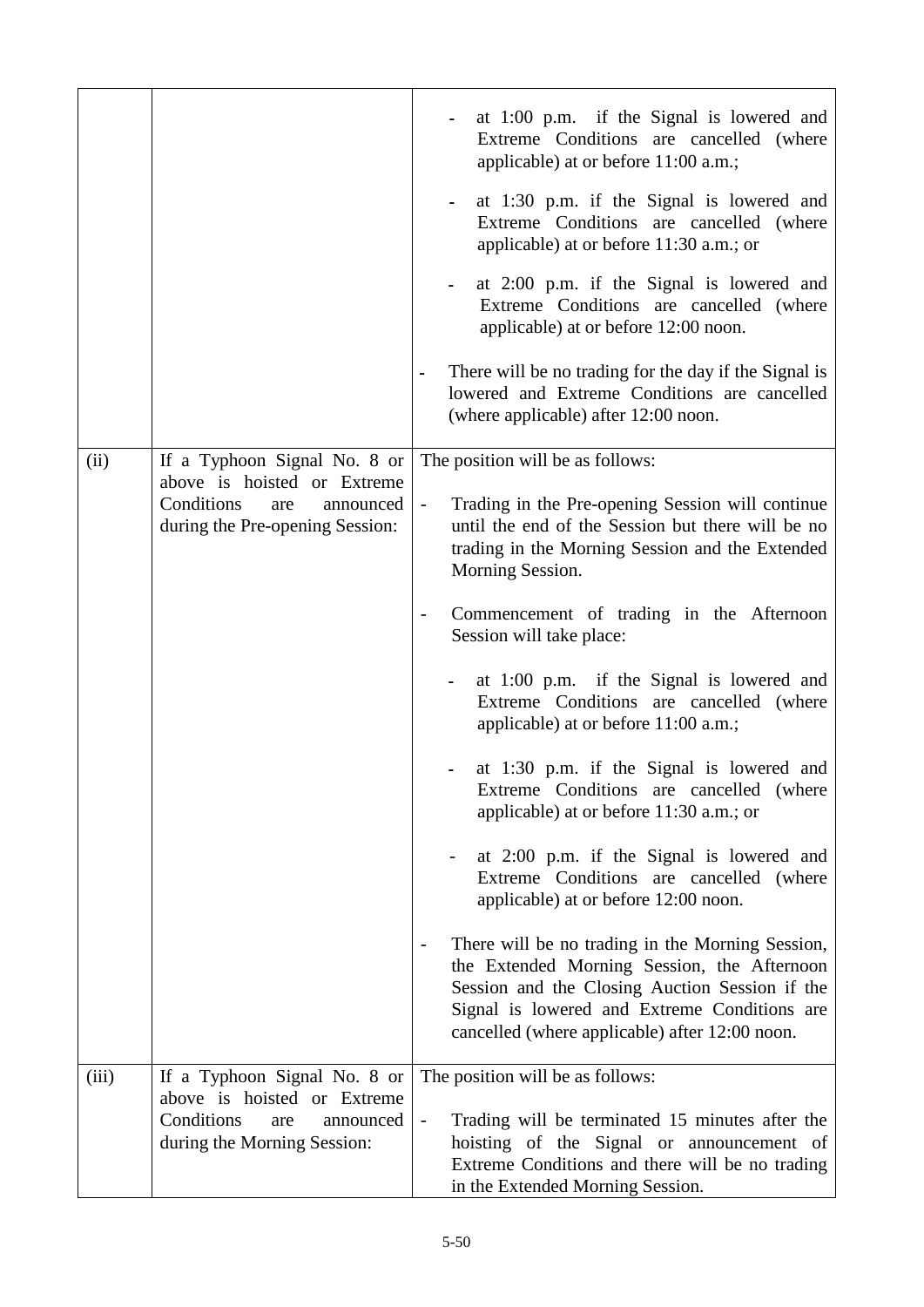|      |                                                                                                                                                                                                                                              | Commencement of trading in the Afternoon<br>Session will take place:                                                                                                                                                                                                                                                                                                                                                                                                                                                                                                                         |
|------|----------------------------------------------------------------------------------------------------------------------------------------------------------------------------------------------------------------------------------------------|----------------------------------------------------------------------------------------------------------------------------------------------------------------------------------------------------------------------------------------------------------------------------------------------------------------------------------------------------------------------------------------------------------------------------------------------------------------------------------------------------------------------------------------------------------------------------------------------|
|      |                                                                                                                                                                                                                                              | at 1:00 p.m. if the Signal is lowered and<br>Extreme Conditions are cancelled (where<br>applicable) at or before 11:00 a.m.;                                                                                                                                                                                                                                                                                                                                                                                                                                                                 |
|      |                                                                                                                                                                                                                                              | at 1:30 p.m. if the Signal is lowered and<br>$\blacksquare$<br>Extreme Conditions are cancelled (where<br>applicable) at or before 11:30 a.m.; or                                                                                                                                                                                                                                                                                                                                                                                                                                            |
|      |                                                                                                                                                                                                                                              | at 2:00 p.m. if the Signal is lowered and<br>Extreme Conditions are cancelled (where<br>applicable) at or before 12:00 noon.                                                                                                                                                                                                                                                                                                                                                                                                                                                                 |
|      |                                                                                                                                                                                                                                              | There will be no trading in the Extended Morning<br>Session, the Afternoon Session and the Closing<br>Auction Session if the Signal is lowered and<br>Extreme Conditions are cancelled<br>(where)<br>applicable) after 12:00 noon.                                                                                                                                                                                                                                                                                                                                                           |
| (iv) | If a Typhoon Signal No. 8 or<br>above is hoisted or Extreme<br>Conditions are announced after<br>the end of the Morning Session<br>but before the commencement<br>of the Afternoon Session (i.e.<br>during the Extended Morning<br>Session): | The position will be as follows:<br>If there was trading in the Morning Session,<br>$\overline{\phantom{0}}$<br>trading in the Extended Morning Session will be<br>terminated 15 minutes after the hoisting of the<br>Signal or announcement of Extreme Conditions<br>and there will be no trading in the Afternoon<br>Session and the Closing Auction Session.<br>If there was no trading in the Morning Session<br>and pursuant to Rule 501B, no trading in the<br>Extended Morning Session, there will also be no<br>trading in the Afternoon Session and the Closing<br>Auction Session. |
| (v)  | If a Typhoon Signal No. 8 or<br>above is hoisted or Extreme<br>Conditions<br>are<br>announced<br>before $3:45$ p.m.<br>during the<br><b>Afternoon Session:</b>                                                                               | The position will be as follows:<br>Trading will be terminated 15 minutes after the<br>$\overline{\phantom{a}}$<br>hoisting of the Signal or announcement of<br>Extreme Conditions and there will be no trading<br>for the rest of the day.                                                                                                                                                                                                                                                                                                                                                  |
| (vi) | If a Typhoon Signal No. 8 or<br>above is hoisted or Extreme<br>Conditions are announced at or<br>after 3:45 p.m. during<br>the<br>Afternoon<br>Session<br>the<br><b>or</b><br><b>Closing Auction Session:</b>                                | The position will be as follows:<br>Trading will continue until the end of the Closing<br>$\overline{\phantom{0}}$<br><b>Auction Session.</b>                                                                                                                                                                                                                                                                                                                                                                                                                                                |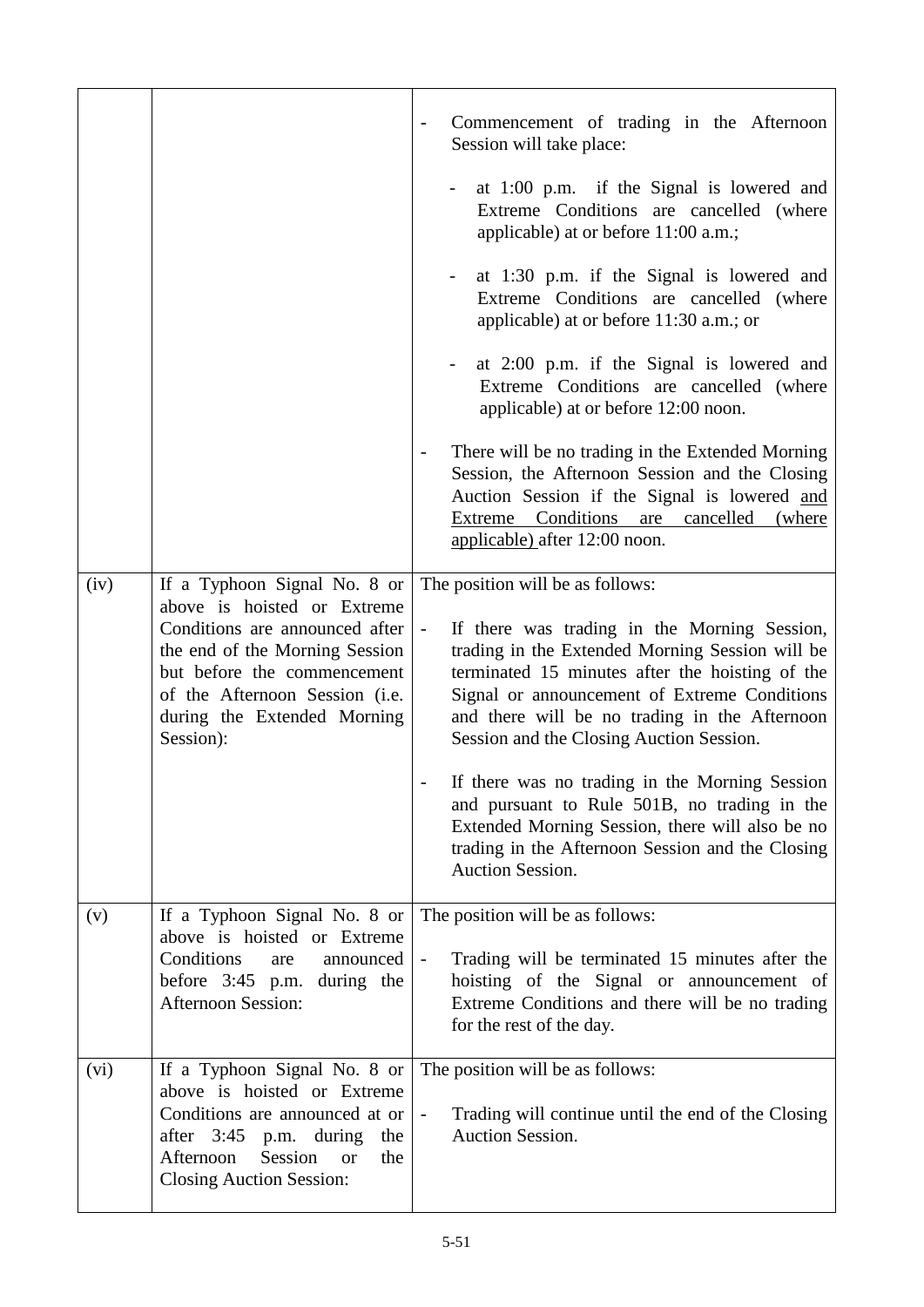| (1)   | (aa) Trading arrangement for the eves of Christmas, New Year and Lunar New Year<br>where the Hong Kong Observatory has hoisted or lowered a Typhoon Signal No. 8<br>or above or where Extreme Conditions have been announced or cancelled |                                                                                                                                                                                                                                                                                                                                                                                                                                                                                                                                                                                                                                                                                                                                                                                                                                                                                                                                                                                                                                                                                                                                                                                                                                                                                                  |
|-------|-------------------------------------------------------------------------------------------------------------------------------------------------------------------------------------------------------------------------------------------|--------------------------------------------------------------------------------------------------------------------------------------------------------------------------------------------------------------------------------------------------------------------------------------------------------------------------------------------------------------------------------------------------------------------------------------------------------------------------------------------------------------------------------------------------------------------------------------------------------------------------------------------------------------------------------------------------------------------------------------------------------------------------------------------------------------------------------------------------------------------------------------------------------------------------------------------------------------------------------------------------------------------------------------------------------------------------------------------------------------------------------------------------------------------------------------------------------------------------------------------------------------------------------------------------|
| (i)   | If a Typhoon Signal No. 8 or<br>above is hoisted or Extreme<br>Conditions are announced at any<br>time prior to 9:00 a.m.:                                                                                                                | The position will be as follows:<br>Commencement of trading in the Pre-opening<br>$\qquad \qquad \blacksquare$<br>Session will take place at 9:00 a.m. as usual if the<br>Signal is lowered and Extreme Conditions are<br>cancelled (where applicable) at or before 7:00<br>a.m<br>There will be no trading in the Pre-opening<br>$\overline{\phantom{a}}$<br>Session if the Signal is lowered and Extreme<br>Conditions are cancelled (where applicable) after<br>7:00 a.m<br>Commencement of trading in the Morning<br>Session will take place:<br>at 9:30 a.m. as usual if the Signal is lowered<br>and Extreme Conditions are cancelled (where<br>applicable) at or before 7:30 a.m.;<br>at 10:00 a.m. if the Signal is lowered and<br>Extreme Conditions are cancelled (where<br>applicable) at or before 8:00 a.m.;<br>at 10:30 a.m. if the Signal is lowered and<br>$\overline{\phantom{0}}$<br>Extreme Conditions are cancelled (where<br>applicable) at or before 8:30 a.m.; or<br>at 11:00 a.m. if the Signal is lowered and<br>Extreme Conditions are cancelled (where<br>applicable) at or before 9:00 a.m<br>There will be no trading for the day if the Signal<br>$\overline{\phantom{a}}$<br>is lowered and Extreme Conditions are cancelled<br>(where applicable) after 9:00 a.m |
| (ii)  | If a Typhoon Signal No. 8 or<br>above is hoisted or Extreme<br>Conditions<br>announced<br>are<br>during the Pre-opening Session:                                                                                                          | The position will be as follows:<br>Trading in the Pre-opening Session will continue<br>$\overline{a}$<br>until the end of the Session but there will be no<br>trading in the Morning Session and the Closing<br>Auction Session.                                                                                                                                                                                                                                                                                                                                                                                                                                                                                                                                                                                                                                                                                                                                                                                                                                                                                                                                                                                                                                                                |
| (iii) | If a Typhoon Signal No. 8 or<br>above is hoisted or Extreme<br>Conditions<br>announced<br>are<br>before 11:45 a.m. during the                                                                                                             | The position will be as follows:<br>Trading will be terminated 15 minutes after the<br>$\frac{1}{2}$<br>hoisting of the Signal or announcement<br>of                                                                                                                                                                                                                                                                                                                                                                                                                                                                                                                                                                                                                                                                                                                                                                                                                                                                                                                                                                                                                                                                                                                                             |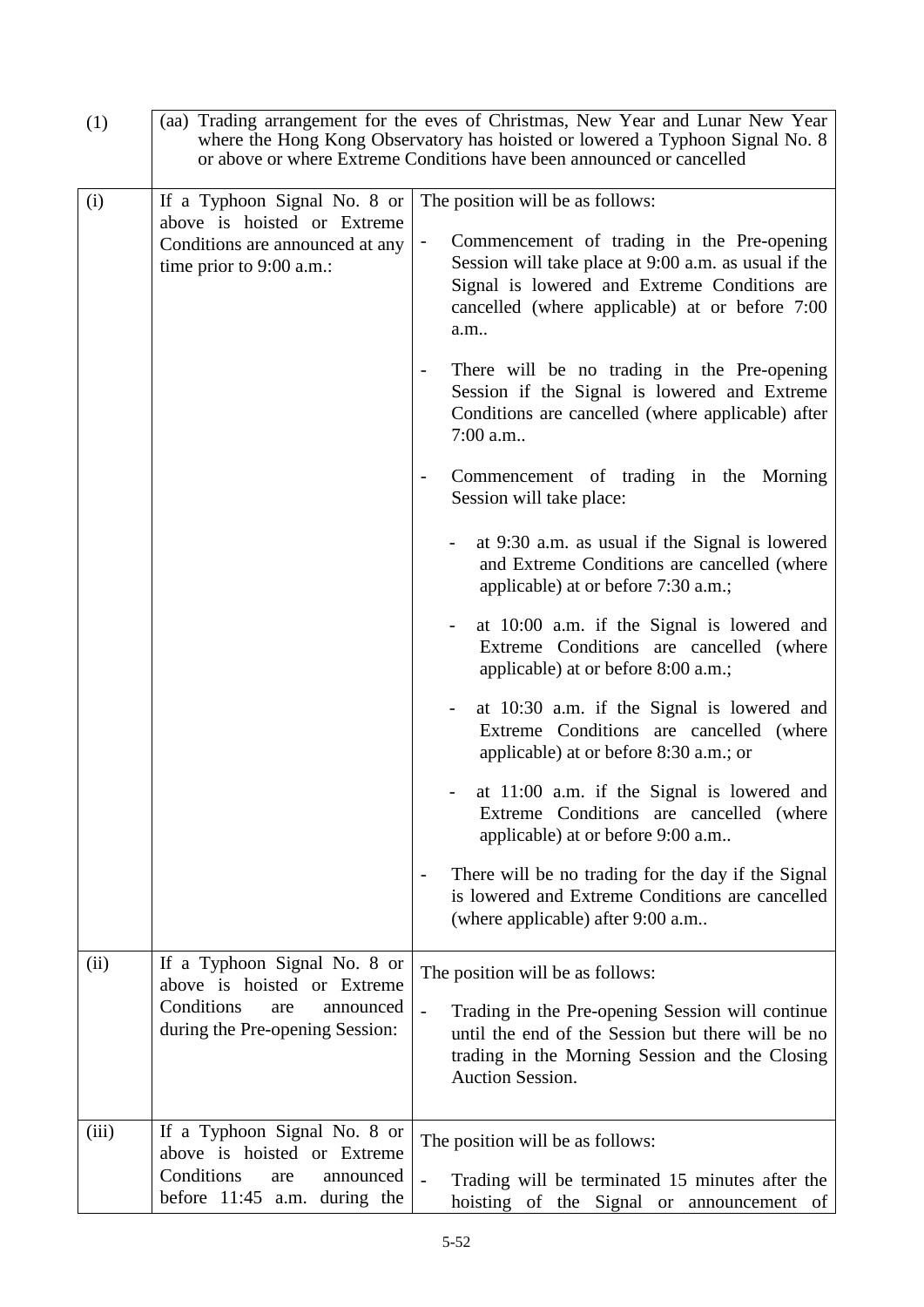|      | <b>Morning Session:</b>                                                                                                                                                                   | Extreme Conditions and there will be no trading<br>for the rest of the day.                                                                                                                                                                                                                                                                                                                                                                                                                                                                                                                                                                                                                                                                                                                                                                                                                                                                                                                                                                                                                                                              |
|------|-------------------------------------------------------------------------------------------------------------------------------------------------------------------------------------------|------------------------------------------------------------------------------------------------------------------------------------------------------------------------------------------------------------------------------------------------------------------------------------------------------------------------------------------------------------------------------------------------------------------------------------------------------------------------------------------------------------------------------------------------------------------------------------------------------------------------------------------------------------------------------------------------------------------------------------------------------------------------------------------------------------------------------------------------------------------------------------------------------------------------------------------------------------------------------------------------------------------------------------------------------------------------------------------------------------------------------------------|
| (iv) | If a Typhoon Signal No. 8 or<br>above is hoisted or Extreme<br>Conditions are announced at or<br>after 11:45 a.m. during the<br>Morning Session or the Closing<br><b>Auction Session:</b> | The position will be as follows:<br>Trading will continue until the end of the Closing<br>Auction Session.                                                                                                                                                                                                                                                                                                                                                                                                                                                                                                                                                                                                                                                                                                                                                                                                                                                                                                                                                                                                                               |
| (1)  | issued or cancelled a Black Rainstorm Warning                                                                                                                                             | (b) Trading arrangement for all trading days where the Hong Kong Observatory has                                                                                                                                                                                                                                                                                                                                                                                                                                                                                                                                                                                                                                                                                                                                                                                                                                                                                                                                                                                                                                                         |
| (i)  | If a Black Rainstorm Warning<br>is issued at any time prior to<br>$9:00$ a.m.:<br>$\qquad \qquad -$<br>$\qquad \qquad \blacksquare$<br>$\qquad \qquad \blacksquare$                       | The position will be as follows:<br>Commencement of trading in the Pre-opening<br>Session will take place at 9:00 a.m. as usual if the<br>Warning is cancelled at or before 7:00 a.m<br>There will be no trading in the Pre-opening Session<br>if the Warning is cancelled after 7:00 a.m<br>Commencement of trading in the Morning Session<br>will take place:<br>at 9:30 a.m. as usual if the Warning is cancelled<br>at or before 7:30 a.m.;<br>at 10:00 a.m. if the Warning is cancelled at or<br>before 8:00 a.m.;<br>at 10:30 a.m. if the Warning is cancelled at or<br>before 8:30 a.m.; or<br>at 11:00 a.m. if the Warning is cancelled at or<br>before 9:00 a.m<br>There will be no trading in the Morning Session if<br>the Warning is cancelled after 9:00 a.m.<br>Commencement of trading in the Afternoon Session<br>will take place:<br>at $1:00$ p.m. if the Warning is cancelled at or<br>before 11:00 a.m.;<br>at 1:30 p.m. if the Warning is cancelled at or<br>before $11:30$ a.m.; or<br>at 2:00 p.m. if the Warning is cancelled at or<br>before 12:00 noon.<br>There will be no trading for the day if the Warning |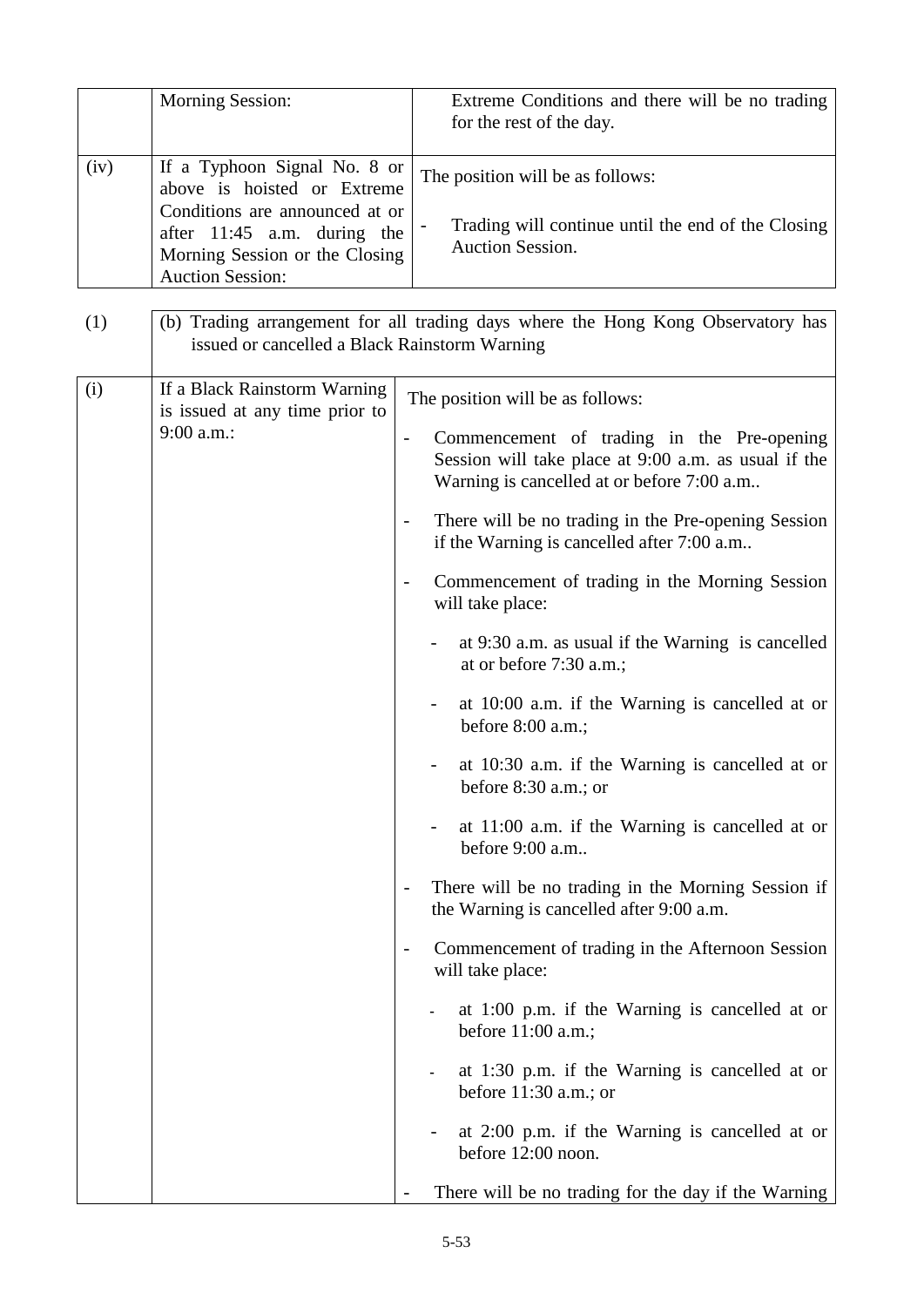|       |                                                                                                                                                                                                      | is cancelled after 12:00 noon.                                                                                                                                                                                                                                                                                                                                                                                                                                                                                                                                                                                                                                                                                                                 |
|-------|------------------------------------------------------------------------------------------------------------------------------------------------------------------------------------------------------|------------------------------------------------------------------------------------------------------------------------------------------------------------------------------------------------------------------------------------------------------------------------------------------------------------------------------------------------------------------------------------------------------------------------------------------------------------------------------------------------------------------------------------------------------------------------------------------------------------------------------------------------------------------------------------------------------------------------------------------------|
| (ii)  | If a Black Rainstorm Warning<br>is issued during the Pre-<br>opening Session, the Morning<br>Afternoon<br>Session,<br>the<br>Session<br>the<br>Closing<br><b>or</b><br><b>Auction Session:</b>       | The position will be as follows:<br>If there was trading before the issuance of the<br>Warning, trading will continue as usual.<br>$\overline{a}$<br>If there was no trading before the issuance of the<br>Warning, there will be no trading provided that if<br>the Warning was issued during the Pre-opening<br>Session or the Morning Session, commencement of<br>trading in the Afternoon Session will take place:<br>at $1:00$ p.m. if the Warning is cancelled at or<br>before 11:00 a.m.;<br>at 1:30 p.m. if the Warning is cancelled at or<br>before $11:30$ a.m.; or<br>at 2:00 p.m. if the Warning is cancelled at or<br>before 12:00 noon.<br>There will be no trading for the day if the Warning<br>is cancelled after 12:00 noon. |
| (iii) | If a Black Rainstorm Warning<br>is issued after the end of the<br>Morning Session but before<br>the commencement of the<br>Afternoon Session (i.e. during<br>the<br>Extended<br>Morning<br>Session): | The position will be as follows:<br>If there was trading in the Morning Session, trading<br>$\overline{a}$<br>in the Extended Morning Session, the Afternoon<br>Session and the Closing Auction Session will take<br>place as usual.<br>If there was no trading in the Morning Session and<br>$\overline{\phantom{a}}$<br>pursuant to Rule 501B, no trading in the Extended<br>Morning Session, there will also be no trading in the<br>Afternoon Session and the Closing Auction Session.                                                                                                                                                                                                                                                     |

(2) (a) The settlement arrangements for all trading days where the Hong Kong Observatory has hoisted or lowered a Typhoon Signal No. 8 or above and where Extreme Conditions have been announced or cancelled are set out in the CCASS Rules. Please refer to the CCASS Rules for details.

> (b) The settlement arrangements for all trading days where the Hong Kong Observatory has issued or cancelled a Black Rainstorm Warning are set out in the CCASS Rules. Please refer to the CCASS Rules for details.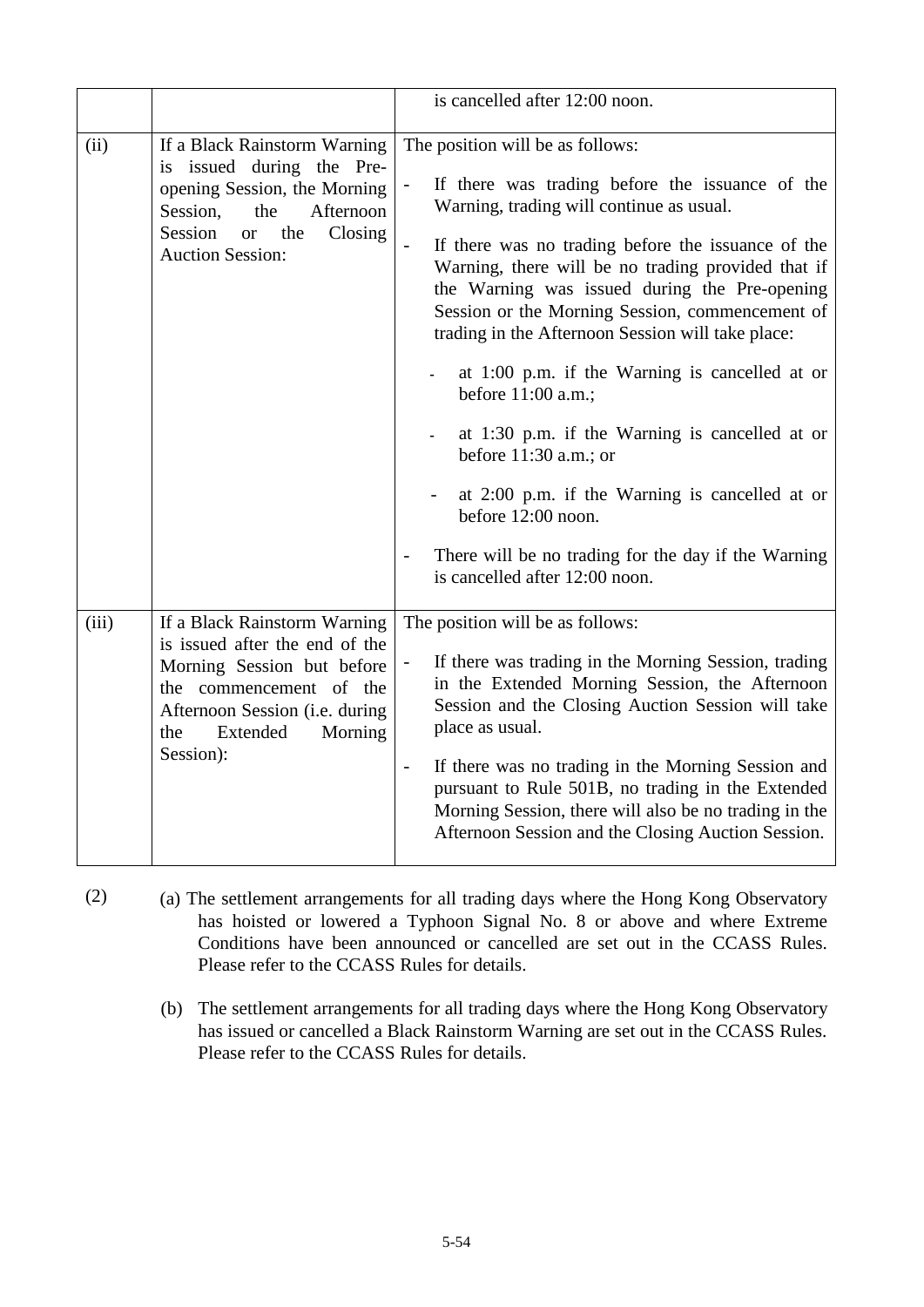### **Emergency**

- 572. If in the opinion of the Board or of the HKEX board the functioning of the System is, or is threatened or likely to be, severely and adversely affected by an emergency, including but not limited to fire, epidemic or other casualty or accident, typhoon, Extreme Conditions, rainstorm, earthquake, natural disaster, power failures, communications breakdowns, computer malfunction, war, riot, civil commotion, labour strike, terrorist attack and other similar events, the Board shall have full authority to take such action as the Board may in its absolute discretion deem necessary or appropriate to deal with such emergency or as directed by HKEX board. Under no circumstances shall the Exchange or HKEX be responsible for damages arising from any such emergency or any action taken by the Exchange in respect thereto.
- 573. If an emergency as stipulated in Rule 572 occurs, the Board may, in its absolute discretion, extend to compensate for the loss in trading time arising from the emergency or shorten the trading hours as specified in Rule 501 and the Extended Morning Session and the times for termination of the terminal activities as specified in Rule 502 and Rule 501E(1) and in case the trading hours are shortened, notwithstanding Rule 101 and unless otherwise determined by the Board in its absolute discretion, determine the nominal price last taken by the System as the closing price of an issue of securities on a trading day.

### **Settlement under CCASS**

- 574. (a) All the Rules in Chapter 5 shall apply to transactions settled through the CNS System except Rules 552A to 556, 558, 559, 560, 562, 563A, 563B and 571(2).
	- (b) All the Rules in Chapter 5 shall apply to transactions settled through the Isolated Trades System except Rules 552A, 553, 555, 556, 558, 560, 562, 563A, 563B and 571(2).
- 575. [Repealed]

### **Options Exchange Participants**

576. Notwithstanding Rule 106, the following Rules will not apply to an Exchange Participant in relation to its Exchange Traded Options Business:-

> Rules 501 to 511 Rules 514, 516 and 517 Rules 517B, 518 and 518A Rules 520 to 530 Rules 544(1) and 544(2) Rules 552A to 556 Rules 558 to 562 Rules 563A and 563B Rule 567 Rules 571 to 573 Rule 574(b).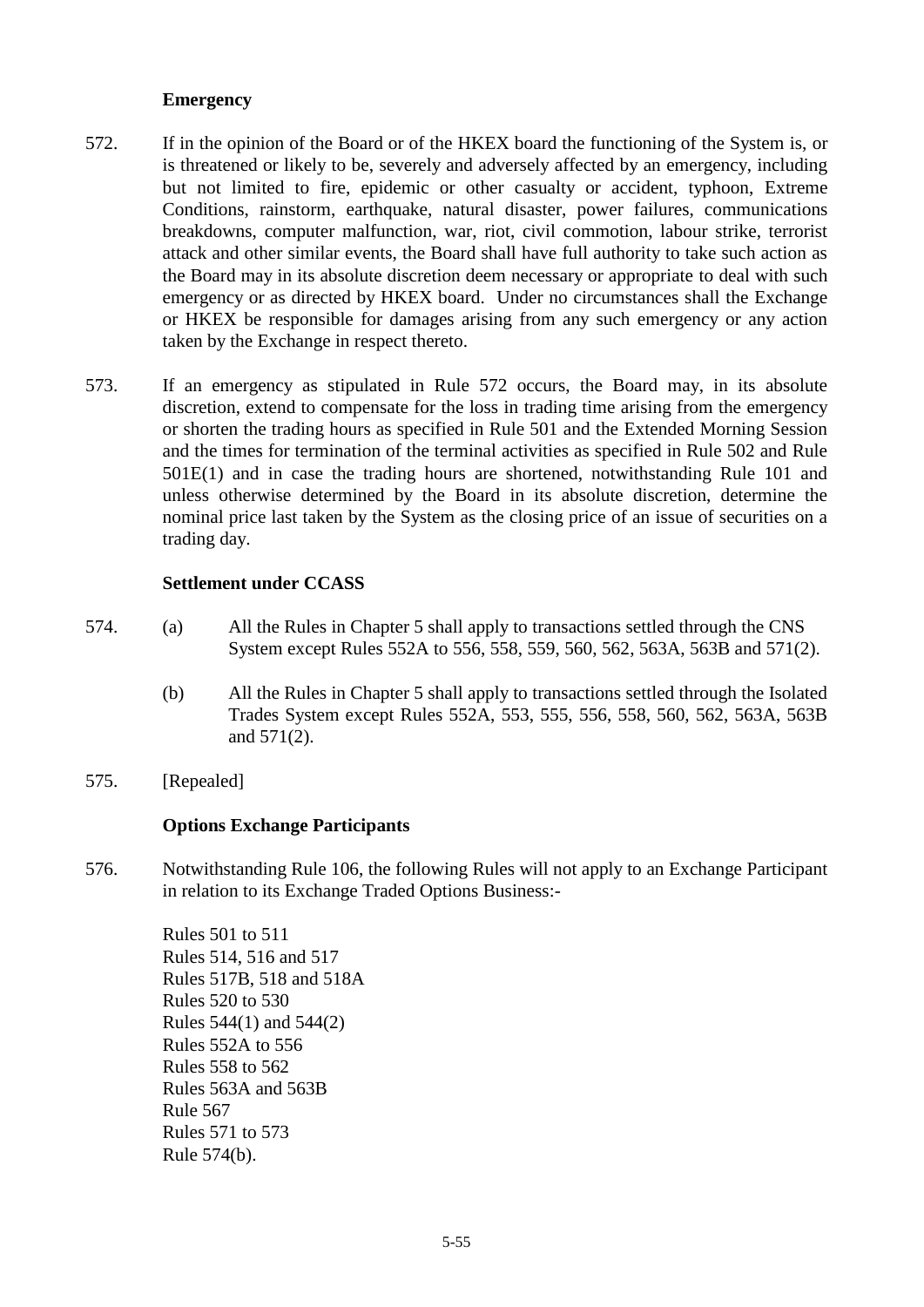### **Pilot Program**

- 577. The Exchange may, in consultation with the Commission, admit securities into and remove securities from the Pilot Program.
- 578. The Exchange may suspend and resume trading of securities in the Pilot Program as determined by the Exchange from time to time.
- 579. [Repealed]
- 580. [Repealed]
- 581. [Repealed]

### **Securities Market Makers**

- 582. Exchange Participants acting in the capacity as Securities Market Makers shall comply at all times with these Rules and the Regulations regarding Securities Market Makers in the Fourteenth Schedule to these Rules and as approved by the Exchange from time to time.
- 583. Notwithstanding Rule 582, an Exchange Participant acting in the capacity as a Securities Market Maker shall not be subject to the following Rules:

Rules 503(2), 506A and 507A (only in relation to such Market Making Security and for such period of time as the Exchange may from time to time prescribe) Rules 514 to 516 Rule 517(4) Rules 520 to 521 Rules 526(1) to 526(3) Rule 527 Rule 576

### **Structured Products**

583A. A Structured Product such as a CBBC may contain a mandatory call feature which obliges the issuer to call the issue of Structured Product when certain mandatory call event as stipulated in the relevant listing document is triggered. In the case of a CBBC, any transaction in the CBBC which is concluded through the System or otherwise recorded in the System after the time of mandatory call event as notified by the issuer to or otherwise determined by the Exchange shall not be recognized by the Exchange unless otherwise determined by the Exchange.

### **Structured Product Liquidity Providers**

- 584. Exchange Participants acting in the capacity as Structured Product Liquidity Providers shall comply at all times with these Rules and the Regulations regarding Structured Product Liquidity Provider in the Eighteenth Schedule to these Rules and as approved by the Board from time to time.
- 585. Notwithstanding Rule 584, the following Rules will not apply to an Exchange Participant acting in the capacity as a Structured Product Liquidity Provider: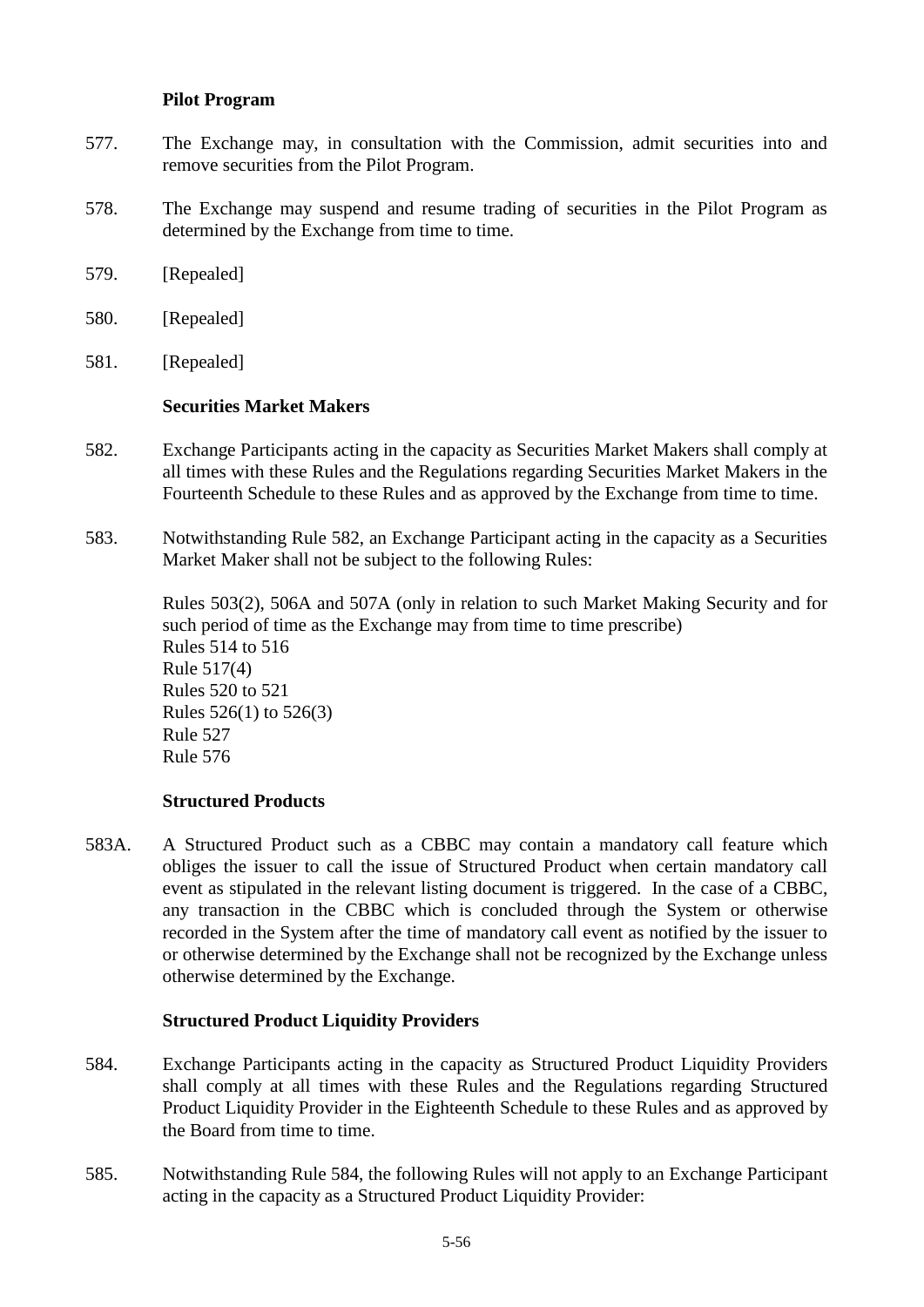Rule 503 Rules 505A to 507A Rules 514 to 516A Rules 518 and 518A Rule 526(3) Rule 576

- 586. [Repealed]
- 587. [Repealed]

### **Market Making Security**

588. The Exchange may, in consultation with the Commission, designate any security as a Market Making Security or remove any security from the designation as a Market Making Security.

### **China Connect Exchange Participants**

589. An Exchange Participant acting in the capacity as a China Connect Exchange Participant shall comply at all times with these Rules, including but not limited to Chapter 14 of these Rules, as approved by the Exchange from time to time, the applicable China Connect Service Special Rules and the regulations, requirements, conditions, restrictions, arrangements and other stipulations that may be made, issued or published pursuant to Chapter 14 or the applicable China Connect Service Special Rules.

### **Exchange Participants trading through China Connect Exchange Participants**

- 590. (1) For the purpose of this Rule 590, unless the context otherwise requires, an Exchange Participant means an Exchange Participant, other than a China Connect Exchange Participant, who conducts or intends to conduct trading in China Connect Securities through the China Connect Service for the account of its clients through a China Connect Exchange Participant, whether directly or indirectly.
	- (2) An Exchange Participant who wishes to buy or sell China Connect Securities for the account of its clients through the use of the China Connect Service shall, in respect of each China Connect Market, submit to the Exchange a declaration in the form and manner prescribed by the Exchange from time to time confirming such matters as the Exchange may require, including the Exchange Participant's awareness of and ability and undertaking to comply with applicable laws in respect of the trading of China Connect Securities. The Exchange may prescribe different declaration forms with respect to different China Connect Markets. From time to time, the Exchange may, but is not obliged to, publish on the HKEX website or by such other means as it considers appropriate a list of Exchange Participants who have submitted declarations to the Exchange under this Rule 590(2). An Exchange Participant shall not provide instructions to a China Connect Exchange Participant, whether directly or indirectly, to buy or sell China Connect Securities for the account of its clients before its name is included in such published list of Exchange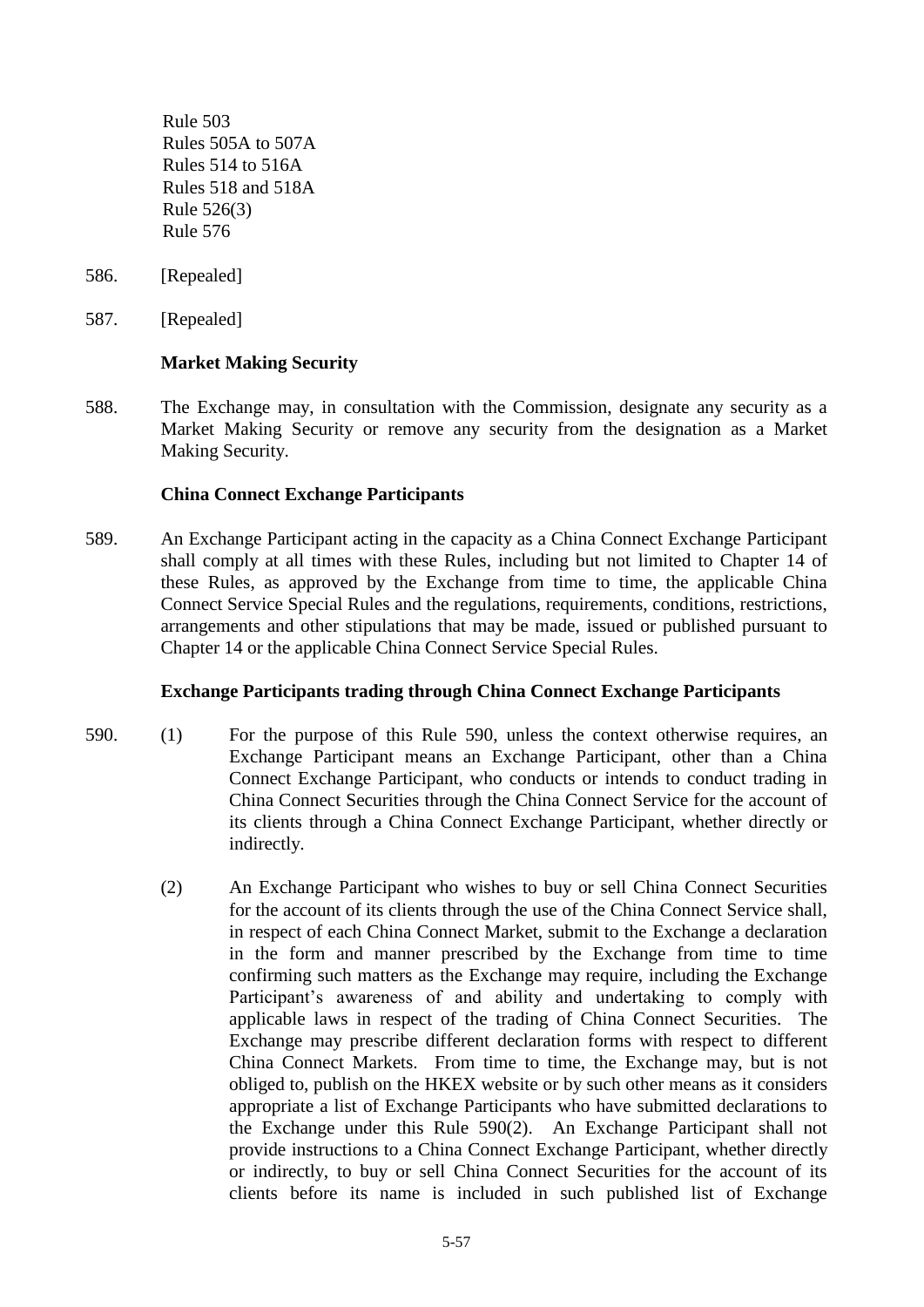Participants.

- (2A) An Exchange Participant whose name is included in the published list of Exchange Participants referred to in Rule 590(2) may at any time give the Exchange advance written notice to cease to conduct trading in China Connect Securities through the China Connect Service for the account of its clients through a China Connect Exchange Participant, whereupon the Exchange may remove its name from such list. Without prejudice to the foregoing, an Exchange Participant's name shall be removed from the list if:
	- (a) the Exchange Participant has applied for registration as a China Connect Exchange Participant under Rule 1406(4), the Exchange has approved its application and has registered it as a China Connect Exchange Participant; or
	- (b) the Exchange Participant ceases to carry on business.
- (3) Subject to Rule 590(2), any instruction provided by an Exchange Participant, whether directly to a China Connect Exchange Participant or indirectly through another Exchange Participant, to sell or buy China Connect Securities shall be subject at all times to any provision in these Rules that applies to the use of the China Connect Service or the trading of China Connect Securities or in China Connect Markets, including Chapter 14 of these Rules (except Rules 1404- 1406A and 1410-1414), the applicable China Connect Service Special Rules and any regulations, requirements, conditions, restrictions, arrangements and other stipulations that may be made, issued or published pursuant to Chapter 14 or the applicable China Connect Service Special Rules.
- (4) An Exchange Participant shall not provide instructions to a China Connect Exchange Participant or accept instructions from any client to sell or buy China Connect Securities through the China Connect Service which may be in breach of or not be in compliance with any provision in these Rules that applies to the use of the China Connect Service or the trading of China Connect Securities or in China Connect Markets, including Chapter 14 of these Rules, the applicable China Connect Service Special Rules and any regulations, requirements, conditions, restrictions, arrangements or other stipulations that may be made, issued or published pursuant to Chapter 14 or the applicable China Connect Service Special Rules.
- (5) By providing instructions to a China Connect Exchange Participant as referred to in Rule 590(3), the Exchange Participant agrees and represents to the Exchange that it shall abide by all applicable laws with regard to the trading of China Connect Securities on the relevant China Connect Market, including but not limited to any provision in these Rules that applies to the use of the China Connect Service or the trading of China Connect Securities or on China Connect Markets, Chapter 14 of these Rules (except Rules 1404-1406A and 1410-1414), the applicable China Connect Service Special Rules and any regulations, requirements, conditions, restrictions, arrangements and other stipulations that may be made, issued or published pursuant to Chapter 14 or the applicable China Connect Service Special Rules, in the same manner as if it were a China Connect Exchange Participant trading on the relevant China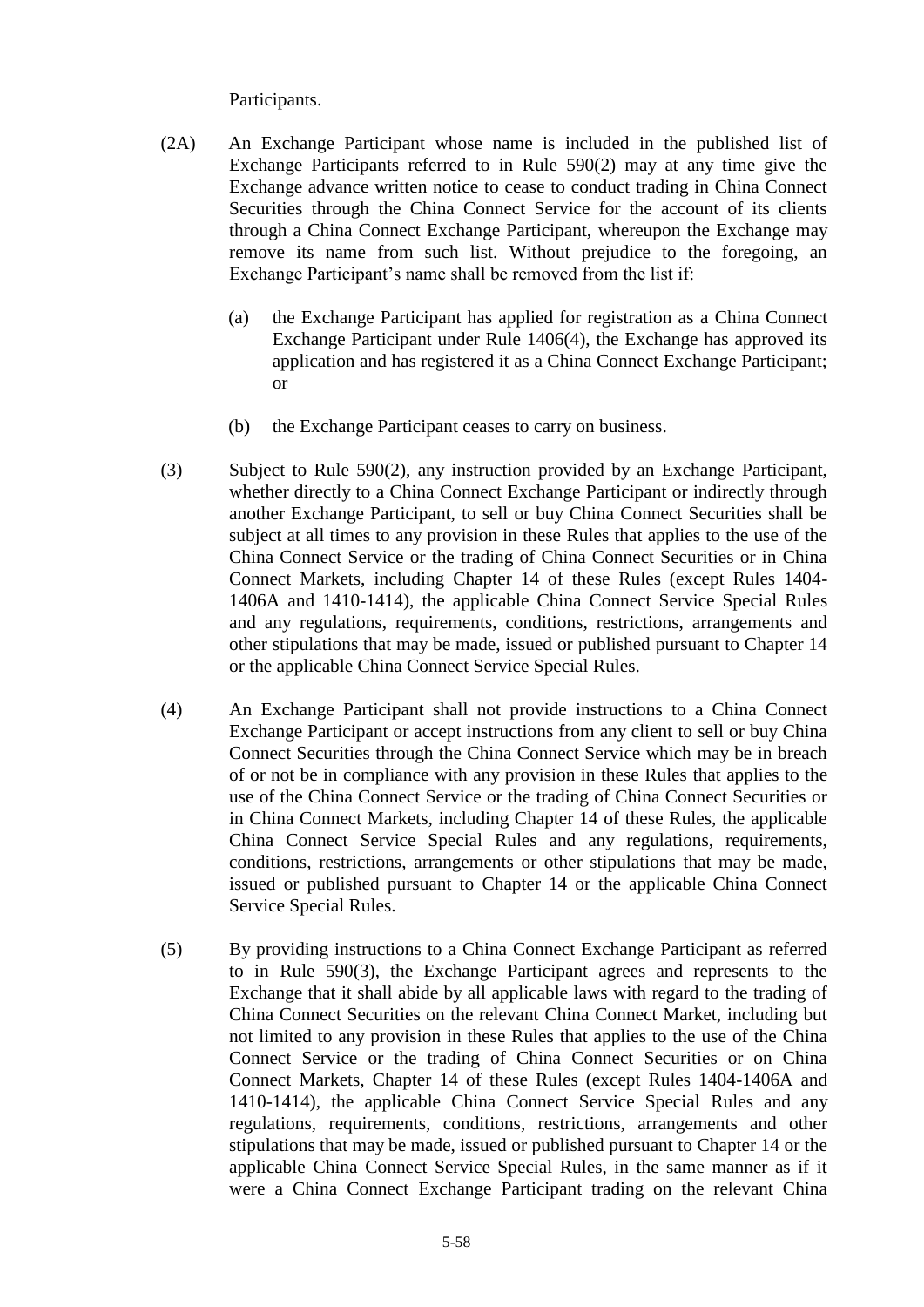Connect Market through the use of the China Connect Service.

- (6) Where margin trading, stock borrowing and lending and/or short selling of China Connect Securities through the use of the China Connect Service is allowed in relation to a China Connect Market, and the applicable requirements are provided in these Rules and/or the applicable China Connect Service Special Rules, unless the Exchange otherwise determines, an Exchange Participant who wishes to engage in the relevant activity for the account of its clients through China Connect Exchange Participants or as otherwise permitted shall be subject to, and shall comply with, the relevant provisions in these Rules and/or the applicable China Connect Service Special Rules as if it were a China Connect Exchange Participant engaging in the relevant activity. Further, the Exchange Participant:
	- (a) shall not provide instructions to a China Connect Exchange Participant, or accept instructions from any client, to carry out any margin trading, stock borrowing and lending and/or short selling of China Connect Securities in breach of any provision, restriction or requirement in these Rules and/or the applicable China Connect Service Special Rules; and
	- (b) shall abide by all applicable laws with regard to the conduct of margin trading, stock borrowing and lending and/or short selling with respect to the relevant China Connect Securities.

## **Stock borrowing and lending of China Connect Securities by Exchange Participants**

591. Where Exchange Participants other than China Connect Exchange Participants and Exchange Participants referred to in Rule 590(1) are allowed to conduct stock borrowing and lending of China Connect Securities in relation to a China Connect Market and the applicable requirements are provided in these Rules and/or the applicable China Connect Service Special Rules, Exchange Participants who wish to engage in stock borrowing and lending activity shall be subject to and shall comply with the relevant provisions in these Rules and the applicable China Connect Service Special Rules. Exchange Participants shall also abide by all applicable laws with regard to the conduct of stock borrowing and lending with respect to the relevant China Connect Securities.

### **SPAC Shares and SPAC Warrants**

592. Only professional investors are allowed to buy SPAC Shares and SPAC Warrants listed on the Main Board.

## **SPAC Exchange Participants**

- 593. (1) Only SPAC Exchange Participants may conduct trading of SPAC Shares and SPAC Warrants.
	- (2) An Exchange Participant may apply to the Exchange for permission to be registered as a SPAC Exchange Participant. The application must be made in writing in such form as the Exchange may from time to time prescribe.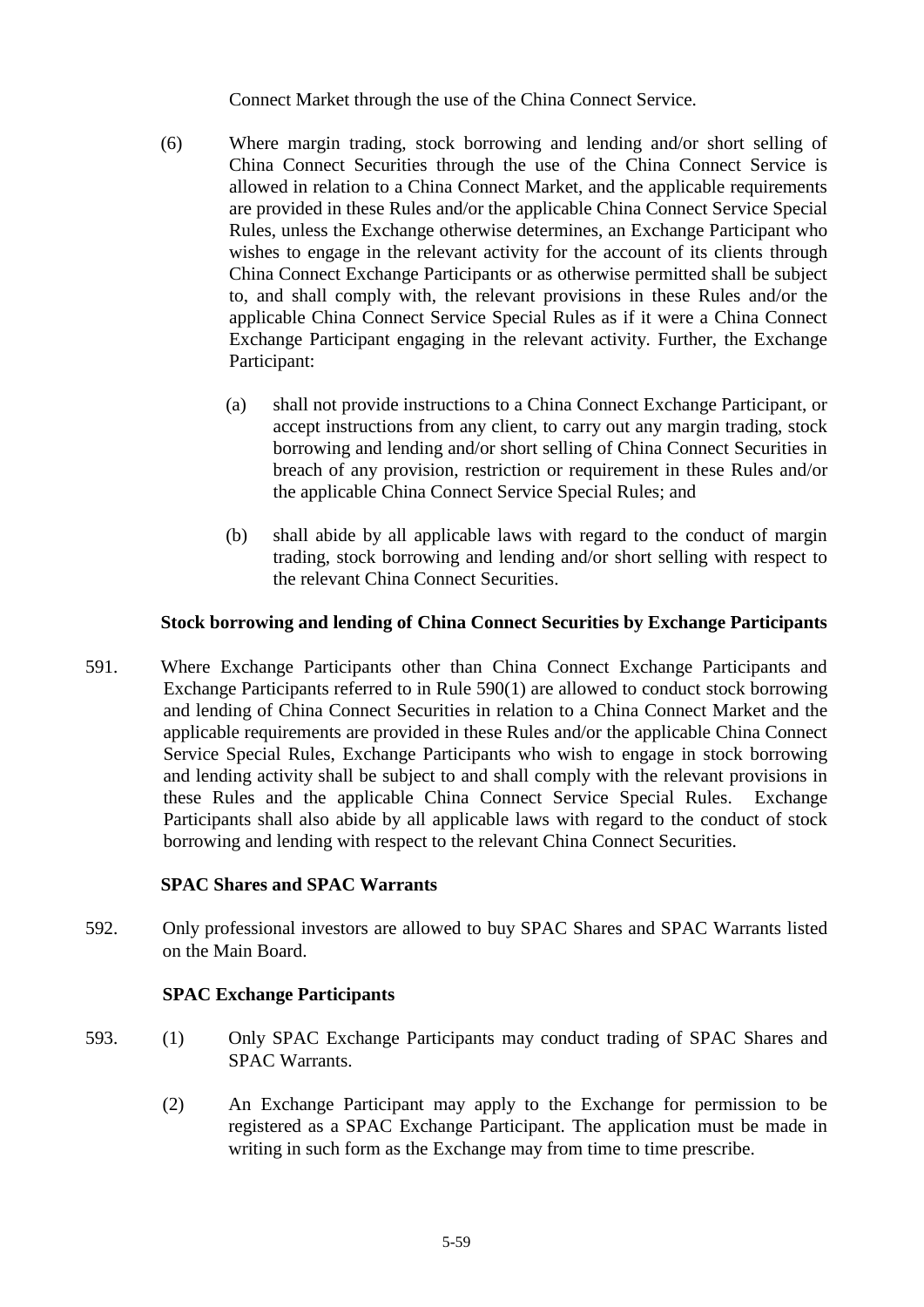- (3) The Exchange may from time to time prescribe the eligibility criteria (including relevant controls and procedures) for Exchange Participants to be accepted for registration and to remain registered as SPAC Exchange Participants.
- (4) The Exchange's decision in respect of an application shall be final and conclusive, and approval may be given subject to such terms and conditions as the Exchange may consider appropriate. Where an application is rejected, the Exchange is not obliged to give any reasons for its decision.
- (5) The Exchange may publish a list of the SPAC Exchange Participants registered from time to time on the HKEX website or by such other means as it considers appropriate.
- (6) Each SPAC Exchange Participant shall implement appropriate and effective measures and take reasonable steps to ensure compliance with Rule 592, including but not limited to (a) not accepting any instruction to buy SPAC Shares or SPAC Warrants or inputting any buy order for SPAC Shares or SPAC Warrants for any direct client of the SPAC Exchange Participant unless it is reasonably satisfied that the client is a professional investor; and (b) where such client is (i) an intermediary (as defined in the Ordinance); or (ii) a person which carries on business outside Hong Kong in an activity in respect of which it is regulated overseas and which, if carried on in Hong Kong, would constitute a regulated activity under the Ordinance, requiring such client to ensure that only professional investors are allowed to buy SPAC Shares and SPAC Warrants.
- (7) Without prejudice to the power of the Exchange to prescribe the eligibility criteria under Rule 593(3), if a SPAC Exchange Participant has failed to comply with the prescribed criteria or requirements under Rule 593(3) or Rule 593(6) or, in the opinion of the Exchange, any of the prescribed criteria or requirements are not properly followed by a SPAC Exchange Participant, the Exchange may by notice prohibit the SPAC Exchange Participant from conducting trading of SPAC Shares and SPAC Warrants or impose such restrictions or conditions as appropriate. Where any such restriction or condition is imposed, the Exchange has absolute discretion to take all such actions, steps or measures as it considers necessary or appropriate to ensure or facilitate compliance with such restriction or condition including, without limitation, the following:
	- (a) requiring the SPAC Exchange Participant to take such actions or measures as may be necessary to remedy or rectify any non-compliance or to prevent any further non-compliance;
	- (b) in circumstances where Rule 593(3) or Rule 593(6) is or may be breached, issuing a compulsory order to the SPAC Exchange Participant requiring the SPAC Exchange Participant to unwind any settled position in the relevant SPAC Shares or SPAC Warrants within such period as the Exchange may specify; and
	- (c) commence disciplinary action against the SPAC Exchange Participant for its failure to comply with Rule 593(3) or Rule 593(6).